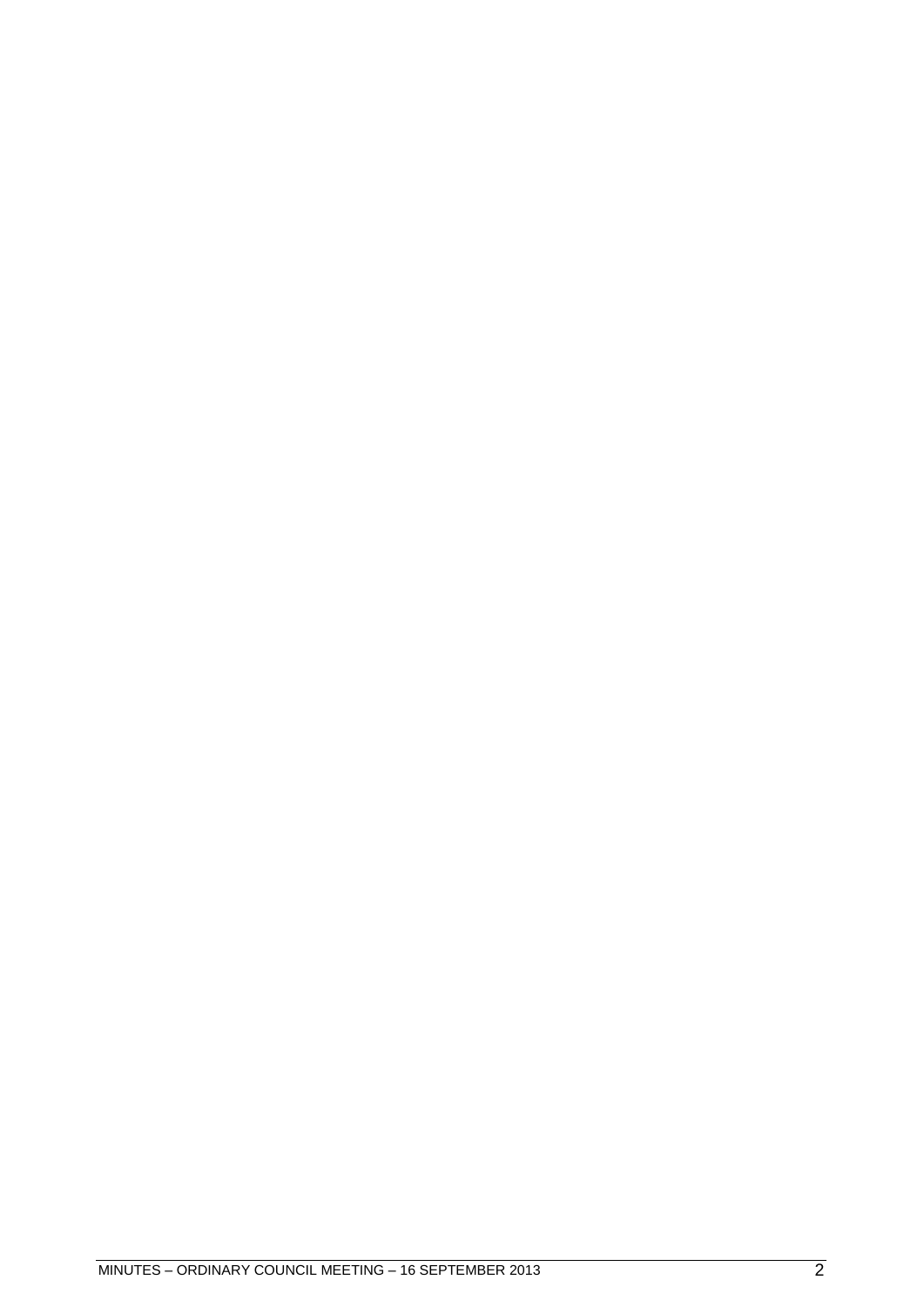#### **SHIRE OF YORK**

### **DISCLAIMER**

No responsibility whatsoever is implied or accepted by the Shire of York for any act, omission or statement or intimation occurring during Council meetings.

The Shire of York disclaims any liability for any loss whatsoever and howsoever caused arising out of reliance by any person or legal entity on any such act, omission or statement or intimation occurring during Council meetings.

Any person or legal entity who acts or fails to act in reliance upon any statement, act or omission made in a Council meeting does so at that person's or legal entity's own risk.

In particular and without derogating in any way from the broad disclaimer above, in any discussion regarding any planning application or application for a license, any statement or intimation of approval made by any member or Officer of the Shire of York during the course of any meeting is not intended to be and is not taken as notice of approval from the Shire of York.

The Shire of York notifies that anyone who has any application lodged with the Shire of York must obtain and should only rely on WRITTEN CONFIRMATION of the outcome of the application, and any conditions attaching to the decision made by the Shire of York in respect of the application.

RAY HOOPER CHIEF EXECUTIVE OFFICER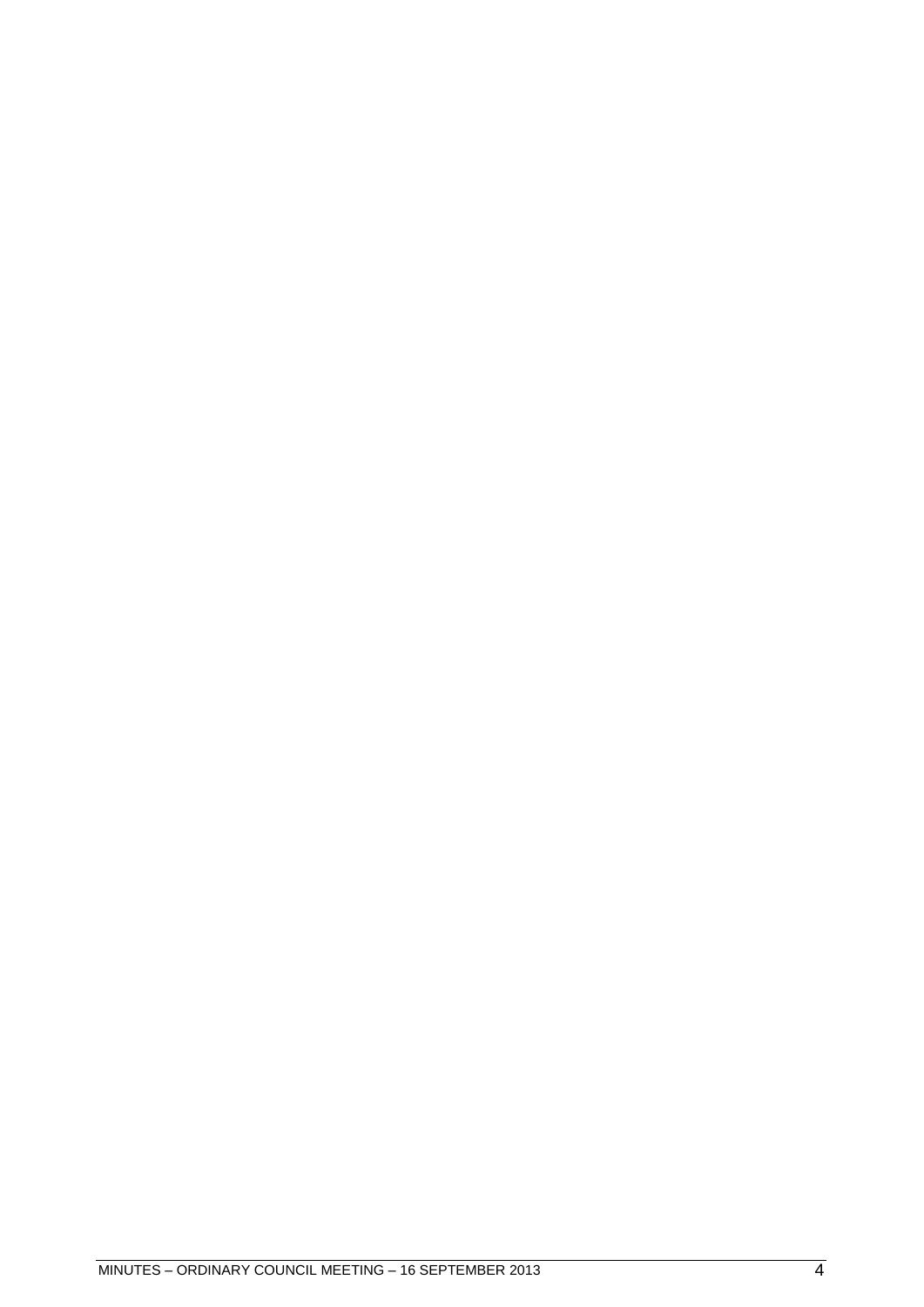### **Table of Contents**

| 1.    |                                                                 |  |
|-------|-----------------------------------------------------------------|--|
| 1.1   |                                                                 |  |
| 1.2   |                                                                 |  |
| 1.3   |                                                                 |  |
| 1.4   |                                                                 |  |
| 1.5   |                                                                 |  |
| 1.6   |                                                                 |  |
|       |                                                                 |  |
|       |                                                                 |  |
| 2.1   |                                                                 |  |
| 2.2   |                                                                 |  |
| 2.3   |                                                                 |  |
| 2.4   |                                                                 |  |
| 2.5   |                                                                 |  |
|       | 3. RESPONSE TO PREVIOUS PUBLIC QUESTIONS TAKEN ON NOTICE  8     |  |
| 3.1   |                                                                 |  |
|       |                                                                 |  |
|       |                                                                 |  |
| 4.1   |                                                                 |  |
| 4.2   |                                                                 |  |
|       |                                                                 |  |
| 5.    |                                                                 |  |
| 6.    |                                                                 |  |
|       |                                                                 |  |
| 7.    |                                                                 |  |
| 7.1   | Minutes of the Ordinary Council Meeting held August 19, 2013 12 |  |
| 8.    | ANNOUNCEMENTS BY PRESIDING MEMBER WITHOUT DISCUSSION 12         |  |
| 9.    |                                                                 |  |
| 9.1   |                                                                 |  |
| 9.2   |                                                                 |  |
| 9.2.1 |                                                                 |  |
|       |                                                                 |  |
| 9.2.2 |                                                                 |  |
|       |                                                                 |  |
| 9.2.3 |                                                                 |  |
| 9.2.4 |                                                                 |  |
|       |                                                                 |  |
|       |                                                                 |  |
| 9.2.5 |                                                                 |  |
|       |                                                                 |  |
| 9.2.6 |                                                                 |  |
| 9.2.7 |                                                                 |  |
| 9.3   |                                                                 |  |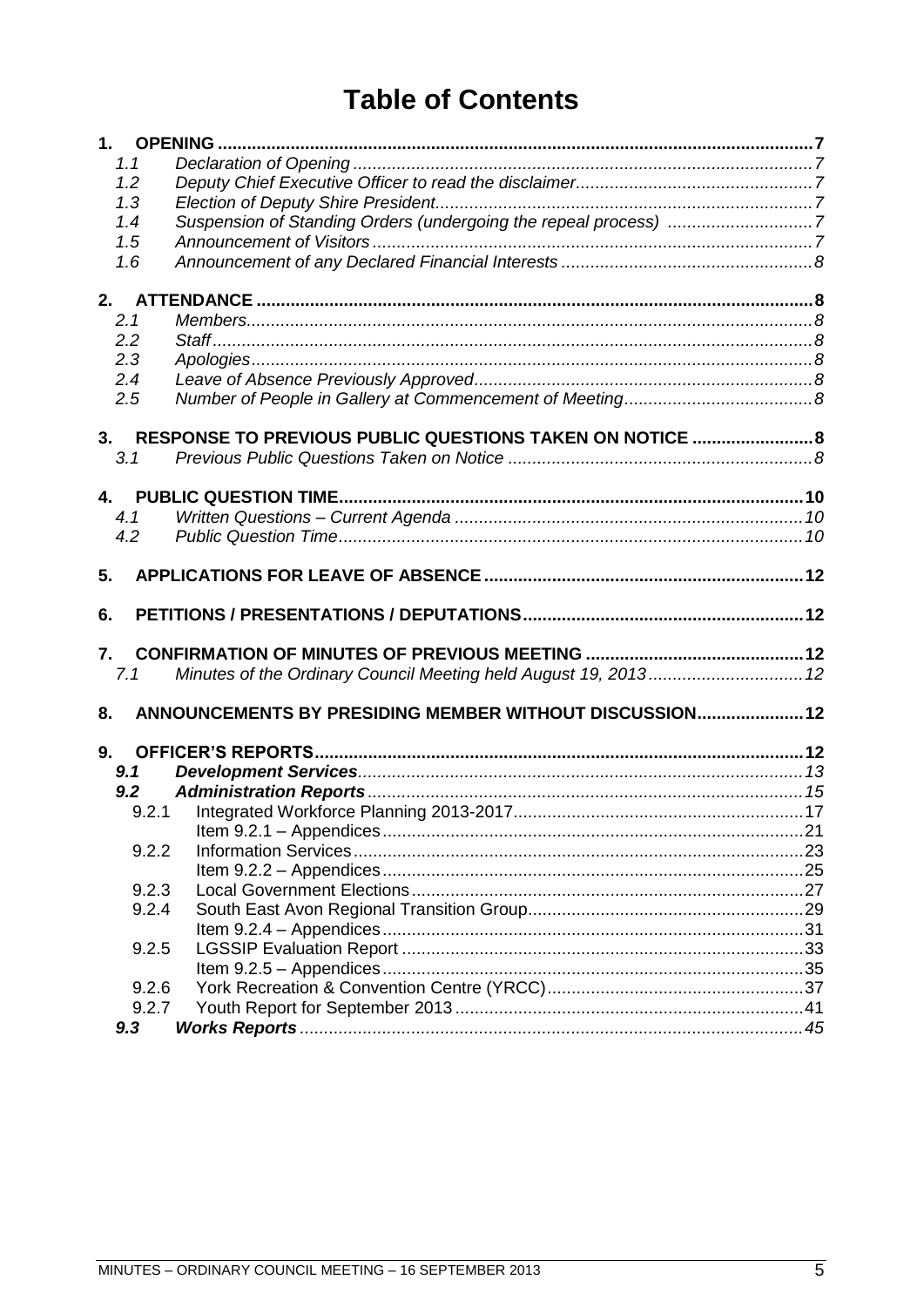| 9,4           |       |                                                          |    |
|---------------|-------|----------------------------------------------------------|----|
|               | 9.4.1 |                                                          |    |
|               |       |                                                          |    |
|               | 9.4.2 |                                                          |    |
|               |       |                                                          |    |
| $9.5^{\circ}$ |       |                                                          |    |
|               | 9.5.1 |                                                          |    |
|               | 9.5.2 |                                                          |    |
|               | 9.5.3 |                                                          |    |
|               | 9.5.4 | Consultation On Risk Assessment And Risk Management Plan |    |
|               |       |                                                          |    |
|               |       |                                                          |    |
|               | 9.5.5 |                                                          |    |
| 9.6           |       |                                                          |    |
|               |       |                                                          |    |
| 10.           |       |                                                          |    |
|               |       |                                                          |    |
|               |       |                                                          | 71 |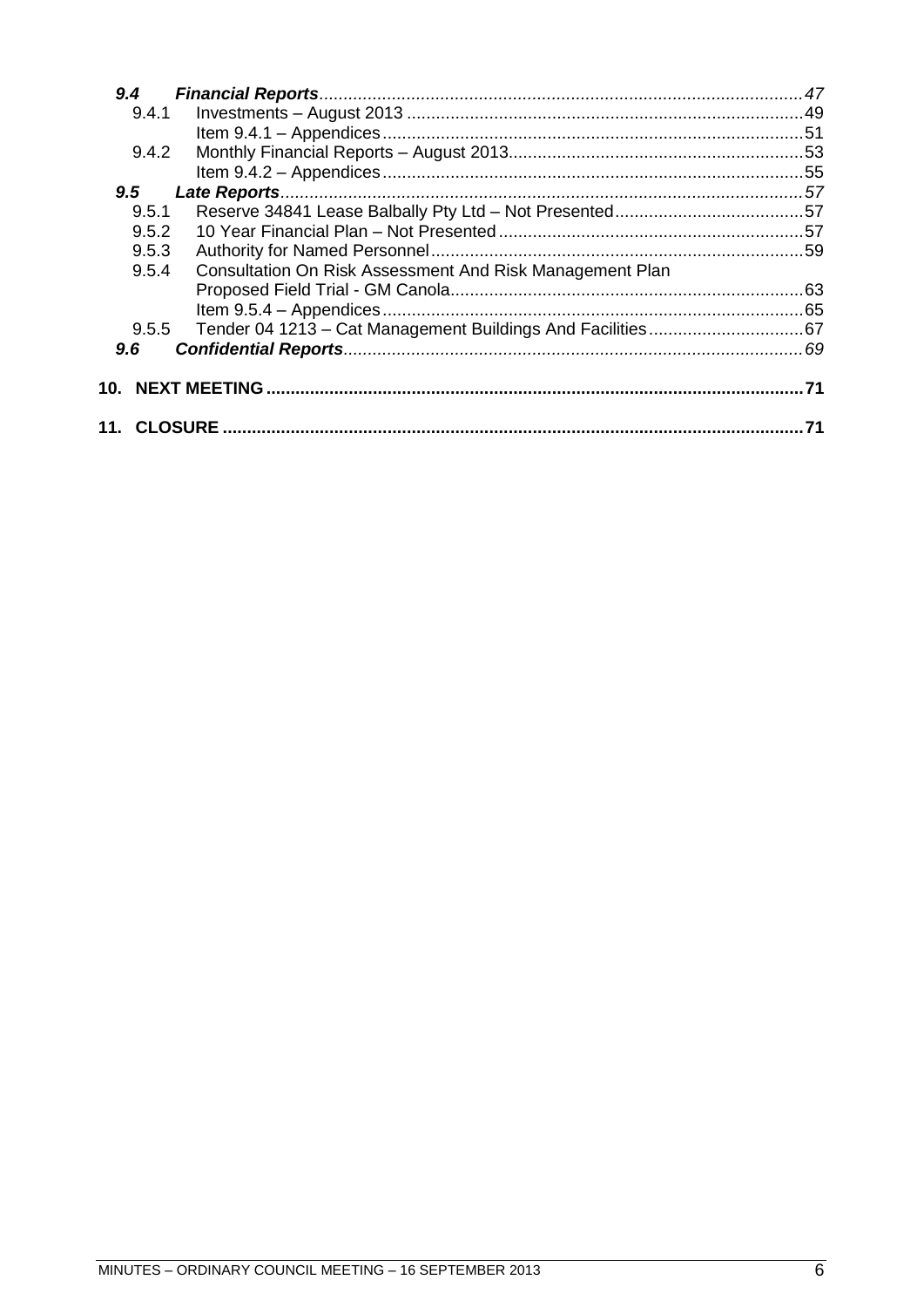

SHIRE OF YORK

#### THE ORDINARY MEETING OF THE COUNCIL HELD ON MONDAY, 16 SEPTEMBER, 2013, COMMENCING AT 3.00PM IN COUNCIL CHAMBERS, YORK TOWN HALL, YORK

The York Shire Council acknowledges the traditional owners of the land on which this meeting will be held.

#### <span id="page-6-0"></span>**1. OPENING**

- <span id="page-6-1"></span>1.1 Declaration of Opening *Cr Tony Boyle, Shire President, declared the meeting open at 3.00pm*
- <span id="page-6-2"></span>1.2 Deputy Chief Executive Officer to read the disclaimer *Ray Hooper, Chief Executive Officer, read the disclaimer*
- <span id="page-6-3"></span>1.3 Election of Deputy Shire President

The Chief Executive Officer called for nominations for the position of Deputy Shire President.

Written nominations were received from Cr Denese Smythe and Cr Mark Duperouzel.

A secret ballot was held. The Chief Executive Officer counted the votes.

Cr Boyle then declared Cr Mark Duperouzel, Deputy Shire President until the next Local Government Election to be held on Saturday, 19<sup>th</sup> October, 2013.

<span id="page-6-4"></span>1.4 Suspension of Standing Orders (undergoing the repeal process) – Clauses 1 to 19 excluding Clause 8.5.1 which states *"No person is to use any electronic, visual or vocal recording device or instrument to record the proceedings of the Council or a committee without the written permission of the Council."*

Moved: Cr Hooper; Seconded: Cr Duperouzel

*That the Local Law Standing Orders, excluding Clause 8.5.1 be suspended for the purpose of expediting the Council Meeting.*

*Carried: 3/1*

*Cr Smythe was recorded as voting against this motion*

<span id="page-6-6"></span><span id="page-6-5"></span>1.5 Announcement of Visitors *Julie Ashworth – Wheatbelt Womens Health Hub Inc.*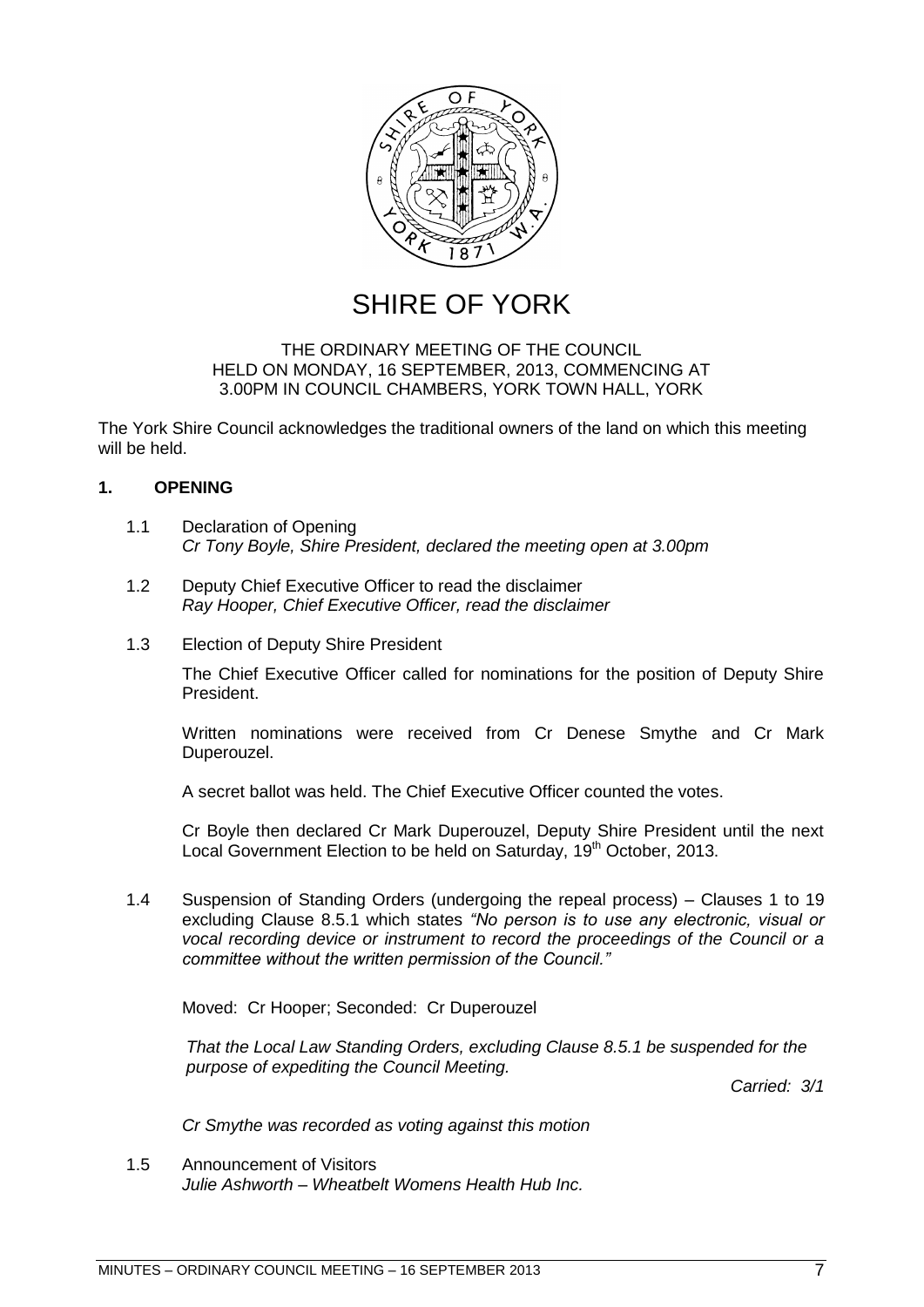1.6 Announcement of any Declared Financial Interests *Nil*

#### <span id="page-7-0"></span>**2. ATTENDANCE**

- <span id="page-7-1"></span>2.1 Members *Cr Tony Boyle, Shire President; Cr Pat Hooper; Cr Mark Duperouzel, Cr Denese Smythe*
- <span id="page-7-2"></span>2.2 Staff

*Ray Hooper, Chief Executive Officer; Tyhscha Cochrane, Deputy Chief Executive Officer; Jacky Jurmann, Manager Planning Services; Graham Lantzke, Engineer – Works Manager; Gordon Tester, Manager – Environmental Health & Building Services; Gail Maziuk, Finance Officer/Project Co-Ordinator; Helen D"Arcy-Walker, Executive Support Officer*

- <span id="page-7-3"></span>2.3 Apologies *Nil*
- <span id="page-7-4"></span>2.4 Leave of Absence Previously Approved *Nil*
- <span id="page-7-5"></span>2.5 Number of People in Gallery at Commencement of Meeting *There were 19 people in the Gallery at the commencement of the meeting.*

#### <span id="page-7-6"></span>**3. RESPONSE TO PREVIOUS PUBLIC QUESTIONS TAKEN ON NOTICE**

<span id="page-7-7"></span>3.1 Previous Public Questions Taken on Notice

#### **Mr Keith Schekkerman**

#### **Question 4:**

The CEO stated at the meeting on August  $13<sup>th</sup>$  that he is not the spokesman for the Council. Can this matter be clarified, when is the CEO a spokesman for the Council and when is he not? If he is not the spokesman for the Council, who does he speak for? How can electors tell for whom he is the spokesman?

#### **Response:**

The CEO can speak on the official position of Council on issues as a spokesperson for the Local Government with all other statements made being a personal comment not binding on Council.

#### **Question 6:**

Has solution been found to the dilemma of how to account for it in a 10 Year Financial Plan or Annual Budget?

#### **Response:**

No – there is no application before Council and no consideration of or provision for has been made.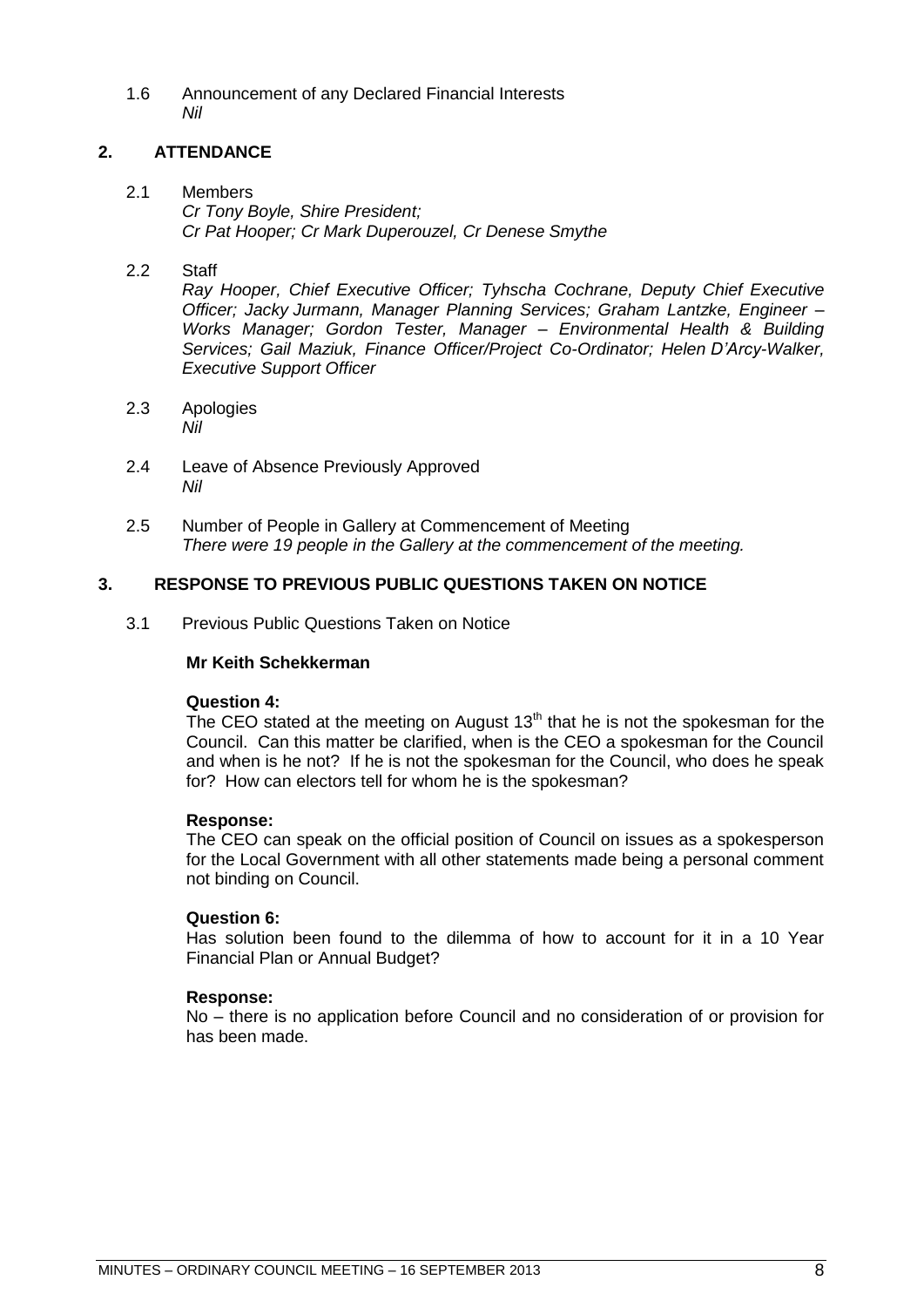#### **Mr Simon Saint**

#### **Question:**

At the April 2013 Council meeting it was stated that Council would – quote …

*Write to Mr and Mrs Saint requesting that they provide the required accessible on*site car parking in accordance with the provisions of the York Town Planning *Scheme No. 2 within 7 days from the date of the letter and engage McLeods Barristers and Solicitors to initiate action to prosecute Mr and Mrs Saint if they do not comply with Council"s letter of request*

As yet no letter has been forthcoming – this was 4 months ago.

#### **Response:**

This matter was subject to an appeal to the State Administrative Tribunal and the need to obtain legal advice resulting in no action to date.

#### **Mrs Tanya Richardson**

#### **Question 1:**

Why did I receive the response from my question taken on notice from the July meeting until last Friday?

#### **Response:**

Responses were prepared as resources and community needs permitted and in time to meet the Agenda preparation timeframe.

#### **Question 2:**

Why are my questions summarised until there is no context of the actual questions asked?

#### **Response:**

The Shire of York Public Questions procedures clearly state that questions and responses may be summarised.

#### **Question 3:**

I keep asking the same question regarding the CRC Event held recently, why did the CRC not have to provide a Risk Management Plan, etc for their event?

#### **Response:**

The event was considered to be a community benefit event and full event processes were not required.

#### **Mrs Heather Saint**

#### **Question**

At the May meeting in Talbot I asked when will we receive the letter relating to the confidential item in the April minutes and I was told it was in the hands of the Solicitors. We still have not heard anything.

#### **Response:**

<span id="page-8-0"></span>This matter was subject to an appeal to the State Administrative Tribunal and the need to obtain legal advice resulting in no action to date.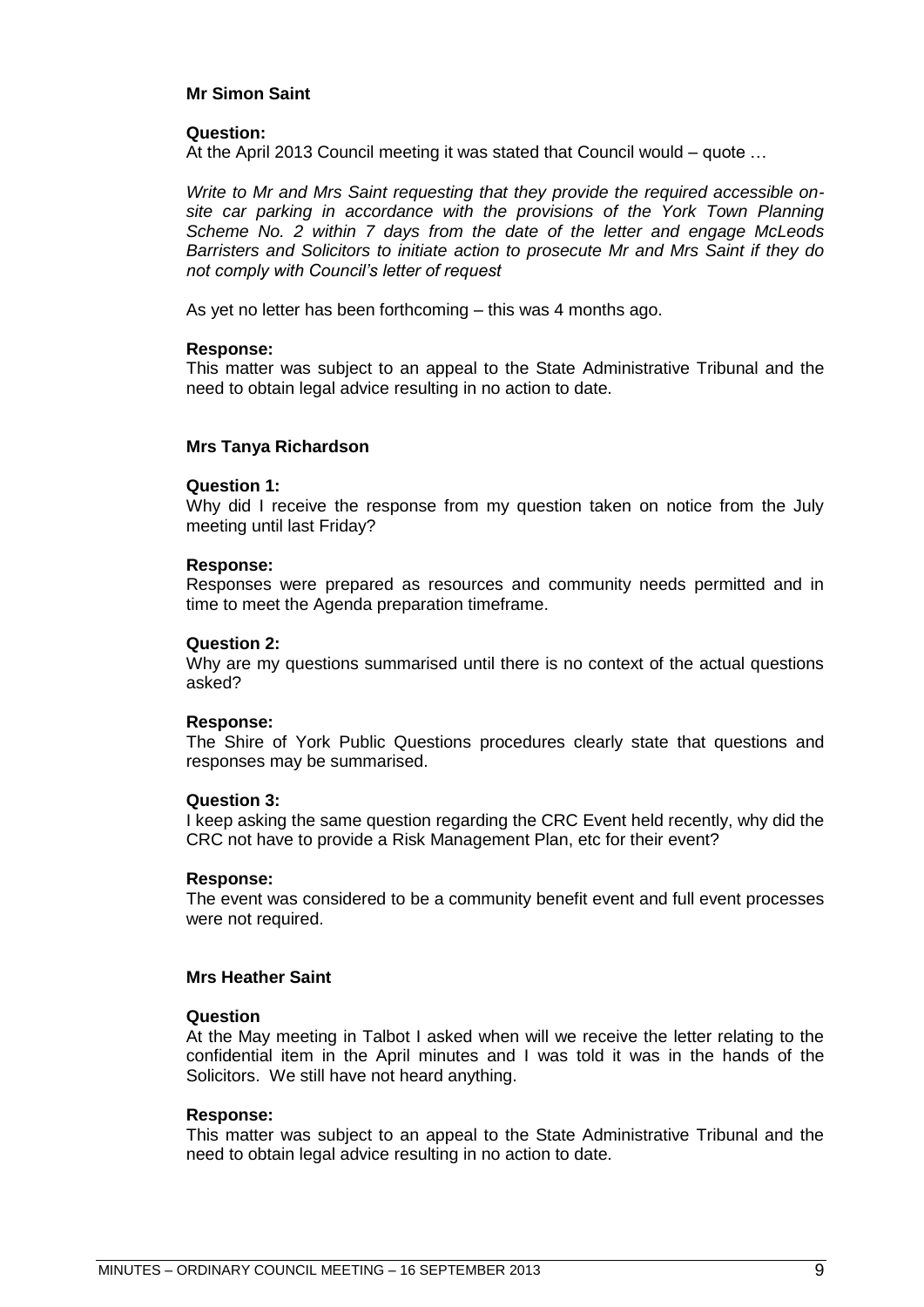#### **4. PUBLIC QUESTION TIME**

*Public Question Time commenced at 3.07pm*

*The Shire President advised that Public Question Time would be restricted to the statutory minimum period of 15 minutes and one question at a time would be taken from people to give all an opportunity to ask questions.*

- <span id="page-9-0"></span>4.1 Written Questions – Current Agenda *Nil*
- <span id="page-9-1"></span>4.2 Public Question Time

#### **Mrs Heather Saint**

#### **Question 1:**

In relation to the Sports & Recreation Centre could Council advise whether trading figures are available and have they seen them.

#### **Response:**

All financials for the York Recreation & Convention Centre are listed in the Budget and the Monthly Financial Reports presented to Council each month.

*The Shire President advised that one question at a time would be taken from each period however Mrs Saint stated there was agreement from others that she could ask more than one question at a time and some members of the public in attendance agreed.*

#### **Question 2:**

Could the York community be provided with access to monthly financials for the Sports & Recreation Centre?

#### **Response:**

Monthly financials are listed in the Financial Reports presented to Council each month.

#### **Question 3:**

What was the turnover for July?

#### **Response:**

Taken on Notice

#### **Question 4:**

Could Council please provide this community with a clear financial breakdown to identify the operating loss for the Recreation & Convention Centre?

#### **Response:**

Financial breakdown is detailed in the Budget.

#### **Question 5:**

Could Council please confirm that, if this part of the business is not viable, then the community is entitled to know how and why.

#### **Response:**

Taken on Notice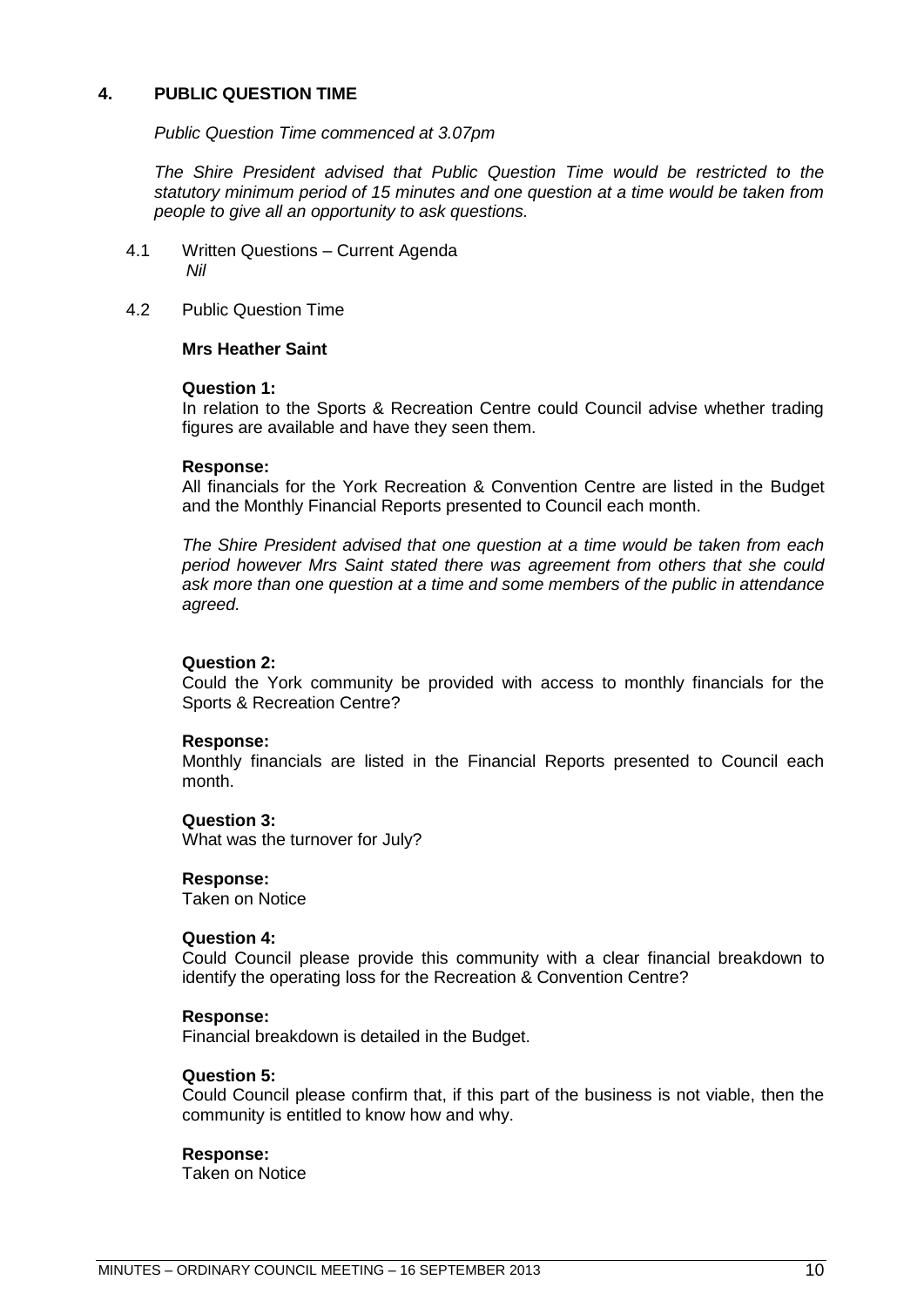#### **Question 6:**

Would Council consider an alternative and more financially viable proposition of community involvement in running this facility?

#### **Response:**

Taken on Notice

#### **Question 7:**

Does Council intend to hold open forums to involve the community in the development of a Strategic Community Plan?

#### **Response:**

Taken on Notice

#### **Question 8:**

Does Council intend to proceed with the Workforce Plan suggested feasibility study and develop an operational and marketing plan for the Recreation & Convention Centre?

#### **Response:**

Taken on Notice

#### **Ms Melanie Van de Pol**

#### **Question 1:**

How was a two storey Barn Style home approved in a heritage area? Was the proposal advertised for public comment?

#### **Response:**

The Manager of Planning stated that the application was advertised in accordance with the provisions of the York Town Planning Scheme No. 2 and it was determined by Council.

#### **Ms Darlene Barratt**

#### **Question 1:**

Why can the CEO tell Councillors that matters are not their concern?

#### **Response:**

Taken on Notice

#### **Question 2:**

Are Councillors aware that no charges can be made for FOI over the counter applications?

#### **Response:**

Taken on Notice

#### **Question 3:**

Are Councillors aware that there can be no charge for access to personnel information?

#### **Response:**

Taken on Notice

*Public Question Time was declared closed by the Shire President at 3.20pm*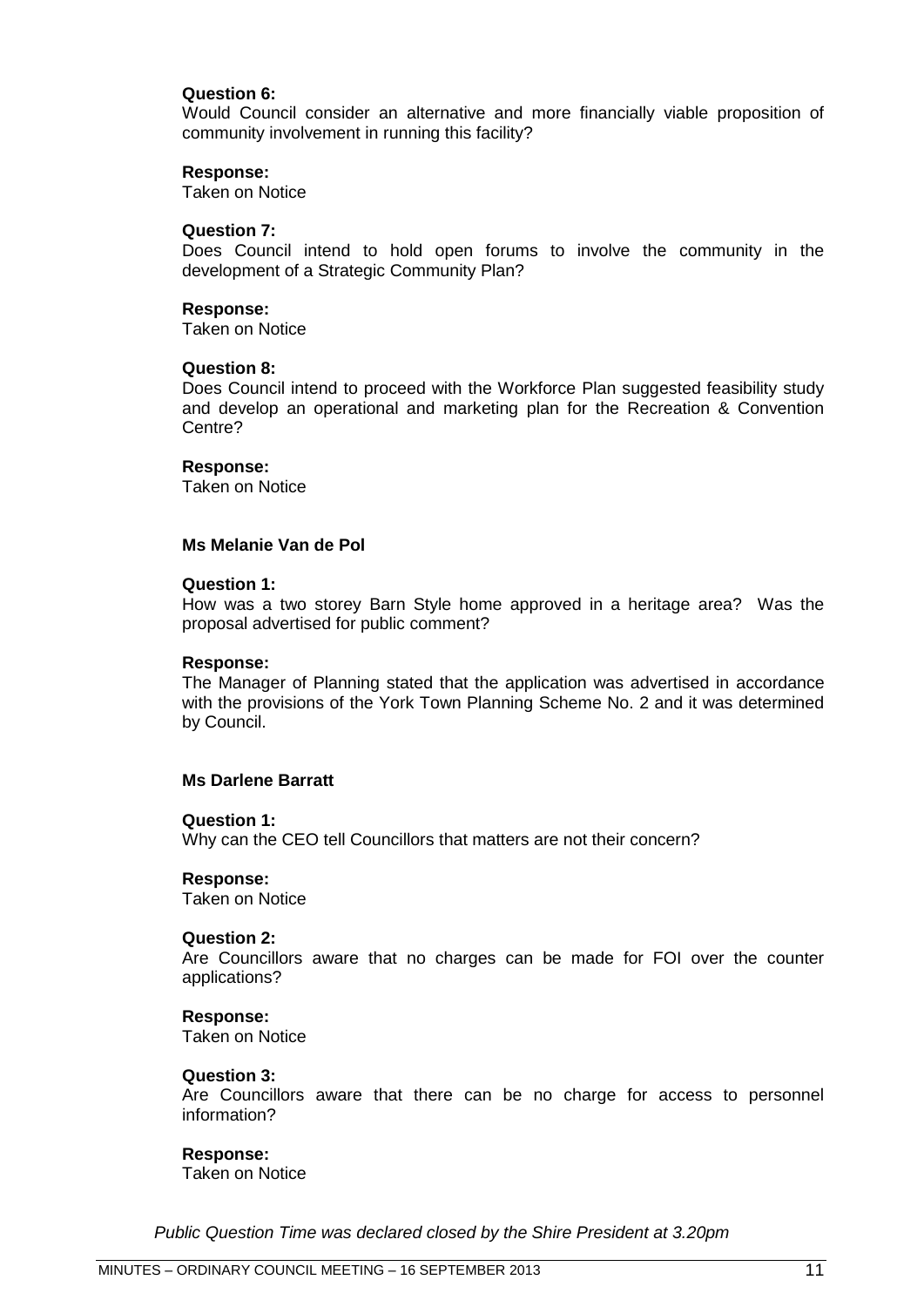#### <span id="page-11-0"></span>**5. APPLICATIONS FOR LEAVE OF ABSENCE**  *Nil*

#### <span id="page-11-1"></span>**6. PETITIONS / PRESENTATIONS / DEPUTATIONS**

*Cr Boyle congratulated the Wheatbelt Women"s Health Hub on winning an award at the*  recent ConnectGroups Self Help and Support Groups 2013 Gala Night in the category of *Excellence in Rural and Regional WA.*

*Julie Ashworth Secretary for Wheatbelt Womens Health Hub Inc took the opportunity to express that the award is a celebration of the achievement for all of those involved with the Wheatbelt Women"s Health Hub and to thank the Shire of York Councillors and staff for their support and belief.*

*Cr Boyle also congratulated the Reserve Football team for winning the Grand Final against Quairading on the weekend.*

*The women"s Hockey team also won their Grand Final.*

*Cr Boyle congratulated Cr Denese Smythe on being appointed the WALGA representative for Visitor Centre WA.*

#### <span id="page-11-2"></span>**7. CONFIRMATION OF MINUTES OF PREVIOUS MEETING**

<span id="page-11-3"></span>7.1 Minutes of the Ordinary Council Meeting held August 19, 2013

Corrections – The Minutes of August 19, 2013 page 11 – delete reference to Mr Saint's behaviour.

Confirmation

**RESOLUTION 010913**

**Moved: Cr Duperouzel Seconded: Cr Smythe**

*"That the minutes of the Ordinary Council Meeting held on August 19, 2013 be confirmed as a correct record of proceedings with the above amendment."*

*CARRIED: 4/0*

#### <span id="page-11-4"></span>**8. ANNOUNCEMENTS BY PRESIDING MEMBER WITHOUT DISCUSSION** *Nil*

<span id="page-11-5"></span>**9. OFFICER'S REPORTS**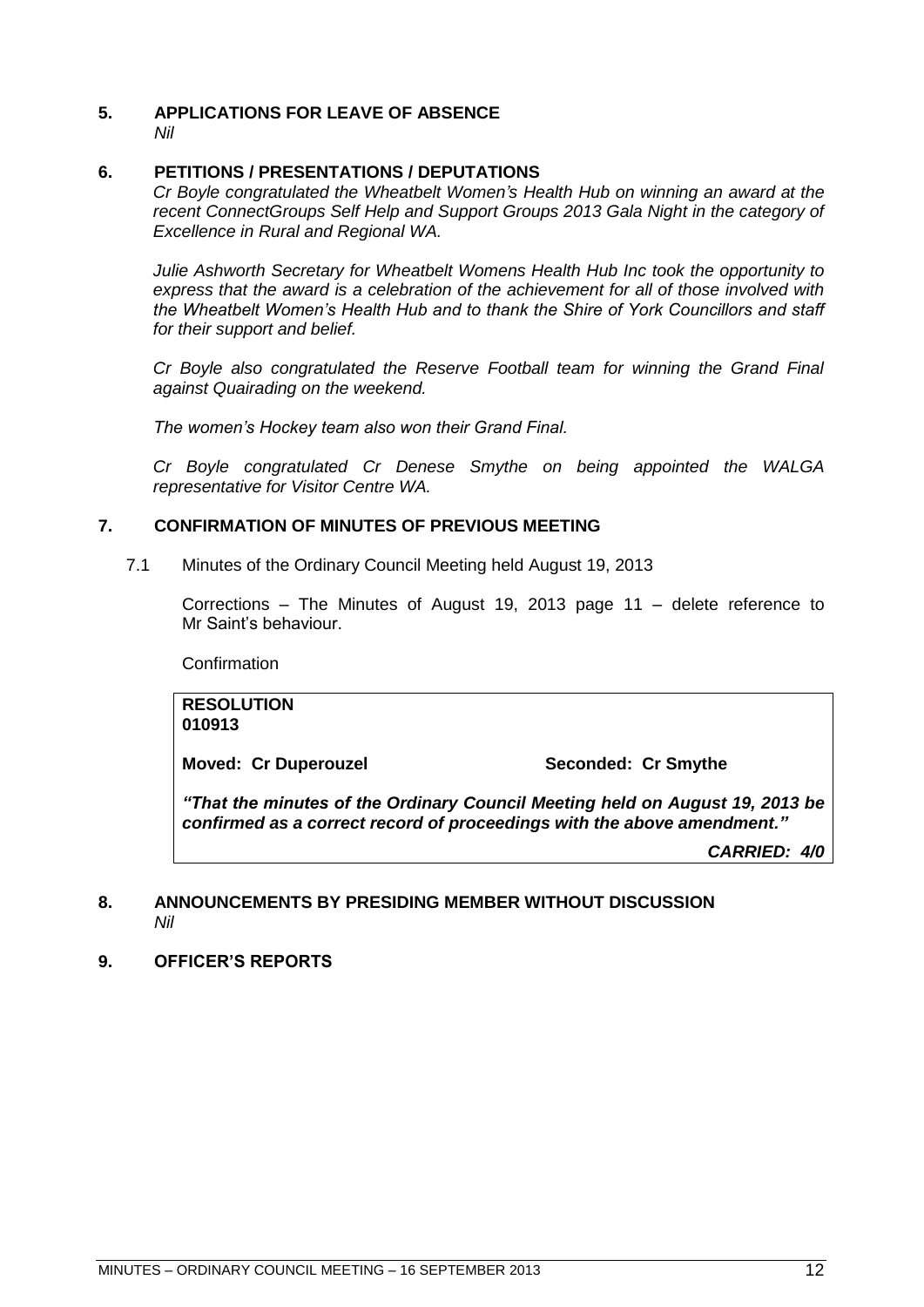### <span id="page-12-0"></span>**9.1 Development Services**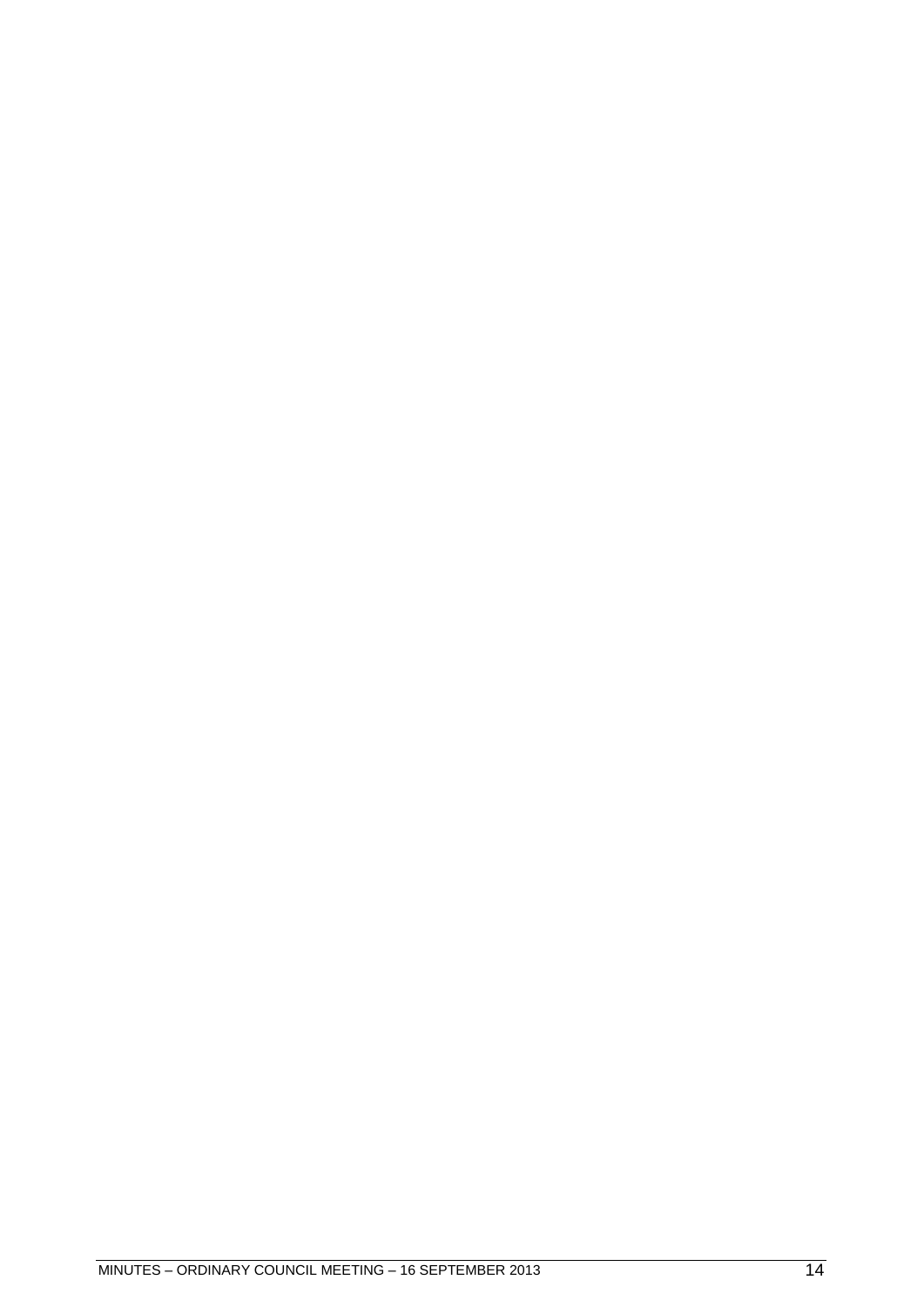### <span id="page-14-0"></span>**9.2 Administration Reports**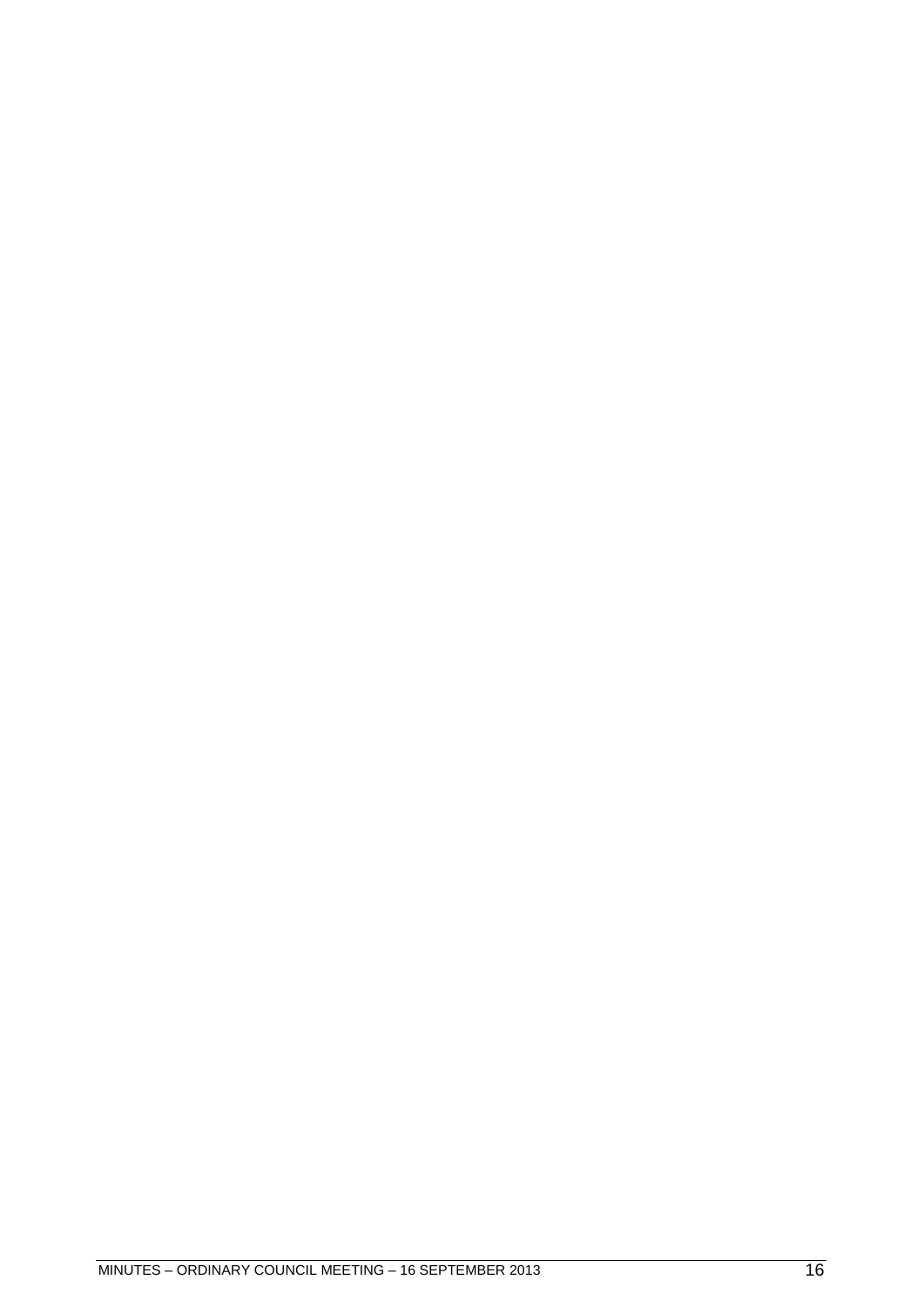#### **9.2 ADMINISTRATION REPORTS**

<span id="page-16-0"></span>**9.2.1 Integrated Workforce Planning 2013-2017**

| <b>FILE NO:</b>                | <b>OR.CMA.2.2</b>              |
|--------------------------------|--------------------------------|
| <b>COUNCIL DATE:</b>           | 16th September 2013            |
| <b>REPORT DATE:</b>            | 2 <sup>nd</sup> September 2013 |
| <b>LOCATION/ADDRESS:</b>       | N/A                            |
| <b>APPLICANT:</b>              | <b>Shire of York</b>           |
| <b>SENIOR OFFICER:</b>         | Ray Hooper, CEO                |
| <b>REPORTING OFFICER:</b>      | N Brennan, Project Officer     |
| <b>DISCLOSURE OF INTEREST:</b> | N/A                            |
| <b>APPENDICES:</b>             | <b>Appendix A</b>              |
| <b>DOCUMENTS TABLED:</b>       | Nil                            |
|                                |                                |

#### **Summary:**

To receive the Shire of York Integrated Workforce Plan 2013-2017, which has been prepared by consultants LG People as part of the Integrated Planning and Reporting Framework, which is now a statutory requirement.

The Workforce Plan aims to develop and implement a structure, systems and processes for workforce planning that will be implemented across all aspects of the Shire's planning, operations and services.

This will ensure that the Shire of York recruits, retains and manages the human resource requirements needed to meet the strategic and operational objectives of the Shire, its community and the organisation.

#### **Background:**

On August 26<sup>th</sup> 2011 new Local Government Act Regulations were gazetted, requiring all Local Governments to have a Workforce Plan as part of the Integrated Planning Requirement.

The Workforce Plan has been developed to address the requirements of the Local Government Act 1995 section S5.56(1) *A "plan for the future"* and S5.56 (2):

*That Local Governments develop a Strategic Community Plan that links community aspirations with the Council"s long term strategy. That the Local Government has a corporate business plan linking to long term financial planning that integrates asset management, workforce planning and specific council plans (informing strategies) with the strategic plan.*

#### **Consultation:**

Department of Local Government LG People Shires of Cunderdin, Quairading and Tammin Shire Staff Contractors / Consultants

#### **Statutory Environment:**

Local Government Act Regulations. Financial Management Regulations.

### **Policy Implications:**

Nil at this stage.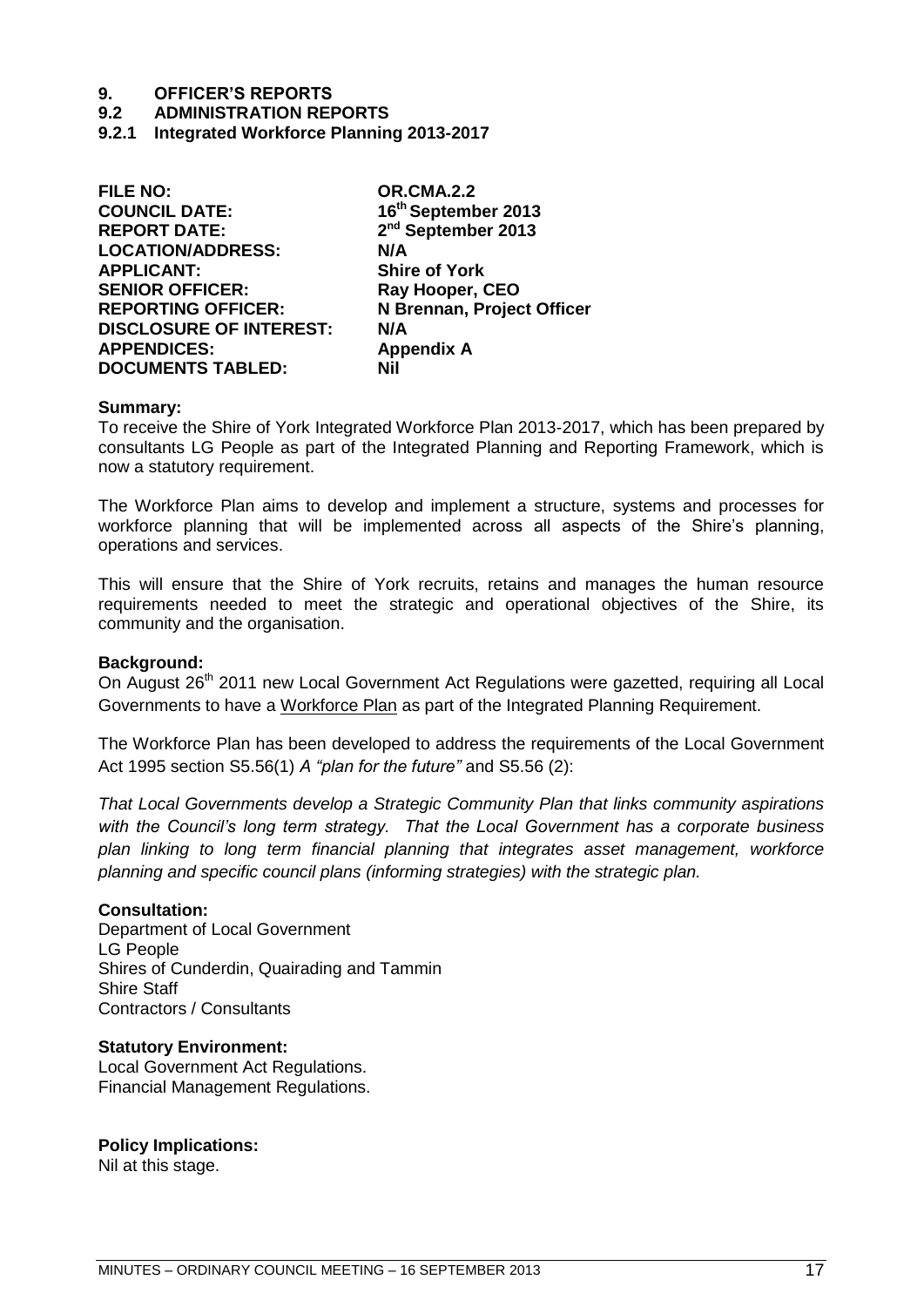#### **Financial Implications:**

Each Council has received a grant of \$25,000 from the Department of Local Government & Regional Development, which covers the consultant's costs for the four Shires (York, Quairading, Cunderdin & Tammin) to provide for the Workforce Plan.

Also each Council has contributed \$5,000 towards the Project Officers cost (Shire of York employee) for research and implementation.

At the completion of the Workforce Plan, the Shire will need to resource the implementation plan. Should there be funds remaining not used in the plan development phase, they may be rolled over to fund some implementation strategies that meet funding criteria.

| Income                           | \$25,000 |
|----------------------------------|----------|
| <b>Grant Received from DLGRD</b> | \$20,000 |
| Contributions from 4 Shires      | \$45,000 |
| Expenditure                      | \$21,670 |
| <b>Project Costs</b>             | \$5,000  |
| Shire of York Contribution       | \$26,670 |

#### **Strategic Implications:**

The Shire of York's 2012 Strategic Community Plan -

Sustainable Resource Management

- Develop workforce capability
- Retain and attract the right people to do the work

#### **Voting Requirements:**

| <b>Absolute Majority Required:</b> |
|------------------------------------|
|------------------------------------|

**Site Inspection: Site Inspection Undertaken: Not applicable**

#### **Triple bottom Line Assessment:**

#### **Economic Implications:**

Nil identified at present, as these will be established through the Workforce Plan.

#### **Social Implications:**

The Workforce Plan will advise the community of future directions on staffing and service delivery.

**Environmental Implications:**

Nil.

#### **Officers Comment:**

Regardless of the outcome of the proposed amalgamation, the Shire of York has been funded for and is required to prepare and fully adopt a formal Workforce Plan prior to  $31<sup>st</sup>$  December 2013.

As this is only the first stage of the Workforce Plan, it has been aimed at providing a minimum of the basic standard workforce plan.

This is a starting point and will progress over time as we commence the next stages of the planning process.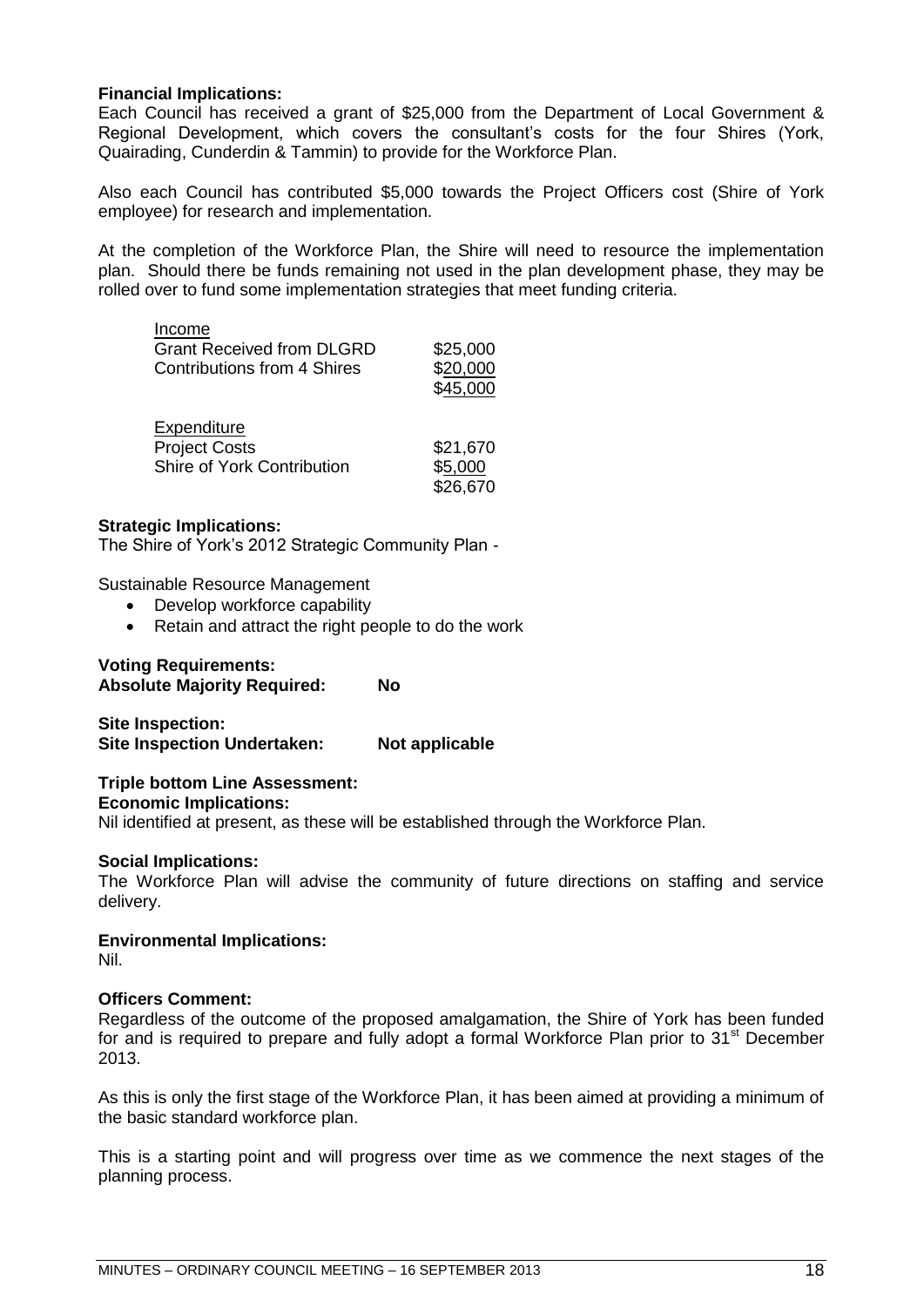#### **RESOLUTION 020913**

**Moved: Cr Hooper Seconded: Cr Duperouzel** 

*"That Council:*

*receive the Integrated Workforce Plan 2013-2017 for the Shire of York, prepared by LG People, and*

*continue to work with LG People to finalise the Workforce Plan prior to the 31st December 2013."*

*CARRIED: 4/0*

*Subject to Schedule 9 being corrected.*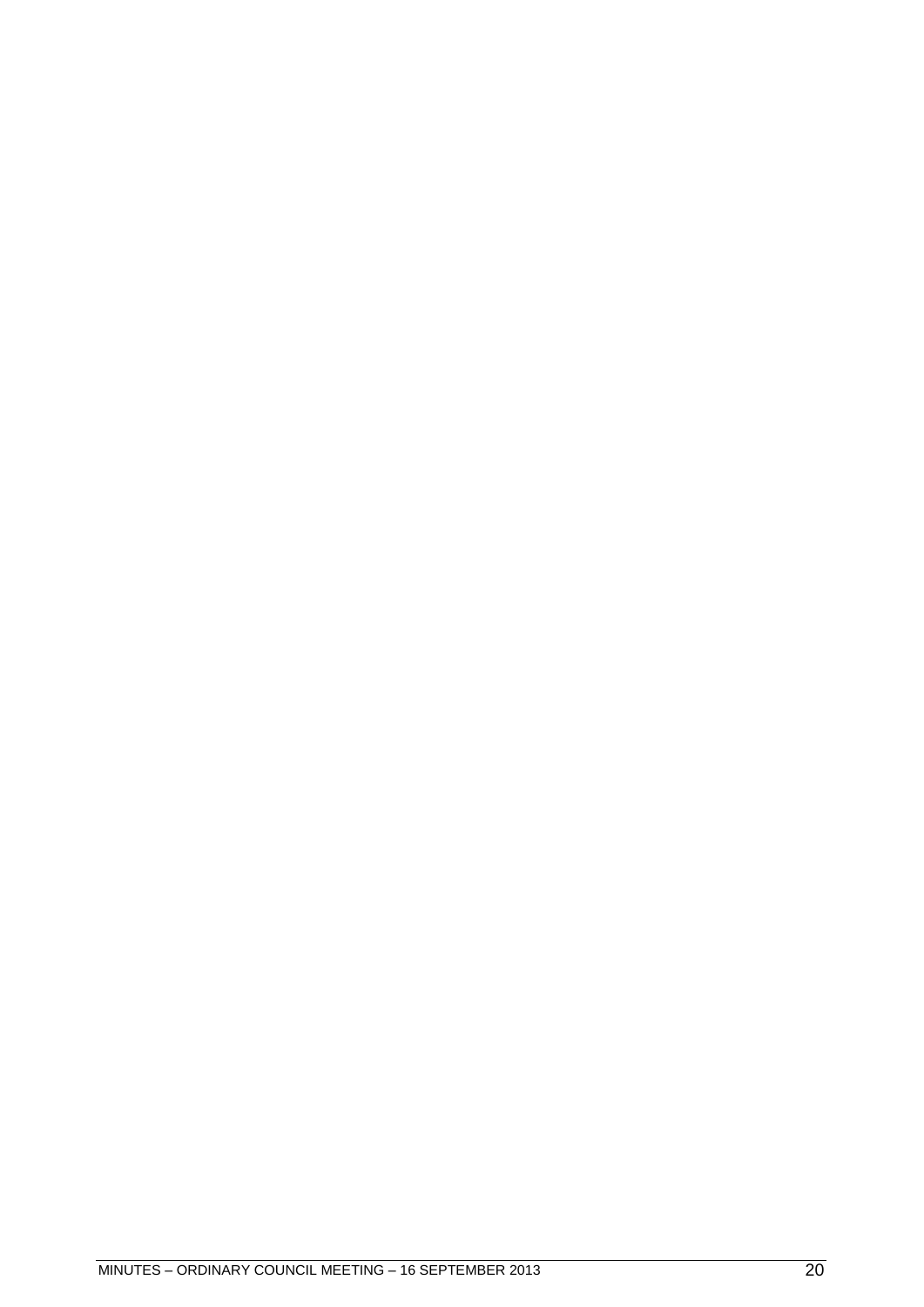### <span id="page-20-0"></span>**Item 9.2.1 – Appendices**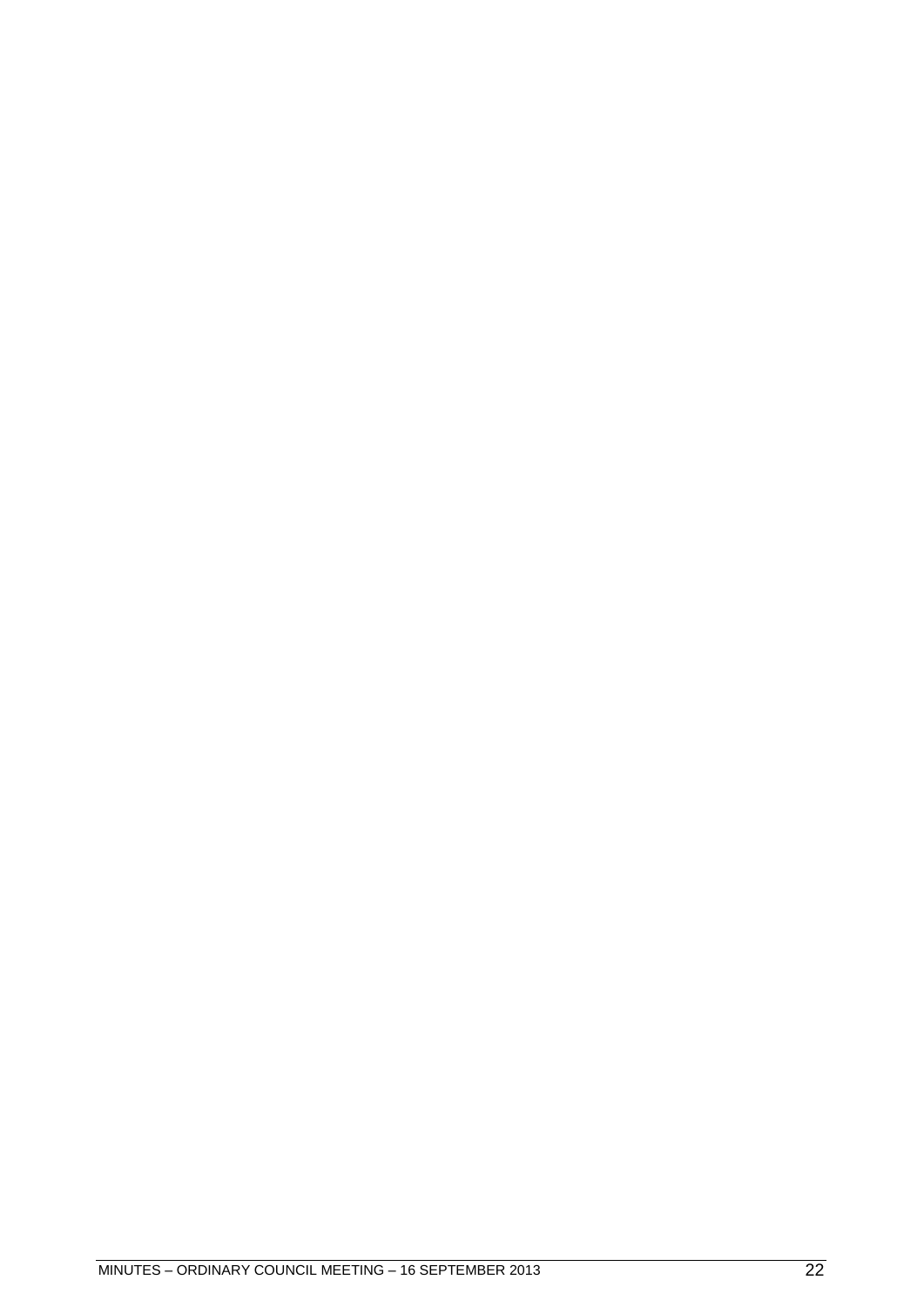#### **9.2 ADMINISTRATION REPORTS**

<span id="page-22-0"></span>**9.2.2 Information Services**

| <b>CS.LCS.8.1</b>                                         |
|-----------------------------------------------------------|
| 16 September 2013                                         |
| 31 August 2013                                            |
| N/A                                                       |
| <b>Shire of York</b>                                      |
| R Hooper, CEO                                             |
| <b>Information Services Officers - Vicki &amp; Tamara</b> |
| <b>Nil</b>                                                |
| <b>Appendix A and B</b>                                   |
| <b>Nil</b>                                                |
|                                                           |

#### **Summary:**

The following is a summary of items for York Information Services for the month of **August 2013**.

 **Visitor Numbers-** (Appendix A) These numbers are counted manually and only include adults and older children actually walking through the doors of the Information Services office. They do not include people walking into the Town Hall to use toilets, view exhibits etc.

The Information Services are recording additional information on the visitor numbers visiting the Town Hall for such things as shopping, information only, events, family history, sightseeing, and walks. This count will assist any grant applications in the future and are available on request.

The number of visitors coming through the doors in August 2013 was **1252** as compared to **1022** in 2012**.** 

- **Product Sales-** (Appendix B) Net sales for the month of August 2013 were **\$415.50**  compared to **\$645.20** for the same period 2012.
- **Request for Services -** There are certain services that visitors ask for (verbally) on a regular basis, these include:
	- Laundry Mat
	- More RV Parking signs coming into town
	- Souvenir Machine
	- Bus Tours to show people around the town and take them to the attractions in York
- **Feedback** 
	- Tourist are very happy with the Free RV Parking down at Avon Park, we have had a lot of great feedback. The only thing is that some say they don't know it's here as its not advertised very well and not many signs around town showing that we have a Free RV Parking facility.
	- The Tourists have mentioned that the town is very clean and tidy and we should be very proud of it, especially the Town Hall is a grand building.

#### **Background:**

We have the calendar of Event for the year of 2013. All known details are listed on the Calendar of Events, which is distributed through York Information Services and available on the Shire of York website.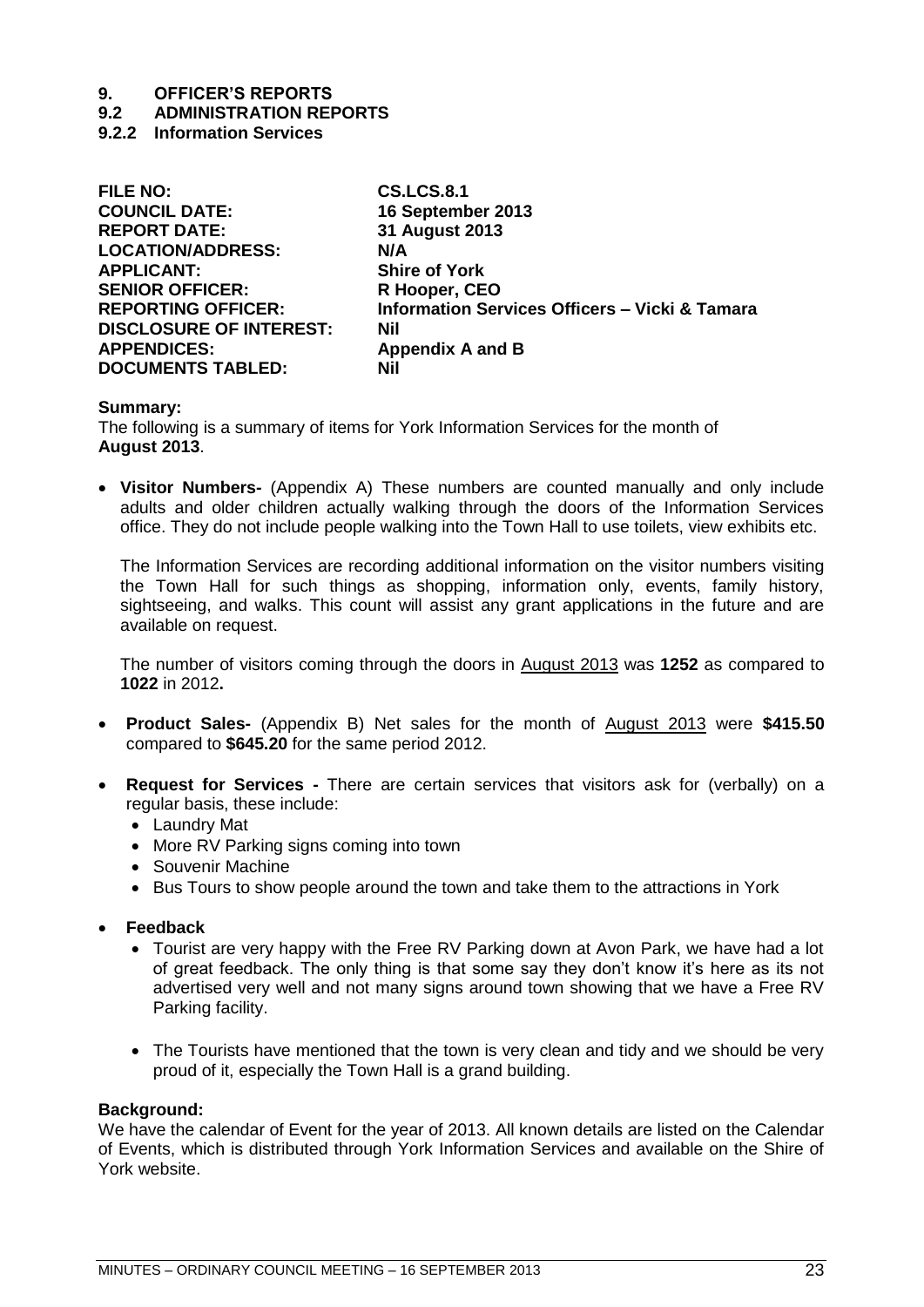|                                                                                                  | Receive the August 2013 report prepared by York Information Services." | CARRIED: 4/0 |
|--------------------------------------------------------------------------------------------------|------------------------------------------------------------------------|--------------|
| "That Council:                                                                                   |                                                                        |              |
| <b>Moved: Cr Smythe</b>                                                                          | Seconded: Cr Hooper                                                    |              |
| <b>RESOLUTION</b><br>030913                                                                      |                                                                        |              |
| <b>Comment:</b><br>This report serves to keep the community informed of the activities in place. |                                                                        |              |
| <b>Environmental Implications:</b><br>Nil                                                        |                                                                        |              |
| <b>Social Implications:</b><br>Nil                                                               |                                                                        |              |
| <b>Triple bottom Line Assessment:</b><br><b>Economic Implications:</b><br>Nil                    |                                                                        |              |
| <b>Site Inspection:</b><br><b>Site Inspection Undertaken:</b>                                    | Not applicable                                                         |              |
| <b>Voting Requirements:</b><br><b>Absolute Majority Required:</b>                                | <b>No</b>                                                              |              |
| <b>Strategic Implications:</b><br>Not Applicable                                                 |                                                                        |              |
| <b>Financial Implications:</b><br>Nil                                                            |                                                                        |              |
| <b>Policy Implications:</b><br>Not Applicable                                                    |                                                                        |              |
| <b>Statutory Environment:</b><br>Nil                                                             |                                                                        |              |
| <b>Consultation:</b><br>Shire of York and local business proprietors                             |                                                                        |              |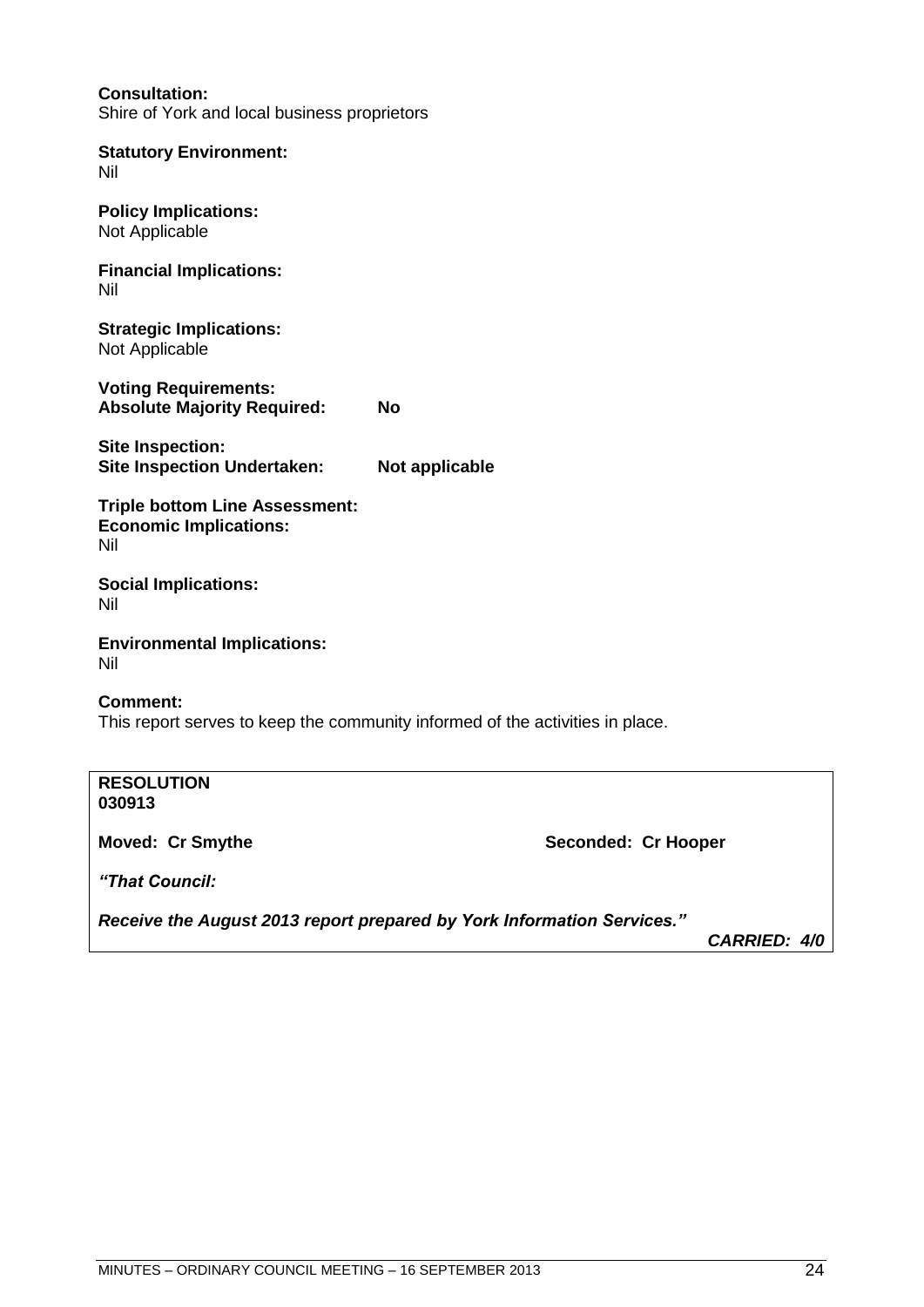#### <span id="page-24-0"></span>**Item 9.2.2 – Appendices**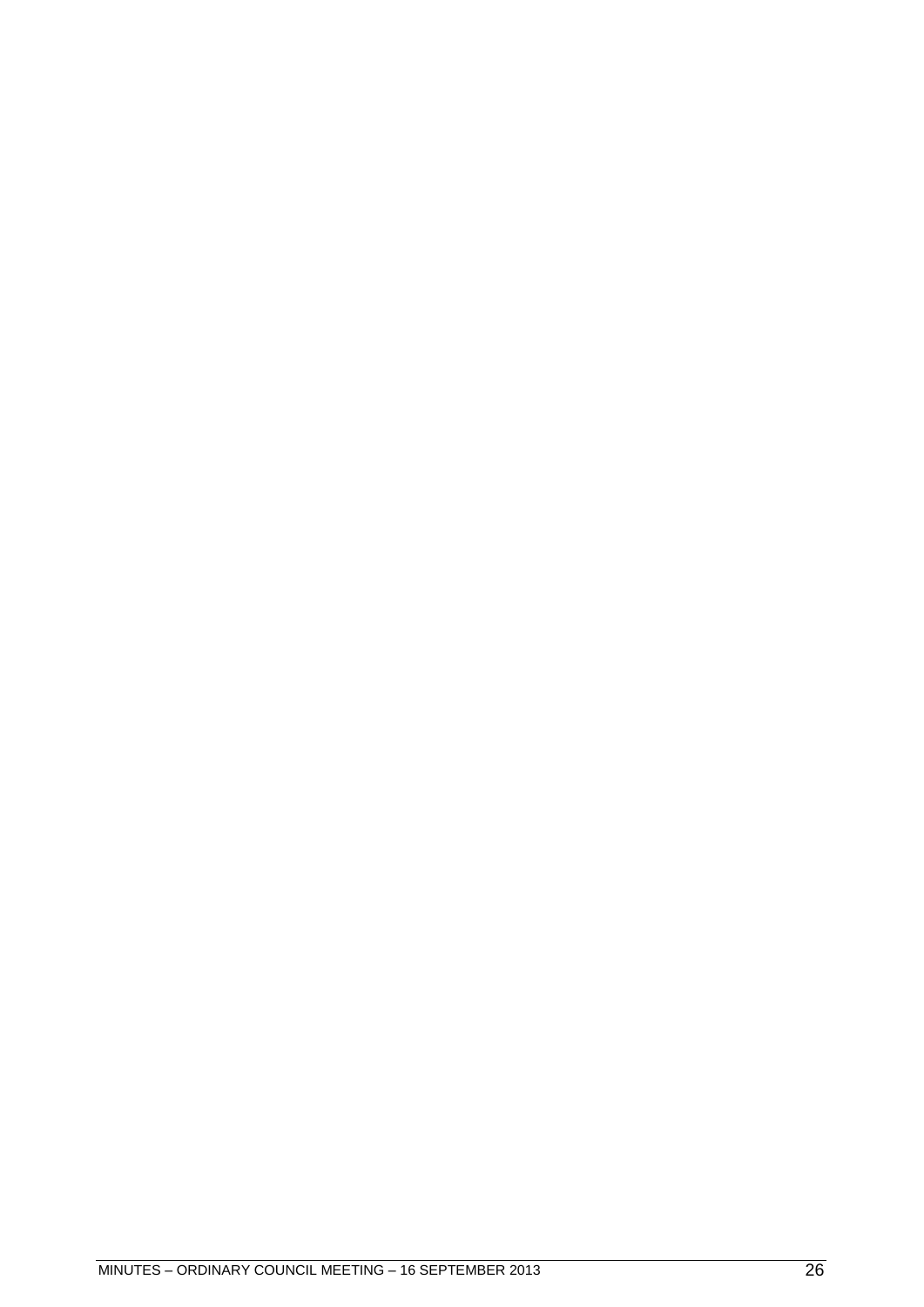#### **9.2 ADMINISTRATION REPORTS**

<span id="page-26-0"></span>**9.2.3 Local Government Elections**

| OR.ELN.3                                   |
|--------------------------------------------|
| 16 September 2013                          |
| 4 September 2013                           |
| <b>Not Applicable</b>                      |
| <b>Shire of York</b>                       |
| <b>Ray Hooper, Chief Executive Officer</b> |
| <b>Tyhscha Cochrane, DCEO</b>              |
| Nil                                        |
| Nil                                        |
| Nil                                        |
|                                            |

#### **Summary:**

Local government elections will be held in the Shire of York on Saturday 19 October, 2013.

In the past, election polling booths have been placed at the Greenhills Hall and Talbot Hall as well as the Administration Office.

#### **Background:**

Council has trialled different times from the 2007 elections for the Talbot and Greenhills polling places.

The Shire of York has historically used the 'in person' election system rather than postal voting primarily due to the significantly high costs for postal voting.

#### **Consultation:**

Administration Staff.

#### **Statutory Environment:**

Section 4.64 of the Local Government Act 1995 refers.

Section 31(e) and (f) of the Local Government Regulations 1997 "the polling place or place *appointed for the election*‖ and *"the period during which each polling place will be open for casting votes."*

Council may decide by an absolute majority to conduct an election as a postal election under Section 4.61(2) of the Local Government Act provided that this decision is made prior to the  $80<sup>th</sup>$ day before election day.

Unless a resolution under Section 4.61 (2) has been made and is in effect, the election is to be conducted as an in person election.

#### **Policy Implications:**

Nil

#### **Financial Implications:**

In the 2011/12 budget a total of \$9,855 was spent on Election Expenses from commencement to completion of process including the Court of Disputed Returns action by a candidate which was not successful.

#### **Strategic Implications:**

Nil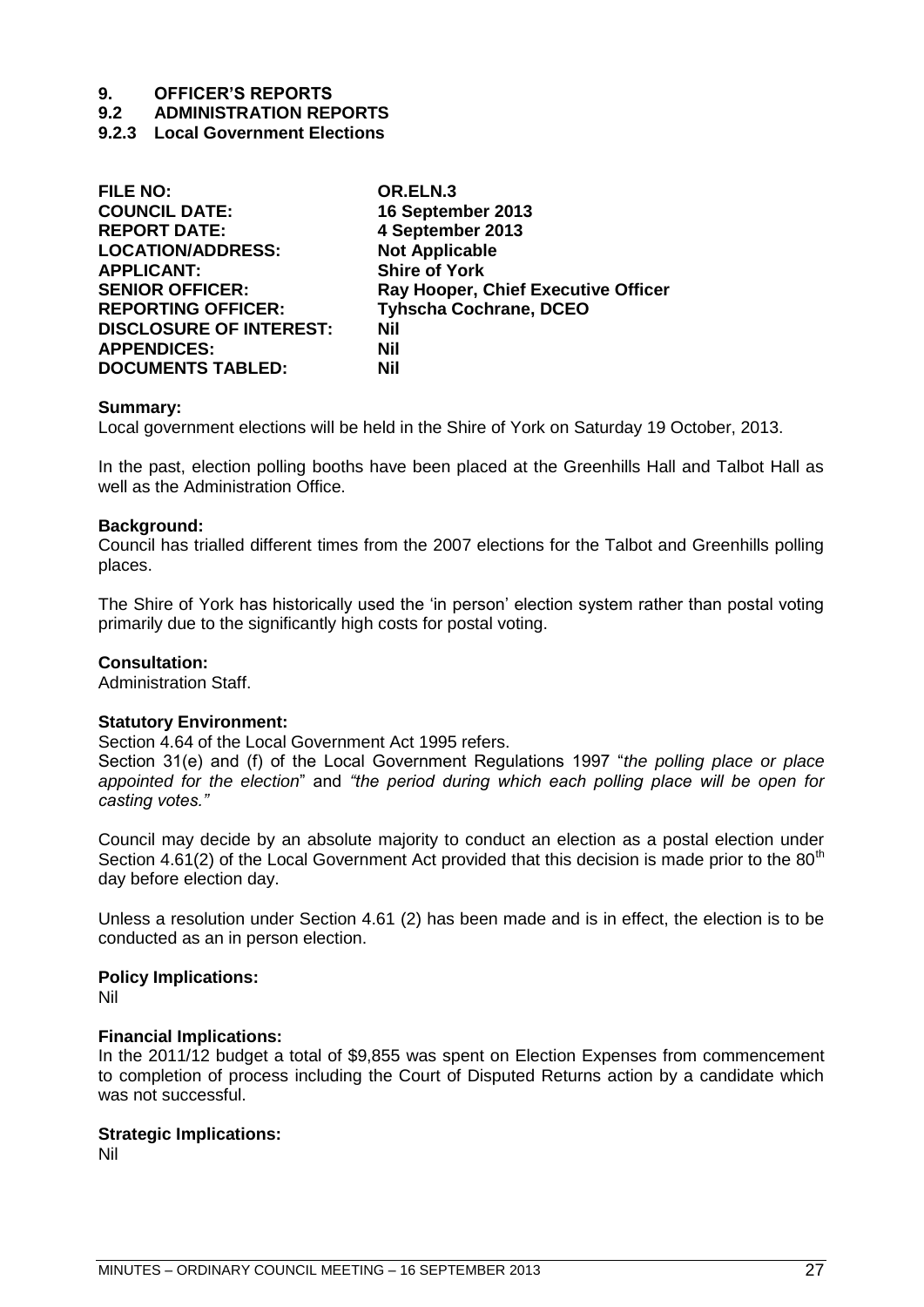**Voting Requirements: Absolute Majority Required: No**

**Site Inspection: Site Inspection Undertaken: Not applicable**

**Triple bottom Line Assessment: Economic Implications:** Nil

#### **Social Implications:**

Holding polling booths outside the townsite can be seen as providing a positive community service to the ratepayers and community expectations may be high as this has happened in the past.

#### **Environmental Implications:**

Not applicable.

#### **Comment:**

Council has the option to open a polling booth for limited hours if it deems fit, however it may not be financially viable to have staff manning booths with the low voter turnouts that have been received in the past.

It may be beneficial to open the polling booths at Greenhills and Talbot for a limited time eg. from 8.00am to 2.00pm. These times generally have the highest voter turnout and if advertised appropriately there should be no confusion to the community on election day.

### **RESOLUTION**

**040913**

**Moved: Cr Duperouzel Seconded: Cr Hooper**

*"That Council:*

- *1. Nominate the York Shire Office, Joaquina Street York, as the Main Polling Centre for the Local Government Elections to be held on the 19 th October, 2013;*
- *2. The York Polling Booth to operate from 8.00am to 6.00pm;*
- *3. Offers Polling Booths at Greenhills and Talbot Hall for the Local Government Elections to be held on Saturday 19th October 2013; and*
- *4. The Polling Booth opening hours for the Greenhills and Talbot Halls will be limited to the following times: From 8.00am to 2.00pm."*

*CARRIED: 4/0*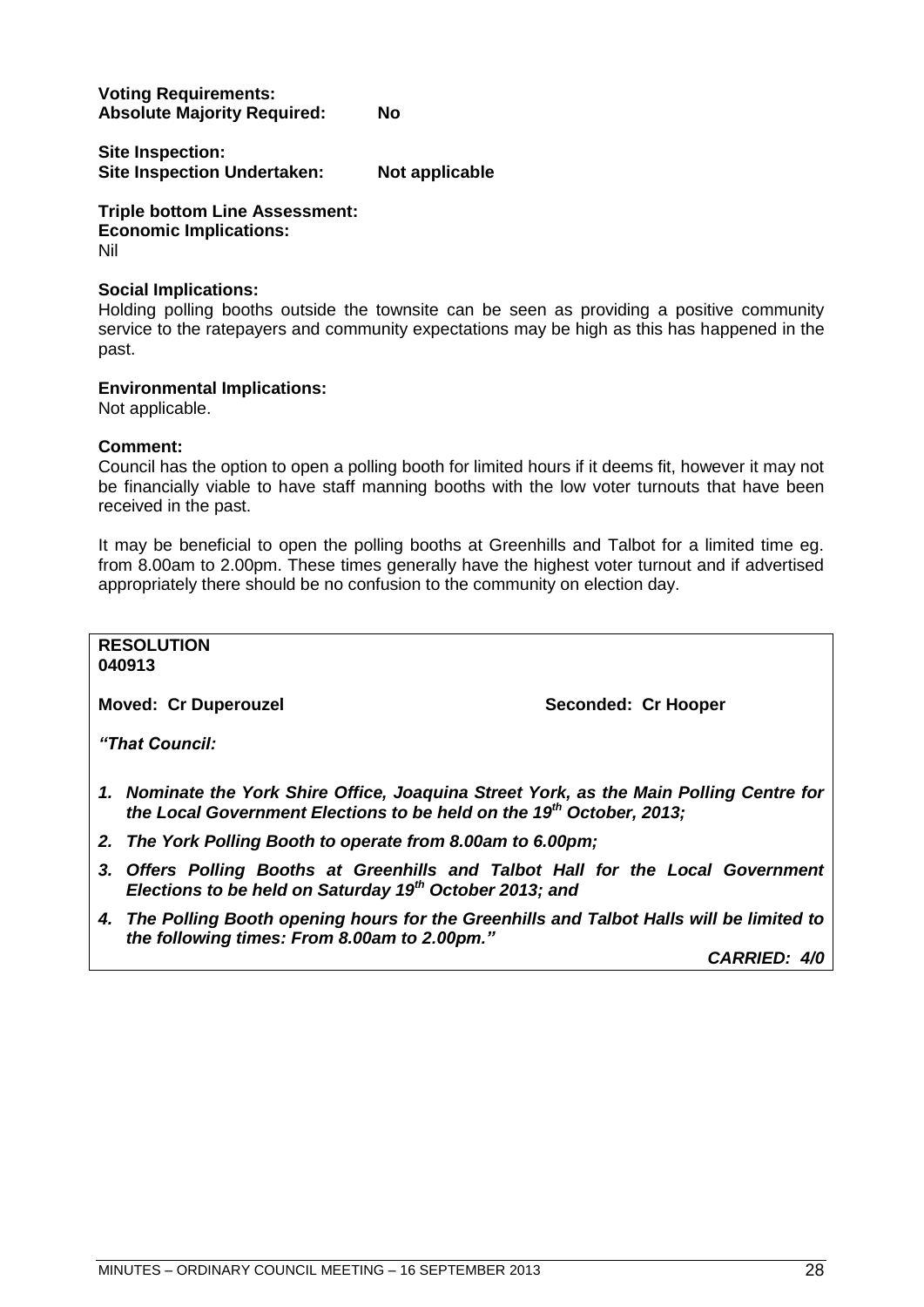#### **9.2 ADMINISTRATION REPORTS**

<span id="page-28-0"></span>**9.2.4 South East Avon Regional Transition Group**

| <b>South East Avon</b><br><b>LOCATION/ADDRESS:</b><br><b>APPLICANT:</b><br><b>SEARTG</b><br>R Hooper, CEO<br><b>SENIOR OFFICER:</b><br>R Hooper, CEO<br><b>REPORTING OFFICER:</b><br><b>DISCLOSURE OF INTEREST:</b><br>Nil<br><b>APPENDICES:</b><br>Nil | <b>FILE NO:</b><br><b>COUNCIL DATE:</b><br><b>REPORT DATE:</b> | OR.RDT.5<br>16 September 2013<br>9 September 2013 |
|---------------------------------------------------------------------------------------------------------------------------------------------------------------------------------------------------------------------------------------------------------|----------------------------------------------------------------|---------------------------------------------------|
|                                                                                                                                                                                                                                                         |                                                                |                                                   |
|                                                                                                                                                                                                                                                         |                                                                |                                                   |
|                                                                                                                                                                                                                                                         |                                                                |                                                   |
|                                                                                                                                                                                                                                                         | <b>DOCUMENTS TABLED:</b>                                       | <b>Minutes - SEARTG Board Meeting</b>             |

#### **Summary:**

The minutes of the South East Avon Regional Transition Group Board Meeting held on 9 August, 2013 at the Perth Convention Exhibition Centre are provided for Council and Community information.

#### **Background:**

The South East Avon Regional Transition Group (SEARTG) was formed from SEAVROC to investigate structural reform in this region under a formal agreement with the Department of Local Government.

The Regional Transition Group has received funding of over \$500,000 to undertake Business Plans, Asset Management Plans, Community Strategic Plans, 10 Year Financial Plans and Workforce Plans to properly analysis the structural reform process.

#### **Consultation:**

Not Applicable

#### **Statutory Environment:**

Not Applicable

**Policy Implications:**

Nil

#### **Financial Implications:**

Fully funded by Department of Local Government grants.

#### **Strategic Implications:**

The Shire of York's 2012 Strategic Community Plan goals are:

#### *Social*

- *Manage population growth, through planned provision of services and infrastructure.*
- *Strengthen community interactions and a sense of a united, cohesive and safe community.*
- *Build and strengthen community, culture, vibrancy and energy.*

#### *Environmental*

- *Maintain and preserve the natural environment during growth, enhancing the "rural" nature of York, and ensuring a sustainable environment for the future.*
- *Support sustainable energy and renewable resource choices.*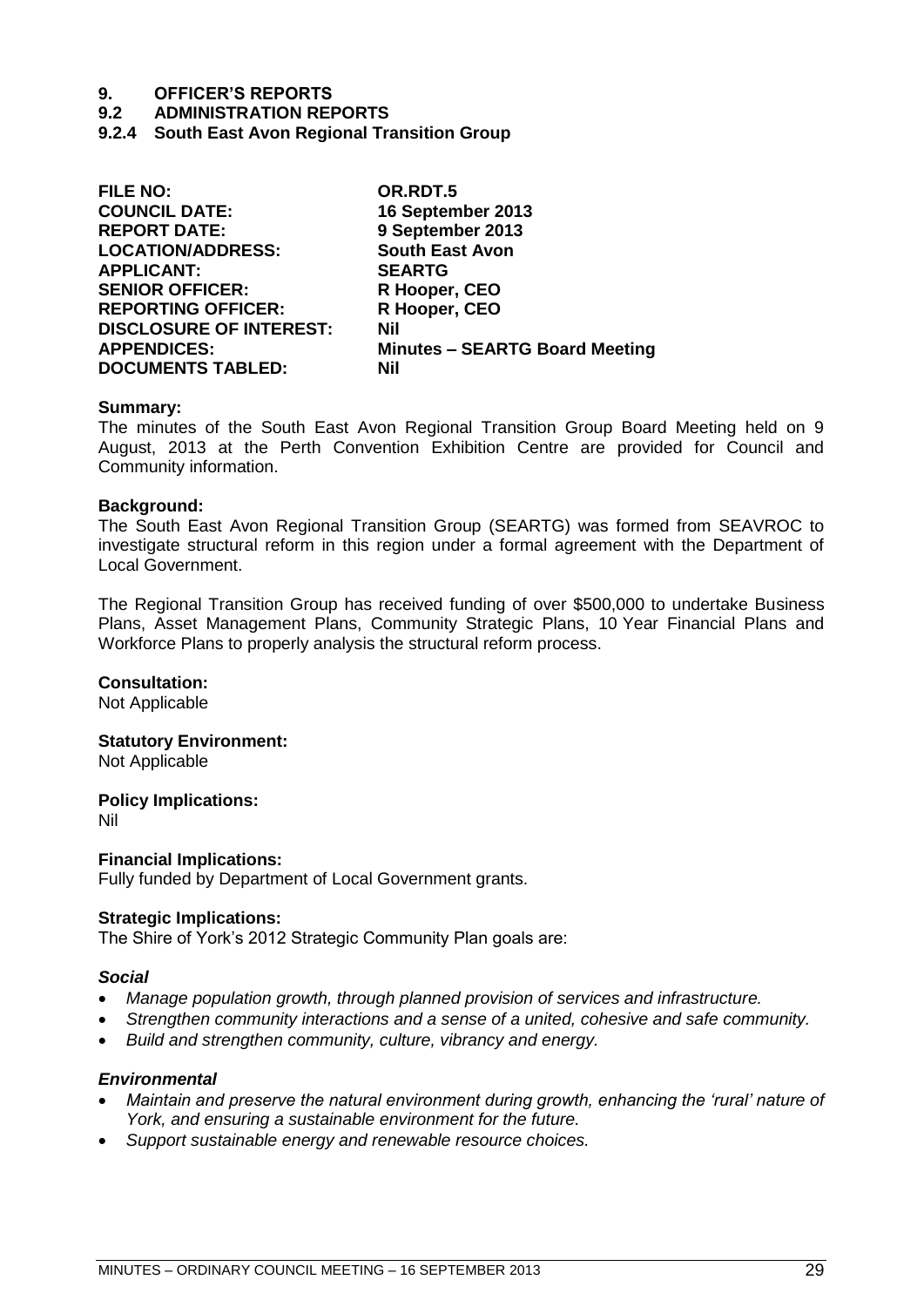#### *Economic*

- *Build population base through economic prosperity.*
- *Value, protect and preserve our heritage and past.*
- *Grow the economic base and actively support local businesses and service provision.*

#### **Voting Requirements: Absolute Majority Required: No**

**Site Inspection: Site Inspection Undertaken: Not Applicable**

**Triple bottom Line Assessment: Economic Implications:** Not Applicable

#### **Social Implications:**

The community will be fully informed of all plans and reports before any final decision is made in relation to any merger arising from the structural reform process.

**Environmental Implications:** Nil

#### **Comment:** Provide ongoing information on the current status of the structural reform studies.

**RESOLUTION 050913**

**Moved: Cr Hooper Seconded: Cr Duperouzel** 

*"That Council:*

*Receive the Minutes of the South East Avon Regional Transitional Group Board Meeting."*

*CARRIED: 4/0*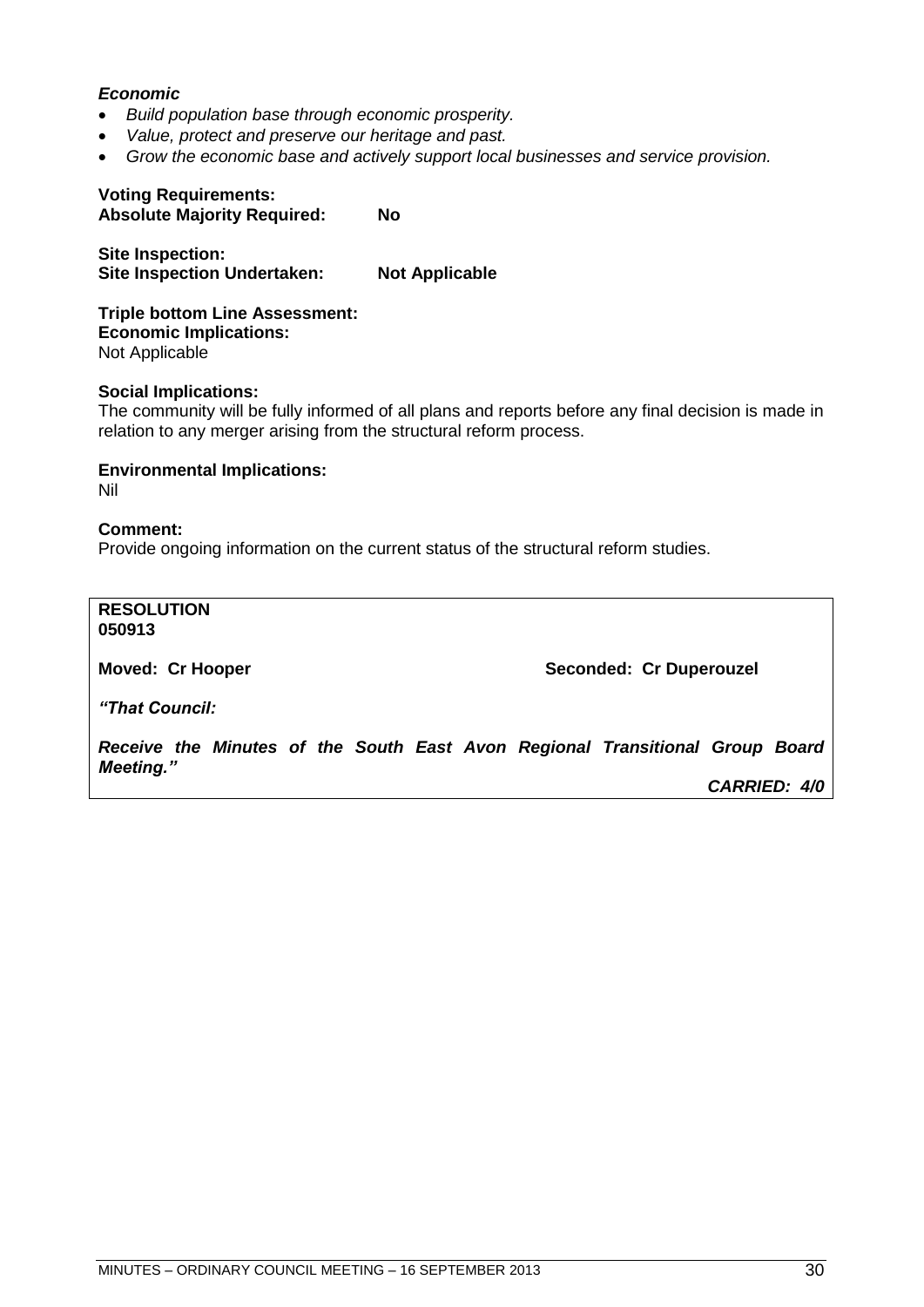### <span id="page-30-0"></span>**Item 9.2.4 – Appendices**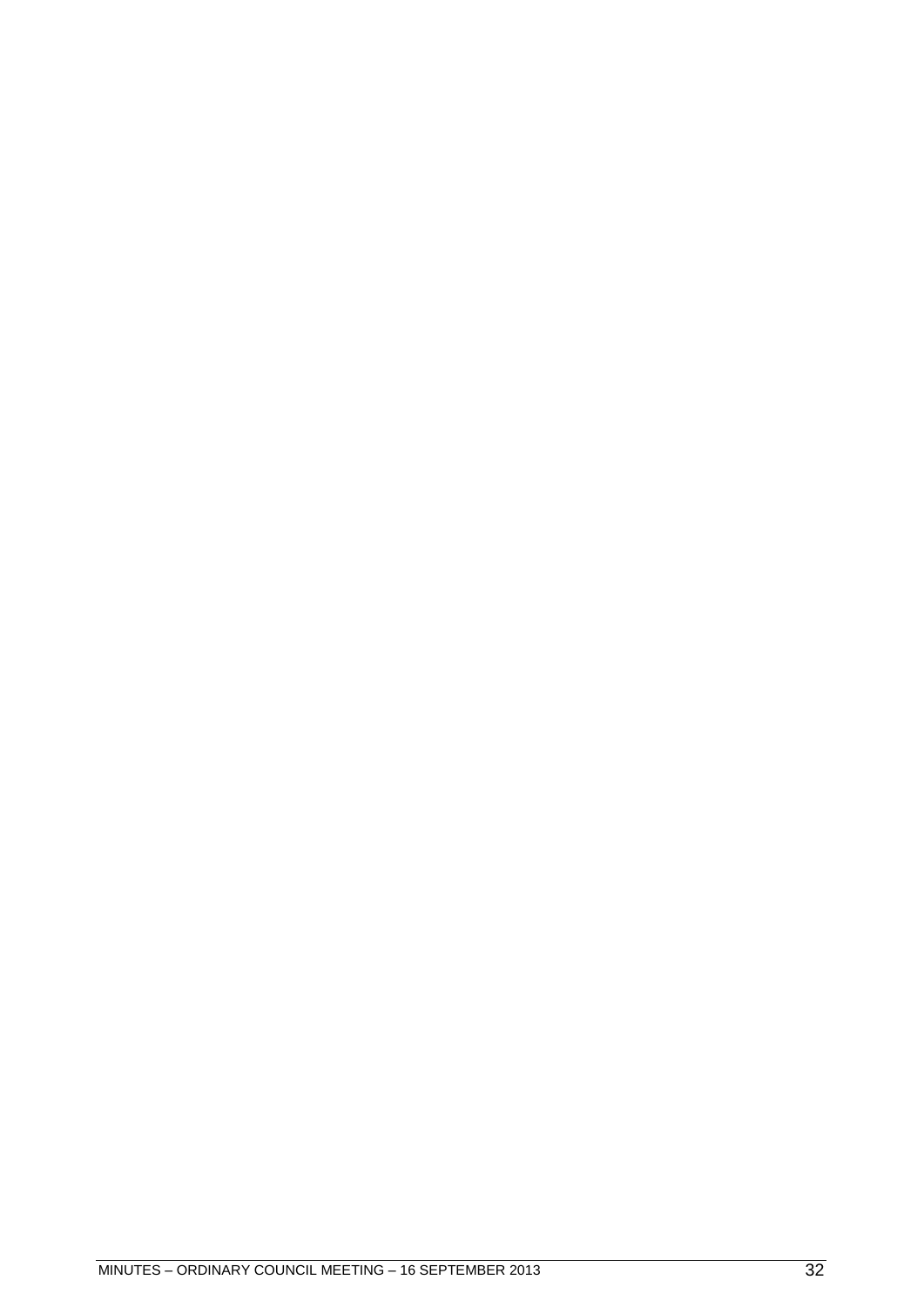**9.2 ADMINISTRATION REPORTS**

#### <span id="page-32-0"></span>**9.2.5 LGSSIP Evaluation Report**

| <b>FILE NO:</b>                | <b>CS.NCS.9</b>                         |
|--------------------------------|-----------------------------------------|
| <b>COUNCIL DATE:</b>           | 16 September 2013                       |
| <b>REPORT DATE:</b>            | 9 September 2013                        |
| <b>LOCATION/ADDRESS:</b>       | <b>WALGA</b>                            |
| <b>APPLICANT:</b>              | <b>Shire of York</b>                    |
| <b>SENIOR OFFICER:</b>         | Ray Hooper, CEO                         |
| <b>REPORTING OFFICER:</b>      | Ray Hooper, CEO                         |
| <b>DISCLOSURE OF INTEREST:</b> | <b>Nil</b>                              |
| <b>APPENDICES:</b>             | <b>LGSIP 12 month Evaluation Report</b> |
| <b>DOCUMENTS TABLED:</b>       | Nil                                     |
|                                |                                         |

#### **Summary:**

The LGSSIP 12 month Evaluation Report (formulation phase) is submitted for Council approval.

#### **Background:**

The Shire of York is a pilot for the Safe System project operating through WALGA to reduce road trauma and to develop a safer road network.

#### **Consultation:**

WALGA Safe System Co-Ordinator

**Statutory Environment:** Nil

**Policy Implications:** Nil

**Financial Implications:** Nil

**Strategic Implications: Built Environment: Enhanced Lifestyle Choices**

#### **Vision**

Our assets, facilities, roads and parks are well maintained and meet our requirements.

#### **Objectives**

- Work towards applying safe system principles to provide and maintain safe, efficient transport, including roads, footpaths and cycle ways.
- Develop and implement a road safety management or action plan incorporating the safe system approach.

#### **Voting Requirements: Absolute Majority Required: No**

| Site Inspection:                   |                       |
|------------------------------------|-----------------------|
| <b>Site Inspection Undertaken:</b> | <b>Not Applicable</b> |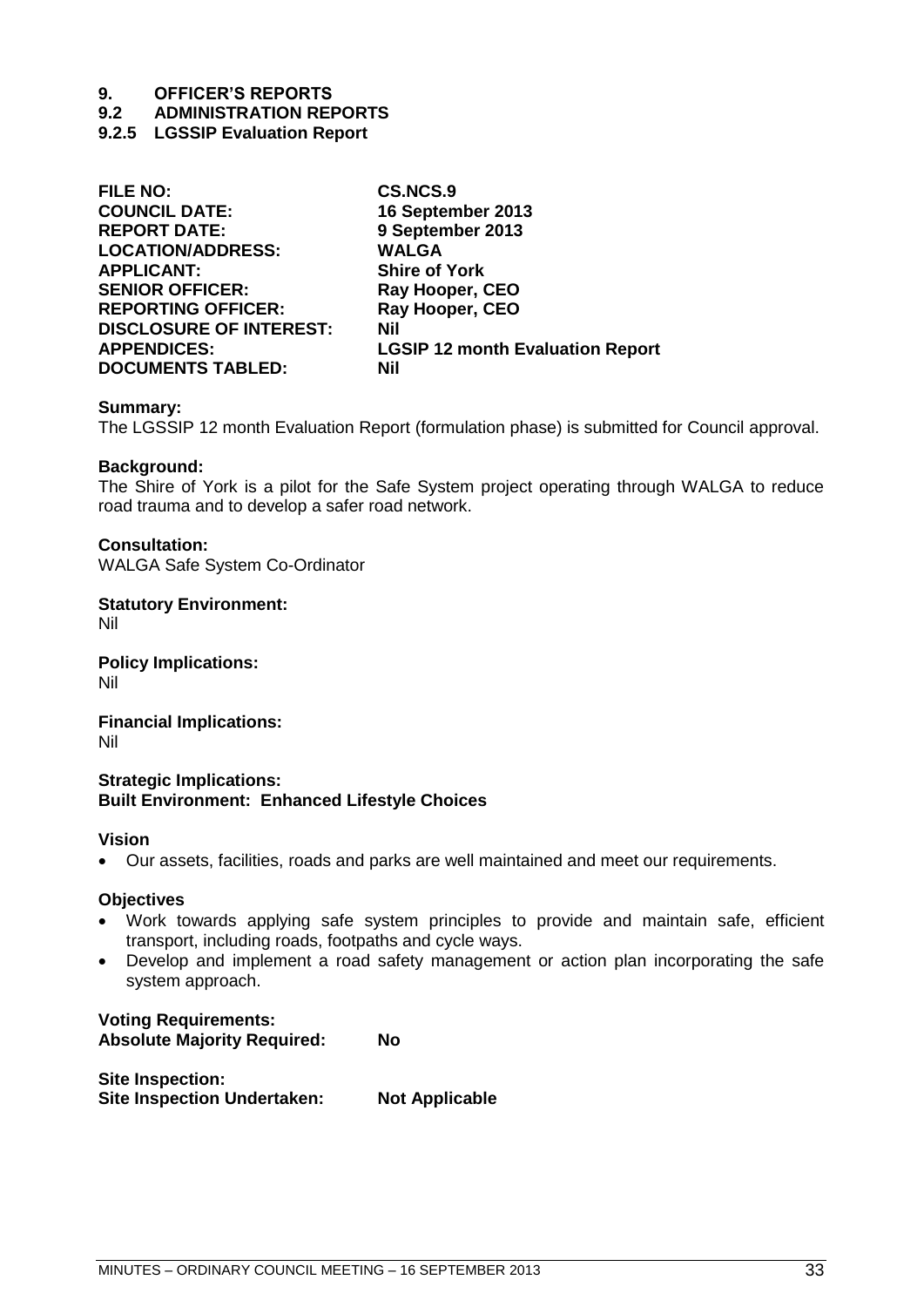#### **Triple bottom Line Assessment: Economic Implications:**

A safer more efficient road network has obvious benefits to the National, State, Regional and Local economies.

#### **Social Implications:**

The community expects and needs the safest road network possible.

#### **Environmental Implications:**

All environmental factors will be built into any road safety upgrading.

#### **Officers Comment:**

**RESOLUTION 060913**

**Moved: Cr Duperouzel Seconded: Cr Smythe Seconded: Cr Smythe** 

*"That Council:*

*Accept the Local Government Safe System Improvement Program 12 month Evaluation Report (formulation phase)."*

*CARRIED: 4/0*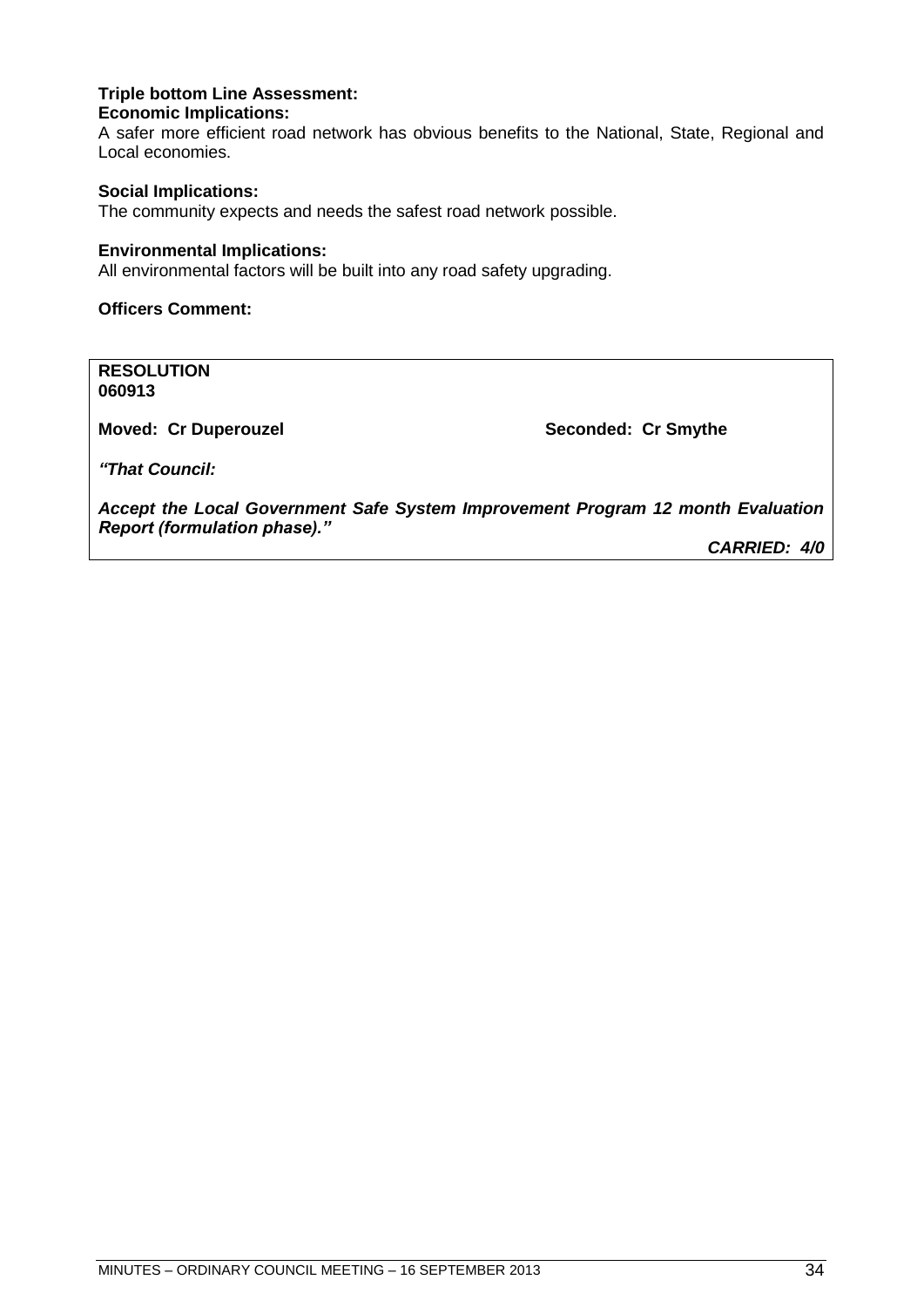#### <span id="page-34-0"></span>**Item 9.2.5 – Appendices**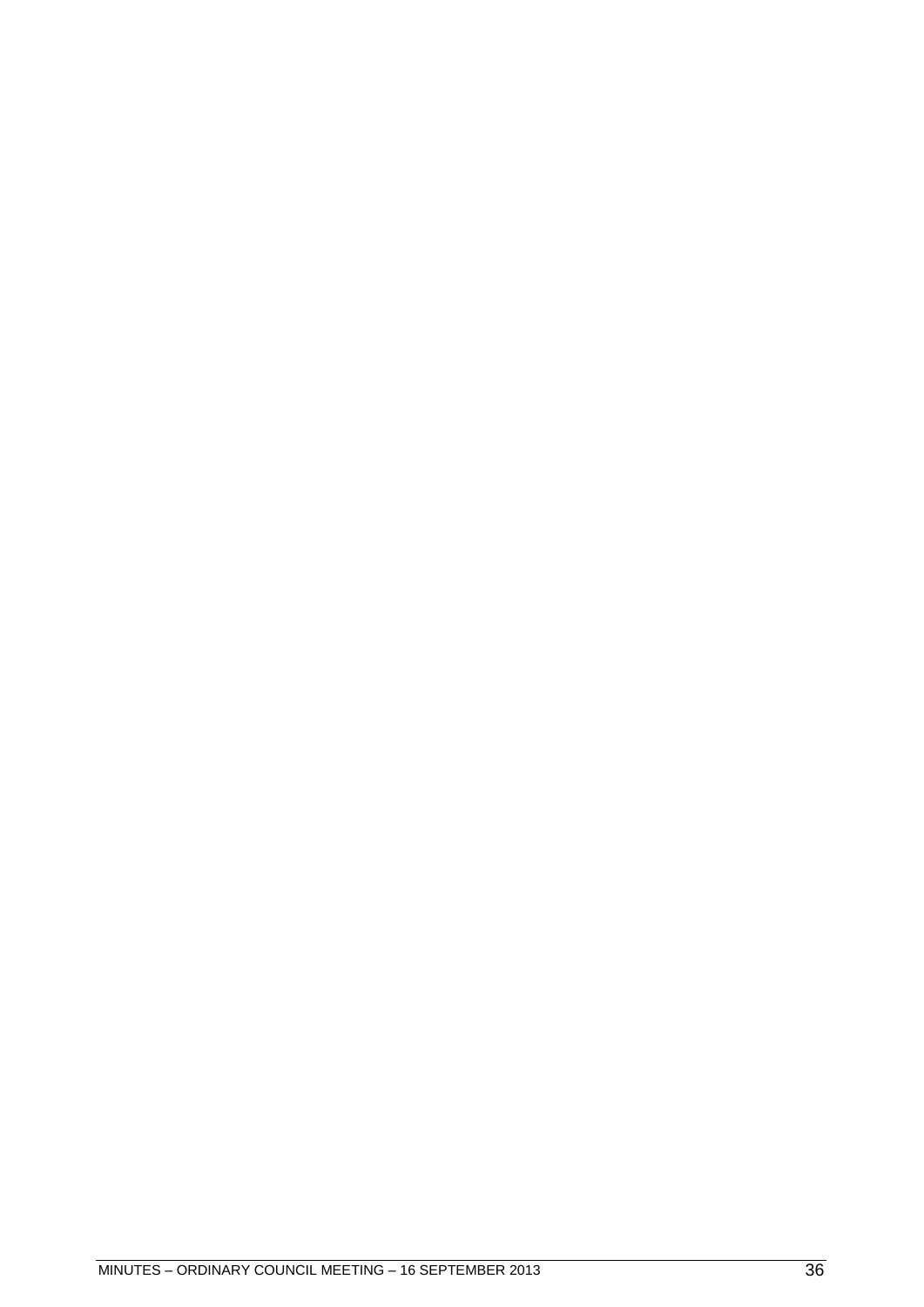**9.2 ADMINISTRATION REPORTS**

<span id="page-36-0"></span>**9.2.6 York Recreation & Convention Centre (YRCC)**

| <b>FILE NO:</b>                | CCP.7                       |
|--------------------------------|-----------------------------|
| <b>COUNCIL DATE:</b>           | 16 September 2013           |
| <b>REPORT DATE:</b>            | 10 September 2013           |
| <b>LOCATION/ADDRESS:</b>       | N/A                         |
| <b>APPLICANT:</b>              | <b>Shire of York</b>        |
| <b>SENIOR OFFICER:</b>         | Ray Hooper, CEO             |
| <b>REPORTING OFFICER:</b>      | Kathryn Brown, YRCC Manager |
| <b>DISCLOSURE OF INTEREST:</b> | <b>Nil</b>                  |
| <b>APPENDICES:</b>             | Nil                         |
| <b>DOCUMENTS TABLED:</b>       | Nil                         |

#### **Summary:**

The following is a summary of items for the York Recreation & Convention Centre for the month of **August 2013**.

- **Additional Opening Hours -** A decision to trial opening the bar and kitchen on Sunday afternoons was made in an effort to increase facility usage. Commenced mid-August so an appropriate gauge of success yet to be attained.
- **Catering Numbers on Fridays -** Monthly averages were calculated from the number of meals served each Friday night. Approximately a 5% increase in adult meal sales since July 2013 but a 70% increase in children's meals, indicating the venue is fulfilling its purpose as a family-friendly option.
- **Sporting Event Catering -** Sizeable increase in turn over from July 2013 was recorded on football canteen days with the addition of new items such as hot chips and schnitzel burgers. These items sold out at the August canteens
- **EFTPOS Facilities -** Some teething problems with wireless EFTPOS terminals have been overcome with the replacement of one wireless for a hard wired terminal.
- **Diversity of Private Functions -** During August YRCC hosted "helmets for heads" bicycle safety awareness day for year 5 students, the local junior netball wind up and The WA National Party Centenary Celebrations welcome sundowner and bowls event in addition to the regular football and lawn bowls fixtures.
- **Feedback:**
	- Sporting clubs are seeking an improved playing surface on the oval and permission to display more club memorabilia around the YRCC.
	- Some gym users requested a review of shower cubicle drainage within the gym area
	- Several requests for a broader range of bar products
	- WA National Party said they thoroughly enjoyed their social lawn bowls event with the assistance of the York Bowling Club

#### **Background:**

York Recreation and Convention centre is a hospitality venue within a sporting complex and is aimed at bringing together local sporting clubs and the wider York community. Through quality of customer service and excellent facilities and catering, we also wish to attract corporate clients with potential knock-on effects for other local businesses.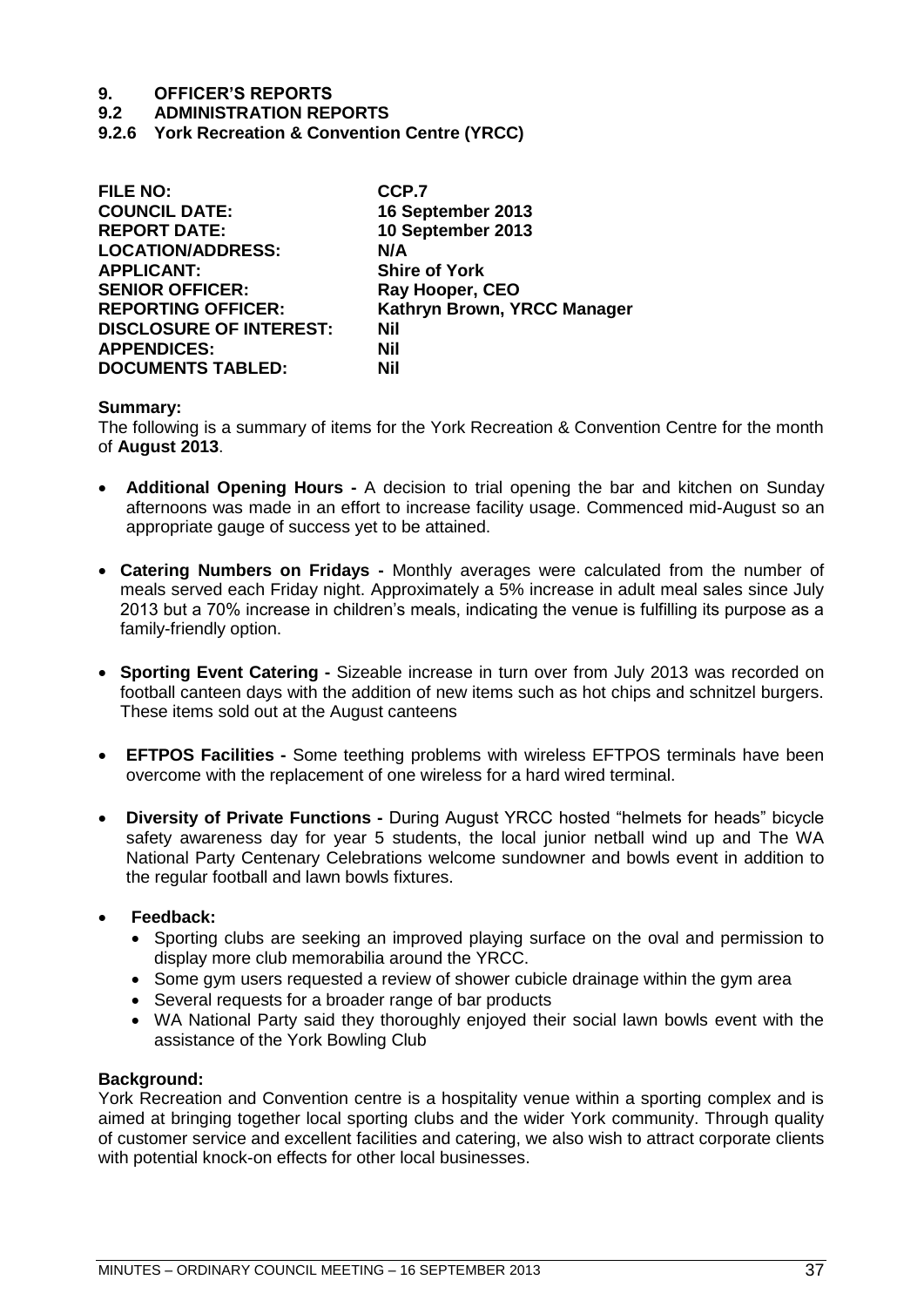#### **Consultation:**

Shire of York Affiliated Sporting clubs Corporate and local clients for functions

### **Statutory Environment:**

Nil

### **Policy Implications:**

Not Applicable

#### **Financial Implications:**

Increased turn over from July (approx 50% in cash and EFTPOS alone) should offset some repair works carried out on equipment and general maintenance items.

#### **Strategic Implications: Social: Building a Sense of Community**

#### **Vision**

- Our community will be inclusive and interactive, where people feel safe and are welcomed.
- Our community will value each other, building relationships and networks to interact, socialise and recreate.
- Our community will have access to service requirements.

#### **Objectives**

- Outcomes Connected community
- Objectives Strengthen community cohesiveness and participation
- Priorities Develop and participate in a regional social plan to capture and strengthen community development opportunities, such as recreation, social groups, communication and activities

**Voting Requirements: Absolute Majority Required: No**

**Site Inspection: Site Inspection Undertaken: Not Applicable**

#### **Triple bottom Line Assessment:**

#### **Economic Implications:**

The YRCC has the capacity to enhance the local economy through the attraction of conferences, seminars and events.

#### **Social Implications:**

Recreation and community hub facilities are integral to community wellbeing and social interaction.

#### **Environmental Implications:**

Nil

#### **Officers Comment:**

The report serves to keep the community informed of the activities at the YRCC.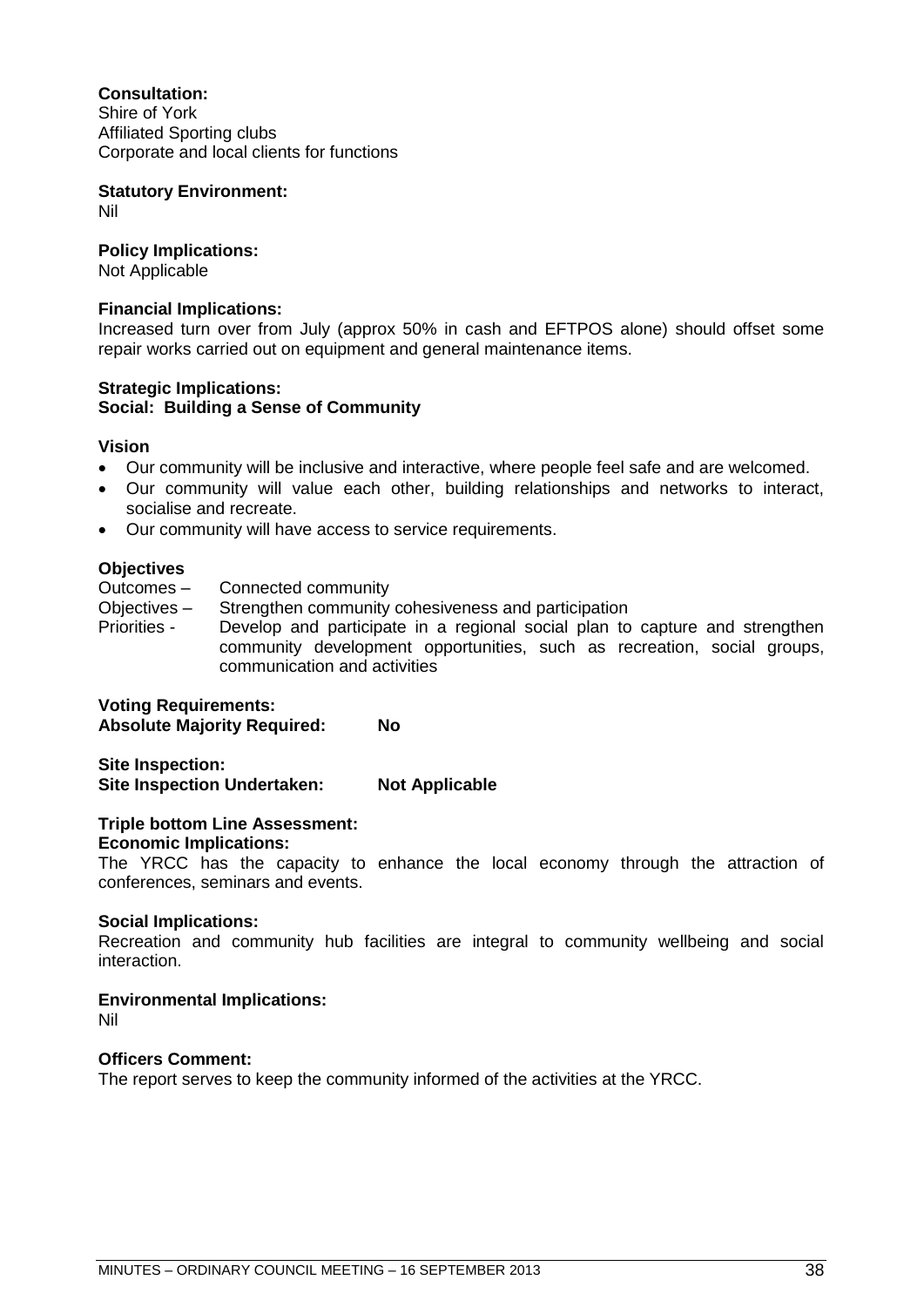#### **RESOLUTION 070913**

**Moved: Cr Duperouzel Seconded: Cr Hooper**

*"That Council:*

*Receive the August 2013 report prepared by the York Recreation & Convention Centre."*

*CARRIED: 4/0*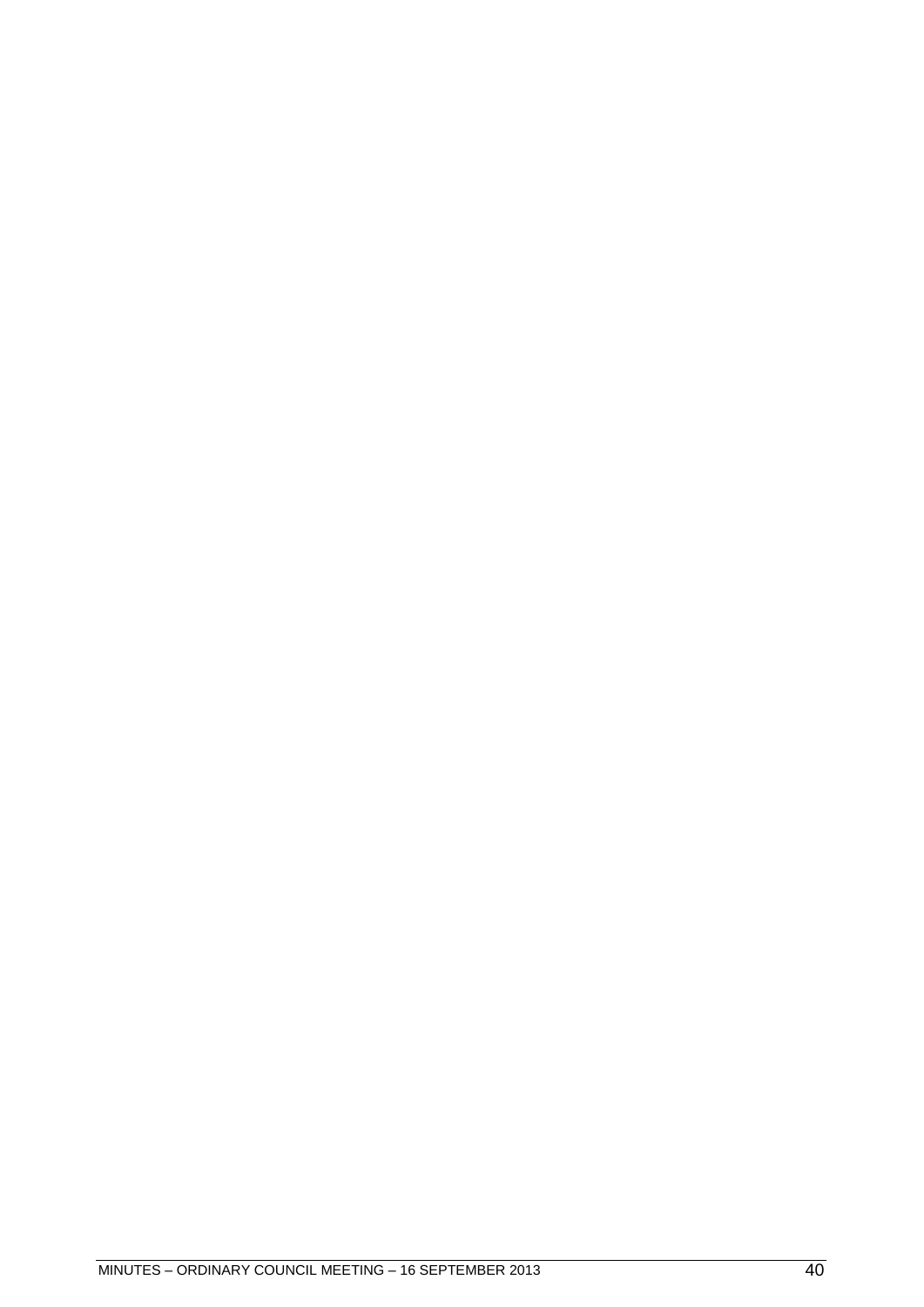**9.2 ADMINISTRATION REPORTS**

<span id="page-40-0"></span>**9.2.7 Youth Report for September 2013**

| <b>FILE NO:</b>                | CS.LCS.6                    |
|--------------------------------|-----------------------------|
| <b>COUNCIL DATE:</b>           | 16th September, 2013        |
| <b>REPORT DATE:</b>            | 10th September, 2013        |
| <b>LOCATION/ADDRESS:</b>       | N/A                         |
| <b>APPLICANT:</b>              | <b>Shire of York</b>        |
| <b>SENIOR OFFICER:</b>         | R Hooper, CEO               |
| <b>REPORTING OFFICER:</b>      | <b>Anneke Birleson, YDO</b> |
| <b>DISCLOSURE OF INTEREST:</b> | Nil                         |
| <b>APPENDICES:</b>             | Nil                         |
| <b>DOCUMENTS TABLED:</b>       | Nil                         |

#### **Summary:**

 **York Youth Centre –** The Youth Centre is running every Tuesday and Wednesday after school. Attendance continues to be variable.

The Youth Centre was broken into between 3pm on Monday (2<sup>nd</sup> September) and 10am on Tuesday  $(3<sup>rd</sup>$  September). The offenders got away with one PlayStation 2 and all but two PlayStation 2 games and a few wireless network dongles.

The windows are due to have steel mesh installed to prevent future break-ins.

The Youth Activities Coordinator has been approached by a local musician with a view for her to hold some singing/jam sessions at the youth centre to appeal to older youth, providing an outlet for expression and providing an alternative to the streets.

- **Spinrphex Children's Festival –** Spinrphex, the Rural Health Club of UWA, selected York as this year's location for their annual Children's Festival. They will be holding it on Sunday 15<sup>th</sup> September, from 11am, at Avon Park.
- **October School Holiday –** The outcome of the Youth Activities Grant application is still pending.
- **Nitro Nirvana –** The Youth Activities Coordinator is currently developing an advert to promote a community outing to Kwinana Motorplex for a drag racing event on  $30<sup>th</sup>$ November 2013.
- **Urban Art Project –** Urban artist, Darren Hutchens is currently working on a project with the City of Armadale. The Youth Activities Coordinator has been discussing the options for him to carry out a similar project in York. The program could consist of a series of workshops culminating in an exhibition and mural. The Youth Activities Coordinator has also spoken with York Police, to discuss their interest in being involved and possibilities for funding, as well as identifying youth at risk to participate.

#### **Background:**

Youth Activities Coordinator is building strong relationships with the appropriate partners in all fields of youth development, including education, police and health partnerships. Trust and integrity is being developed with York youth and their parents/guardians as quality programs are being introduced and activated.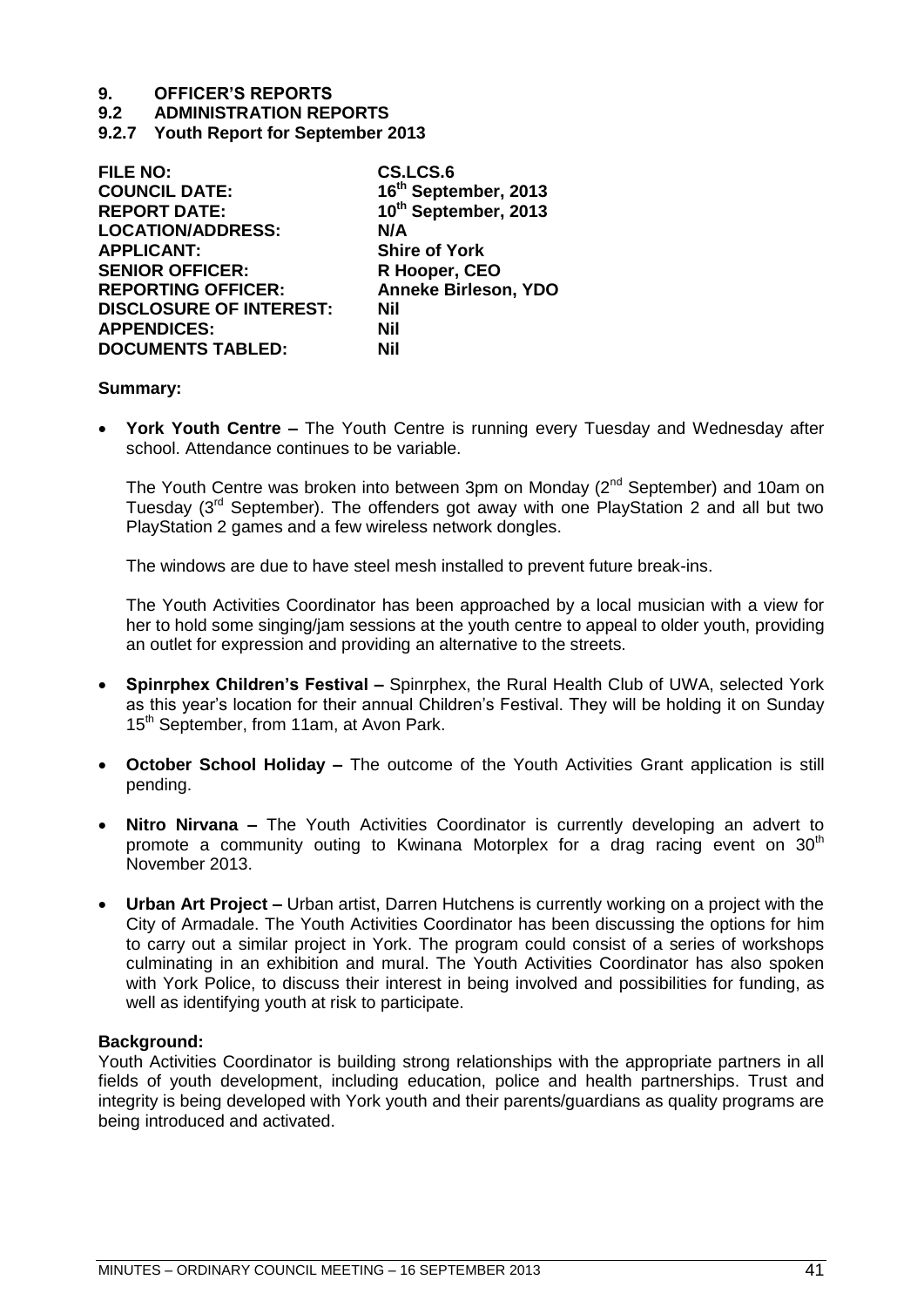#### **Consultation:**

Youth School Police Health **Councillors** Council Staff Community Members

#### **Statutory Environment:** Nil

#### **Policy Implications:**

Not Applicable

#### **Financial Implications:**

Activities and initiatives are funded in SOY budget and through grants, fundraising activities and 'user pays' arrangements.

#### **Strategic Implications:**

#### *The Shire of York's 2012 Strategic Community Plan -*

#### *Social: Building a Sense of Community -*

*Develop a Youth Plan to capture specific youth activities and opportunities.*

#### *Environment: Enhanced Lifestyle Choices -*

- *Provide and maintain facilities for youth and aged services.*
- *Provide and maintain local area spaces and parks.*
- *Implement asset plans for youth facility, skate park, park improvements, pool upgrades, archives centre, town hall upgrades.*

#### *Economic Development: Maximise Development -*

- *York will diversify economically through commercial growth, providing jobs and services to support our growing population.*
- *There will be employment and investment choices, providing a place for business access to rural and metropolitan opportunities.*

#### **Voting Requirements:**

| <b>Absolute Majority Required:</b>                            | No             |
|---------------------------------------------------------------|----------------|
| <b>Site Inspection:</b><br><b>Site Inspection Undertaken:</b> | Not applicable |

**Triple bottom Line Assessment: Economic Implications: Nil**

#### **Social Implications:**

A strong focus on Youth activities will support community cohesion and interaction through the recognition and valuing of this section of the community.

#### **Environmental Implications:**

Not applicable

#### **Comment:**

This report serves to keep the community informed of the activities in place.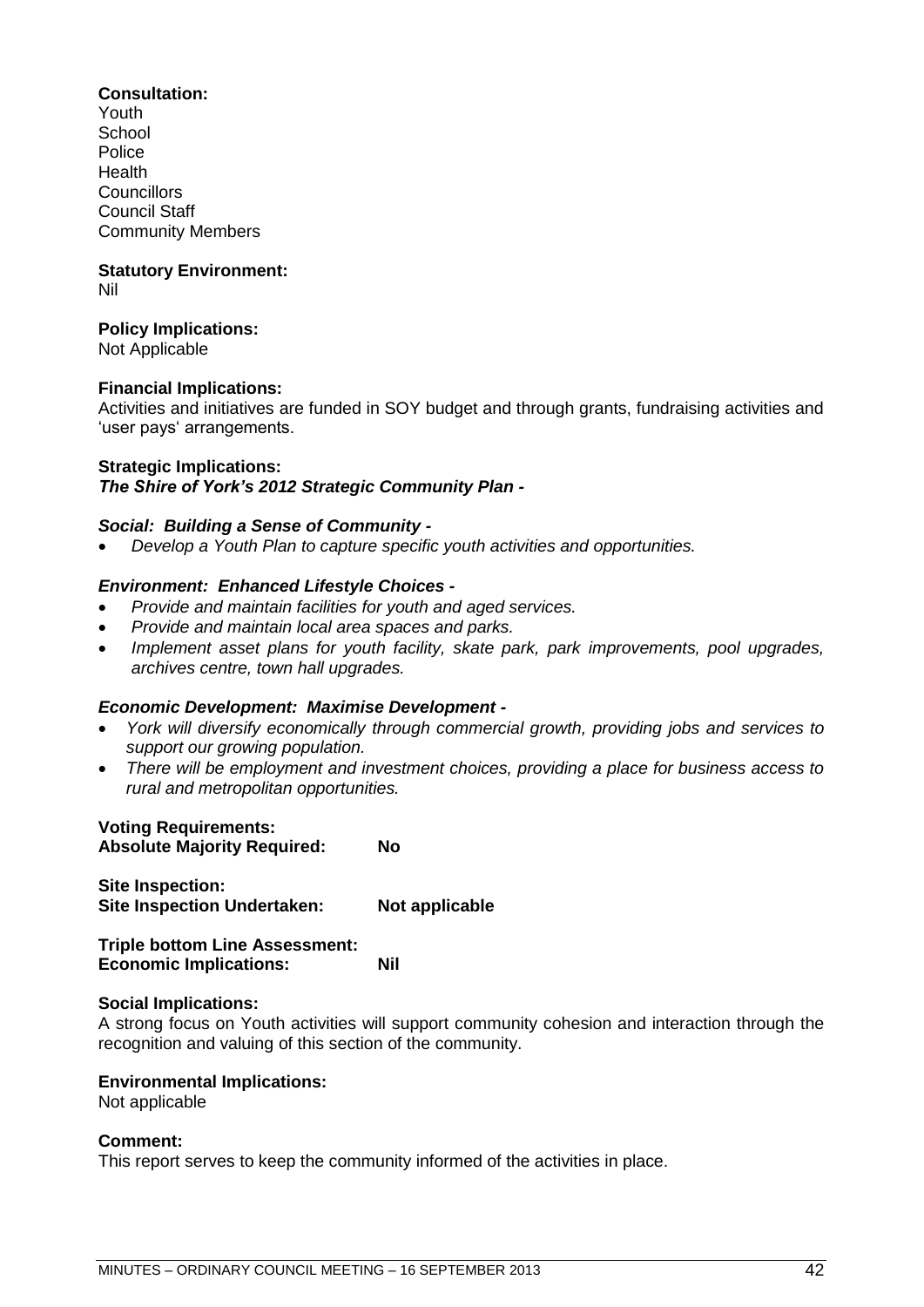#### **RESOLUTION 080913**

**Moved: Cr Hooper Seconded: Cr Duperouzel** 

*"That Council:*

*Receives this report and acknowledges and endorses the activities and initiatives of the Youth Development Officer."*

*CARRIED: 4/0*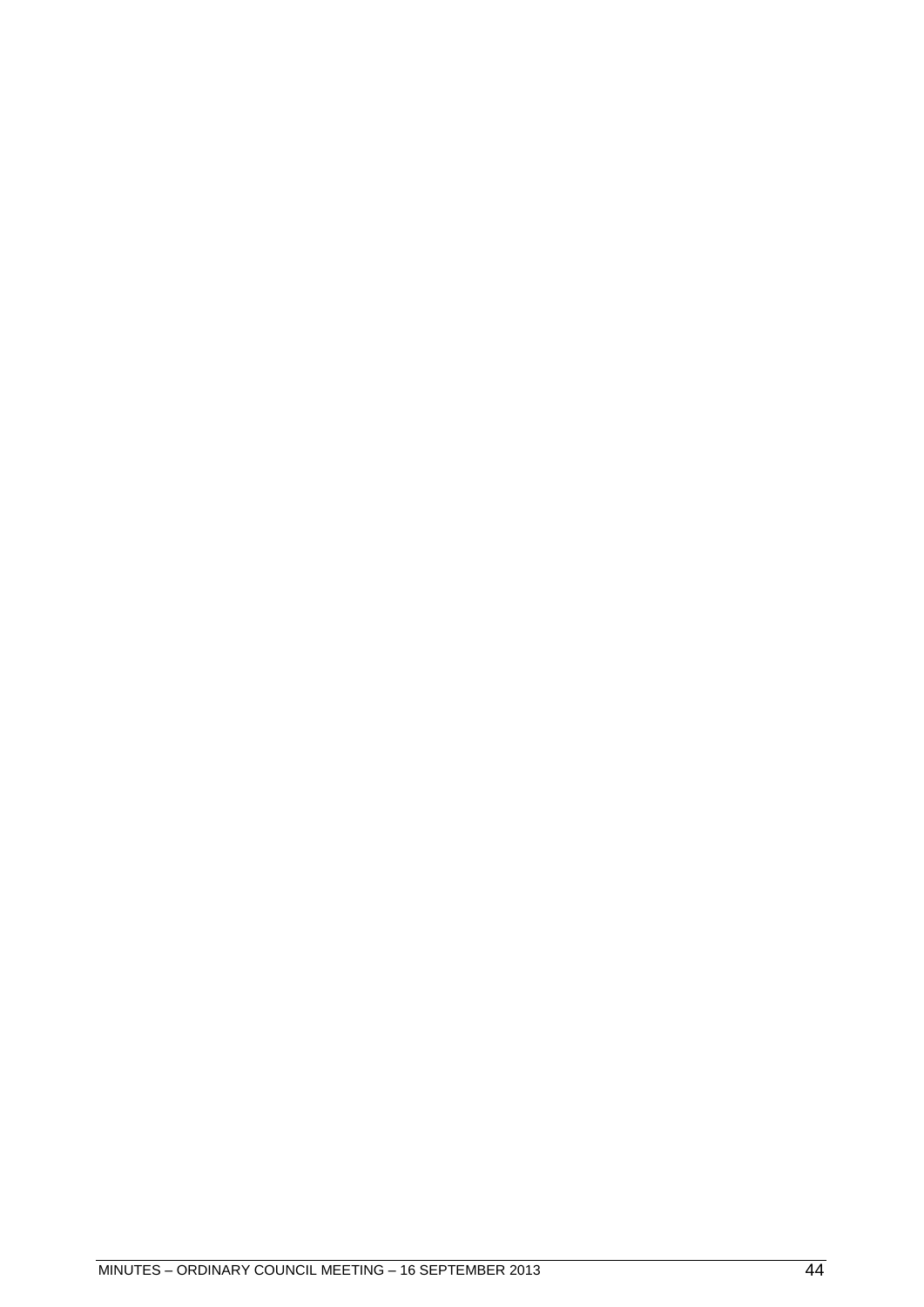### <span id="page-44-0"></span>**9.3 Works Reports**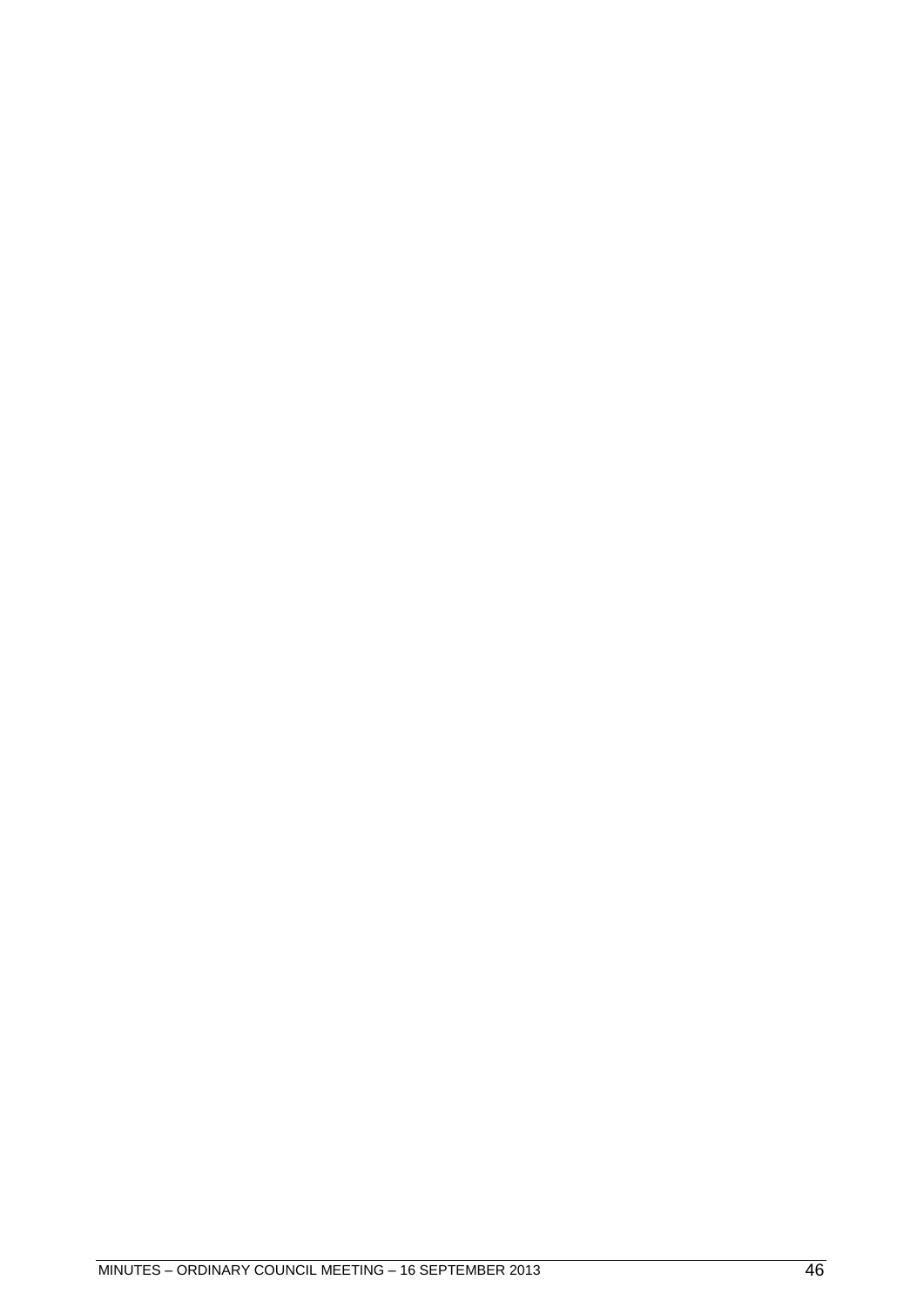### <span id="page-46-0"></span>**9.4 Financial Reports**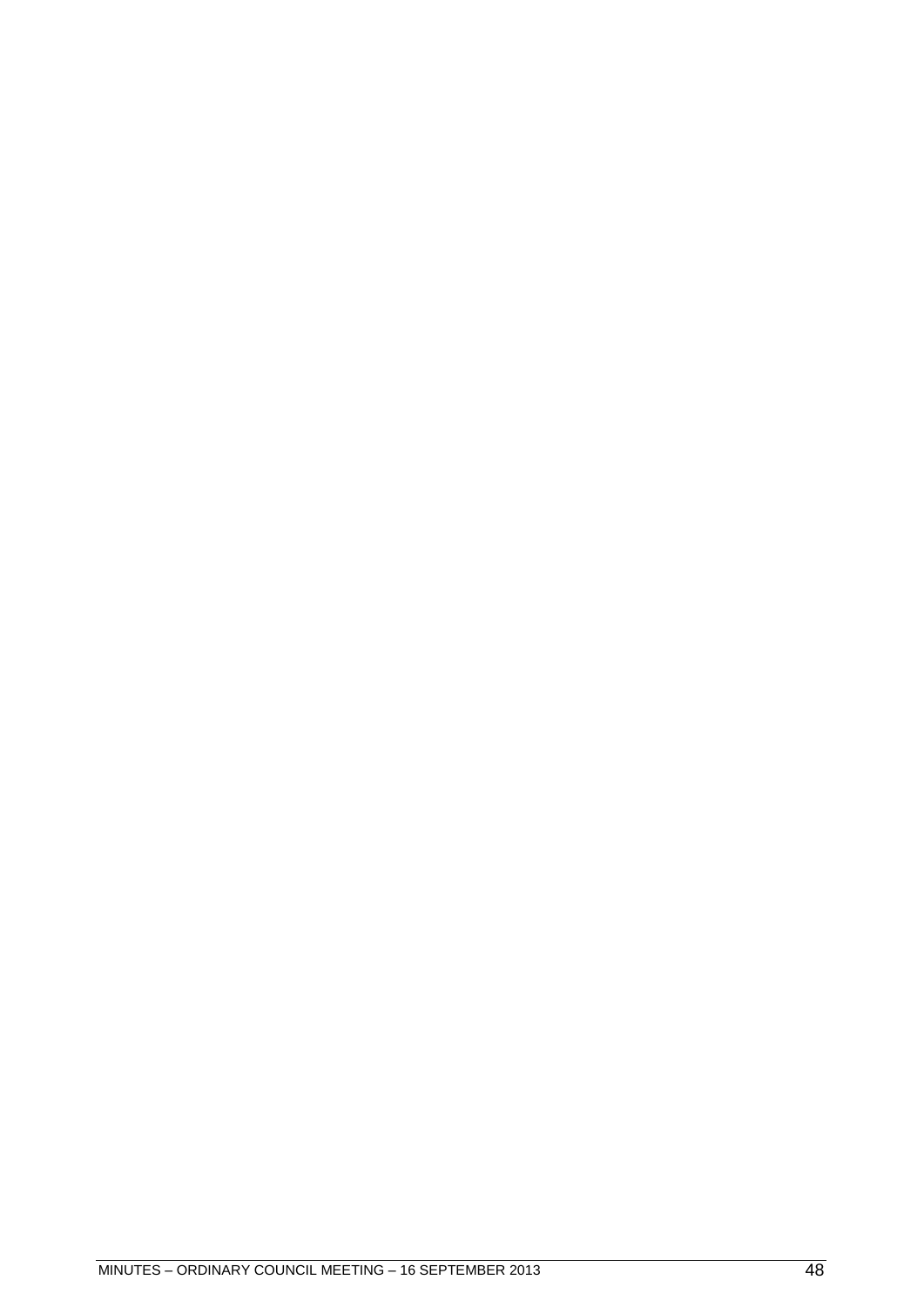**9.4 FINANCE REPORTS**

<span id="page-48-0"></span>**9.4.1 Investments – August 2013**

| <b>FILE NO:</b>                | <b>FI.FRP</b>                             |
|--------------------------------|-------------------------------------------|
| <b>COUNCIL DATE:</b>           | 16 September 2013                         |
| <b>REPORT DATE:</b>            | 10 September 2013                         |
| <b>LOCATION/ADDRESS:</b>       | <b>Shire of York</b>                      |
| <b>APPLICANT:</b>              | N/A                                       |
| <b>SENIOR OFFICER:</b>         | Ray Hooper, CEO                           |
| <b>REPORTING OFFICER:</b>      | <b>Tabitha Bateman, FO</b>                |
| <b>DISCLOSURE OF INTEREST:</b> | <b>Nil</b>                                |
| <b>APPENDICES:</b>             | <b>Shire of York Investment Portfolio</b> |
| <b>DOCUMENTS TABLED:</b>       | Nil                                       |

#### **Summary:**

That Council consider the investment portfolio as attached.

#### **Background:**

The investment policy requires Council to review the performance of its investments on a monthly basis.

#### **Consultation:**

Auditors; and Dominic Carbone.

#### **Statutory Environment:**

Not Applicable.

#### **Policy Implications:**

In accordance with the Financial Management Investment Policy.

#### **Financial Implications:**

Credit Ratings:

#### **Strategic Implications:**

Not applicable.

**Voting Requirements: Absolute Majority Required: No**

**Site Inspection: Site Inspection Undertaken: Not applicable**

#### **Triple bottom Line Assessment: Economic Implications:** Not applicable.

#### **Social Implications:** Not applicable.

**Environmental Implications:**

Not applicable.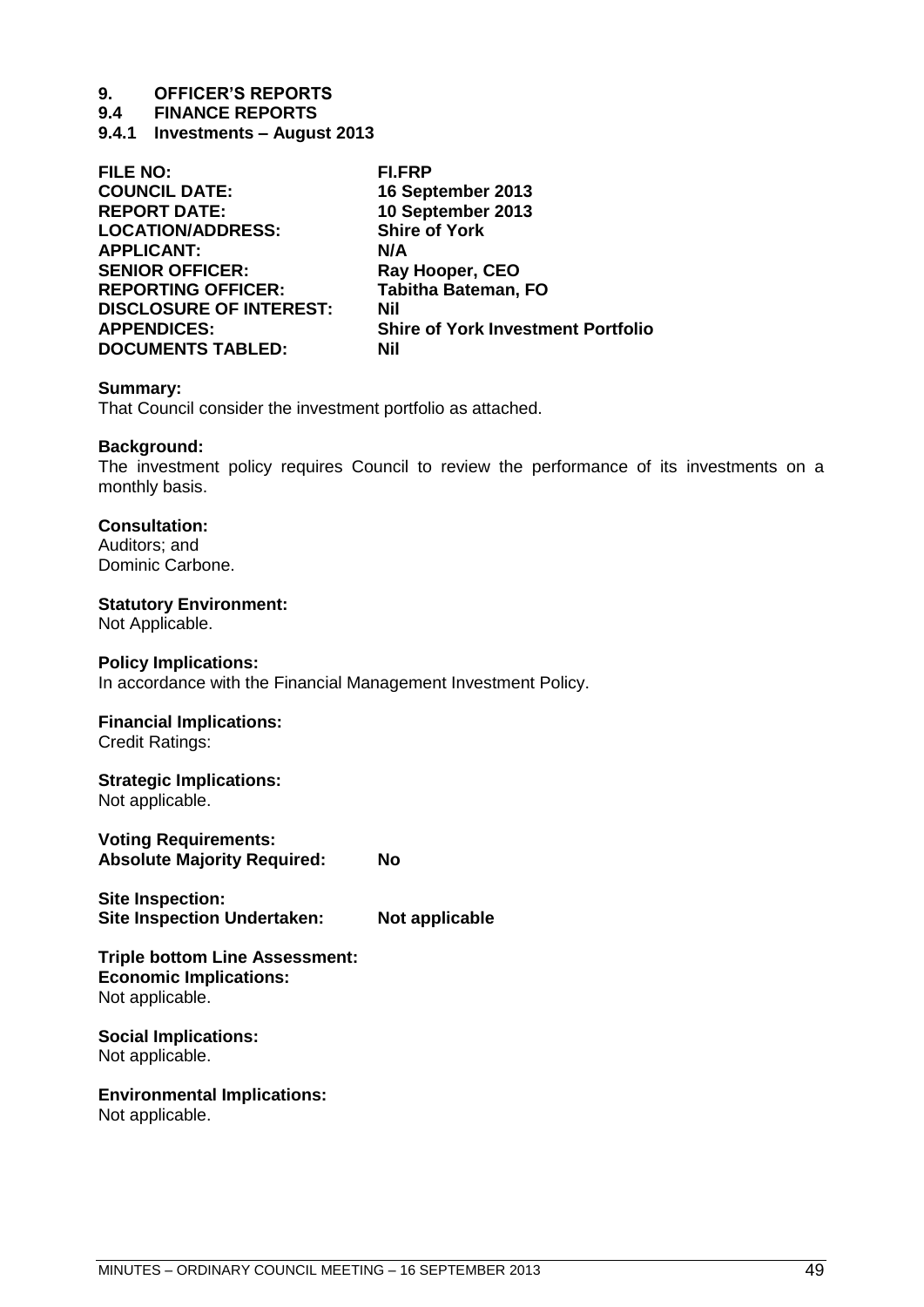#### **Comment:**

In accordance with the policy, a report of investments is presented to Council to provide a summary of investments held by the Shire of York as at 31 August 2013.

The Shire of York Investment Portfolio identifies Council's investment type, term to maturity and investment value.

The reporting will be reviewed on an ongoing basis by the Auditors and staff.

**RESOLUTION 090913 Moved: Cr Smythe Seconded: Cr Duperouzel** *"That Council receive the Shire of York Investment Portfolio as attached to this report."*

*CARRIED: 4/0*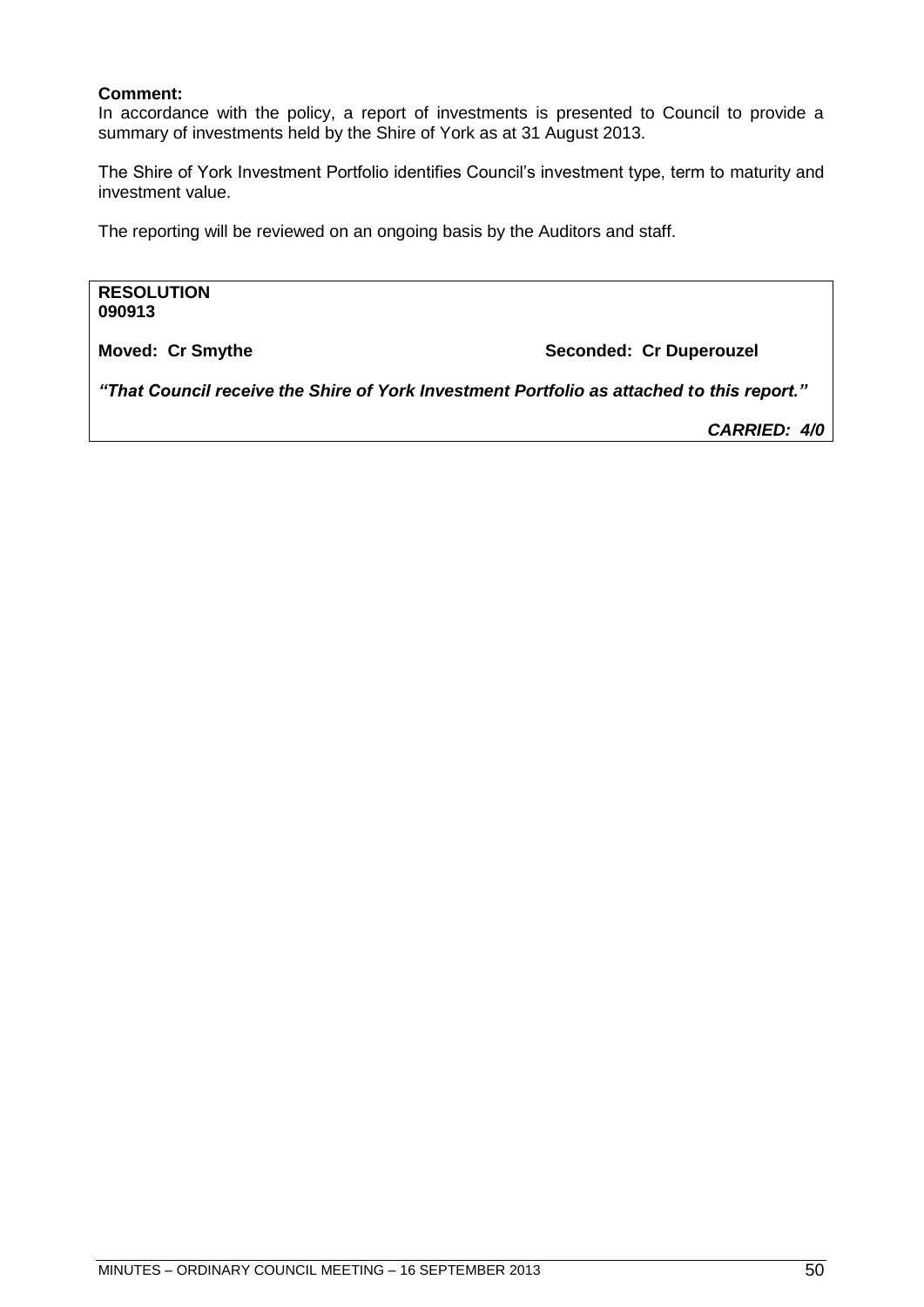### <span id="page-50-0"></span>**Item 9.4.1 – Appendices**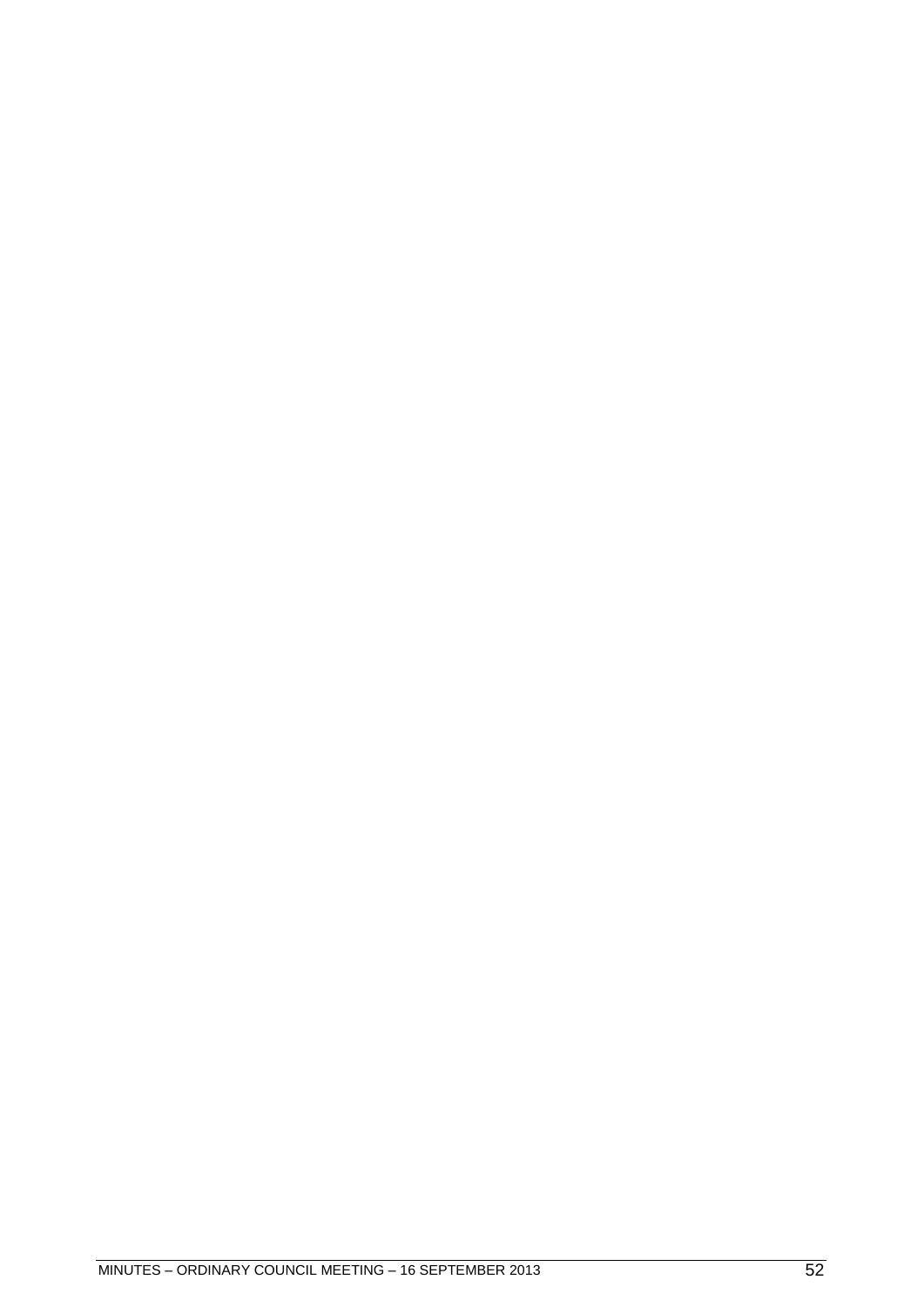#### **9.4 FINANCE REPORTS**

<span id="page-52-0"></span>**9.4.2 Monthly Financial Reports – August 2013**

| <b>FILE NO:</b>                | <b>FI.FRP</b>                                  |
|--------------------------------|------------------------------------------------|
| <b>COUNCIL DATE:</b>           | 16 September 2013                              |
| <b>REPORT DATE:</b>            | 10 September 2013                              |
| <b>LOCATION/ADDRESS:</b>       | <b>Not Applicable</b>                          |
| <b>APPLICANT:</b>              | <b>Not Applicable</b>                          |
| <b>SENIOR OFFICER:</b>         | <b>Ray Hooper, CEO</b>                         |
| <b>REPORTING OFFICER:</b>      | <b>Tabitha Bateman, Administration Officer</b> |
| <b>DISCLOSURE OF INTEREST:</b> | Nil                                            |
| <b>APPENDICES:</b>             | Yes - Appendix A as detailed in Summary        |
| <b>DOCUMENTS TABLED:</b>       | Nil                                            |

#### **Summary:**

The Financial Report for the period ending 31 August 2013 is hereby presented for the consideration of the Council.

Appendix A includes the following:

- Monthly Statements for the period ended 31 August 2013
- Bank Account Reconciliations
- List of Creditors Payments
- Payroll Direct Debits Summary
- Corporate Credit Card Summary
- Fuel Card Summary

#### **Consultation:**

Dominic Carbone

#### **Statutory Environment:**

Local Government Act 1995 (As Amended). Local Government (Financial Management) Regulations 1996 (As Amended).

#### **Policy Implications:**

Nil.

#### **Financial Implications:**

The following information provides balances for key financial areas for the Shire of York's financial position as at 31 August 2013;

| Sundry Creditors as per General Ledger              | \$10,065.35    |
|-----------------------------------------------------|----------------|
| Sundry Debtors as per General Ledger                | \$566,997.78   |
| Unpaid rates and services current year (inc. ESL)   | \$4,012,971.85 |
| Unpaid rates and services previous years (inc. ESL) | \$811,796.39   |

**Strategic Implications:** 

Nil

**Voting Requirements: Absolute Majority Required: No**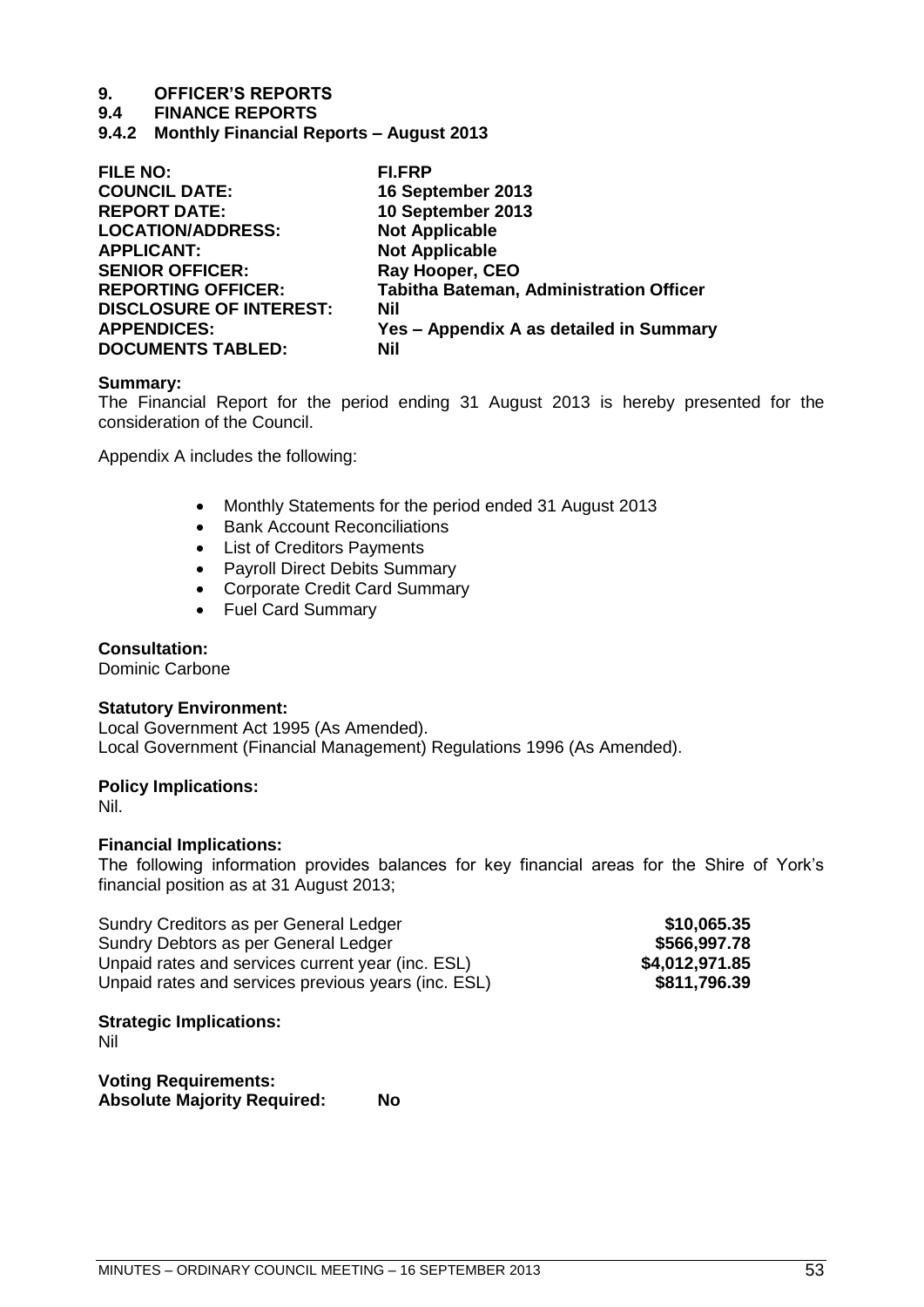#### **Site Inspection: Site Inspection Undertaken: Not applicable**

#### **Triple bottom Line Assessment: Economic Implications:**

A zero balance or surplus end of year financial position will increase community confidence and cohesion and provide an opportunity for improved community benefits in future years.

#### **Social Implications:**

Not applicable.

### **Environmental Implications:**

Not applicable.

#### **Comment:**

Not applicable.

**RESOLUTION 100913**

**Moved: Cr Duperouzel Seconded: Cr Hooper**

*"That Council:*

*Receive the Monthly Financial Report for August and ratify payments drawn from the Municipal and Trust accounts for the period ending 31 August 2013:*

| <b>CARRIED: 4/0</b> |
|---------------------|
|                     |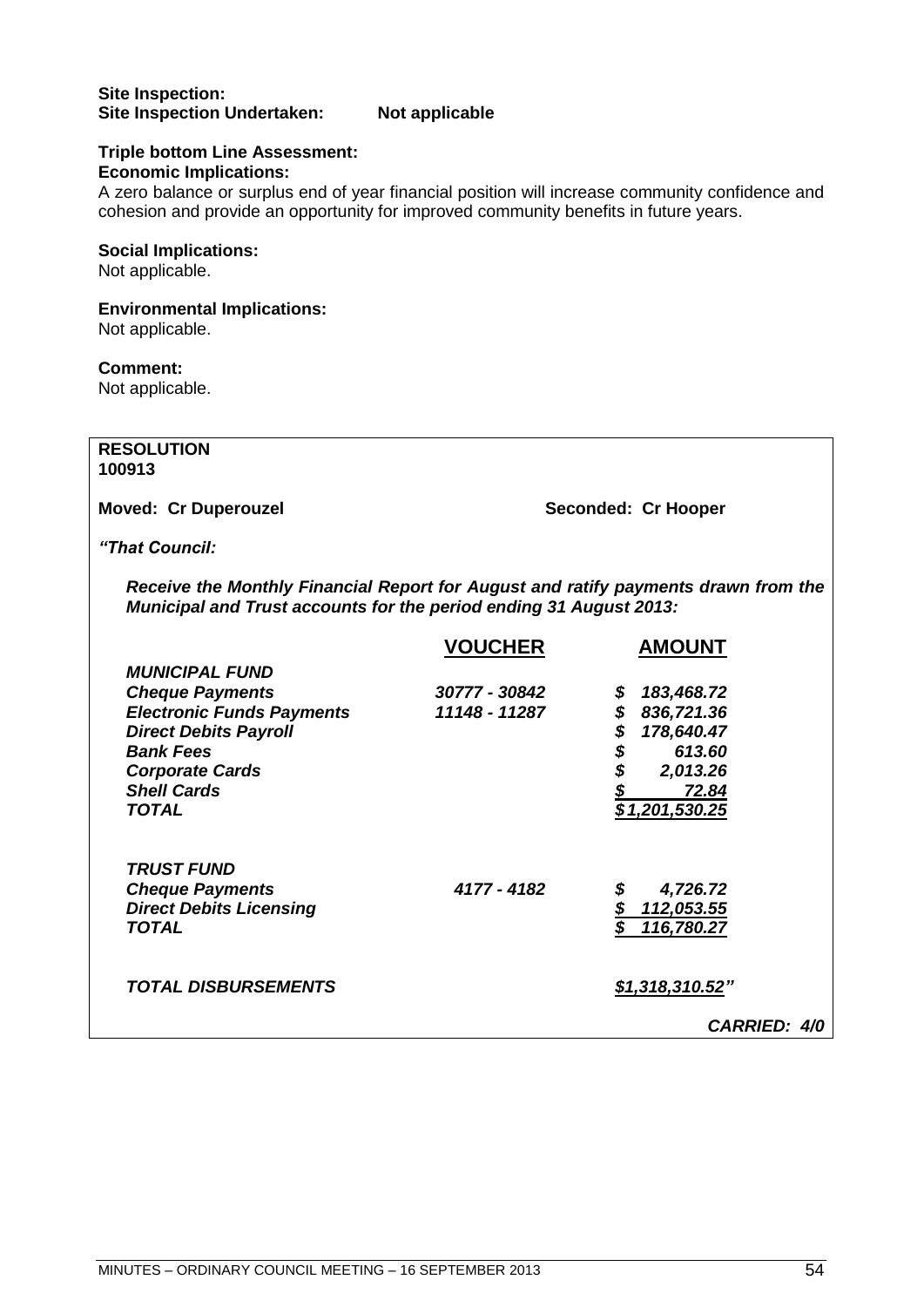#### <span id="page-54-0"></span>**Item 9.4.2 – Appendices**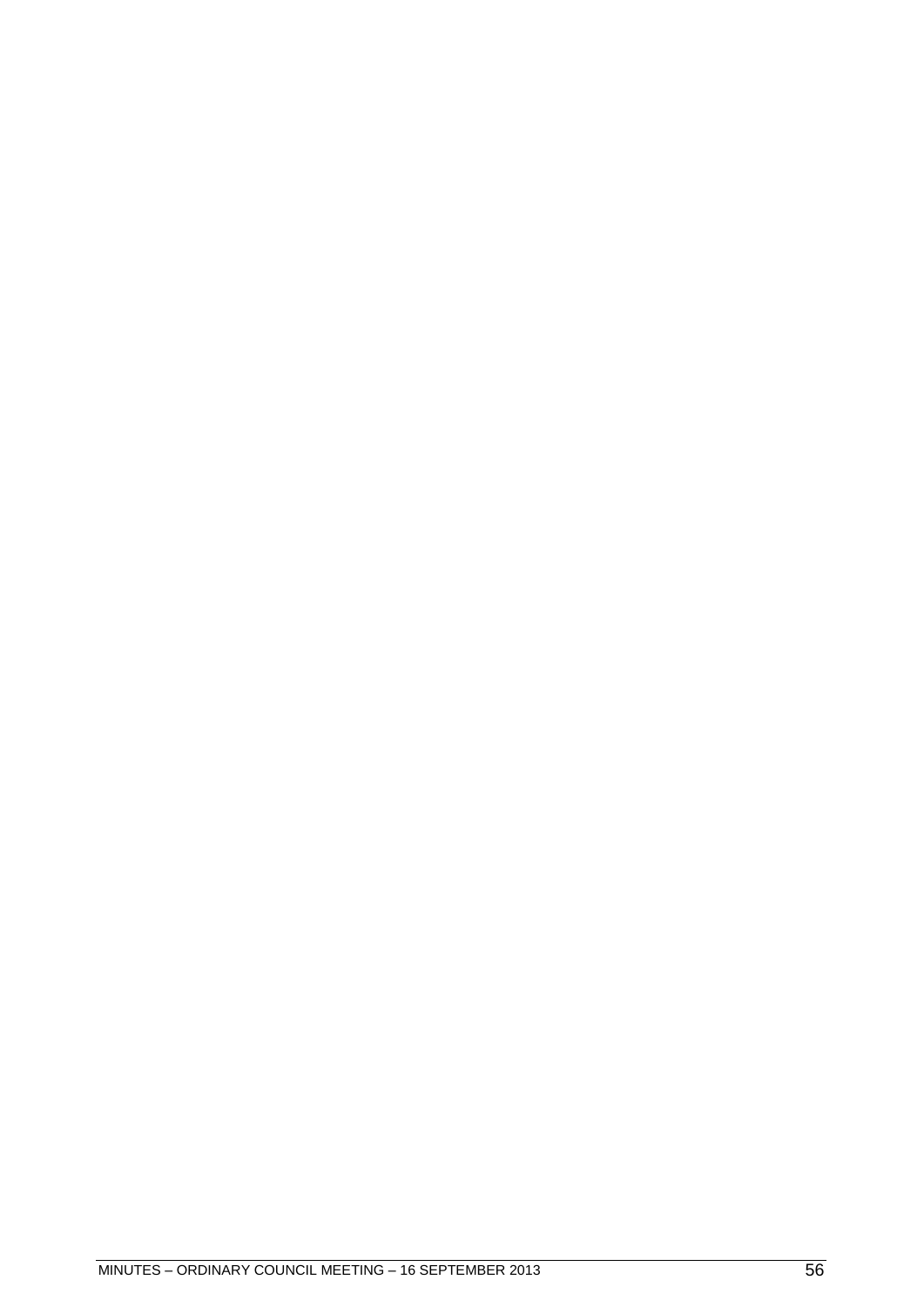### <span id="page-56-0"></span>**9.5 Late Reports**

- <span id="page-56-1"></span>**9.5.1 Reserve 34841 Lease Balbally Pty Ltd – Not Presented**
- <span id="page-56-2"></span>**9.5.2 10 Year Financial Plan – Not Presented**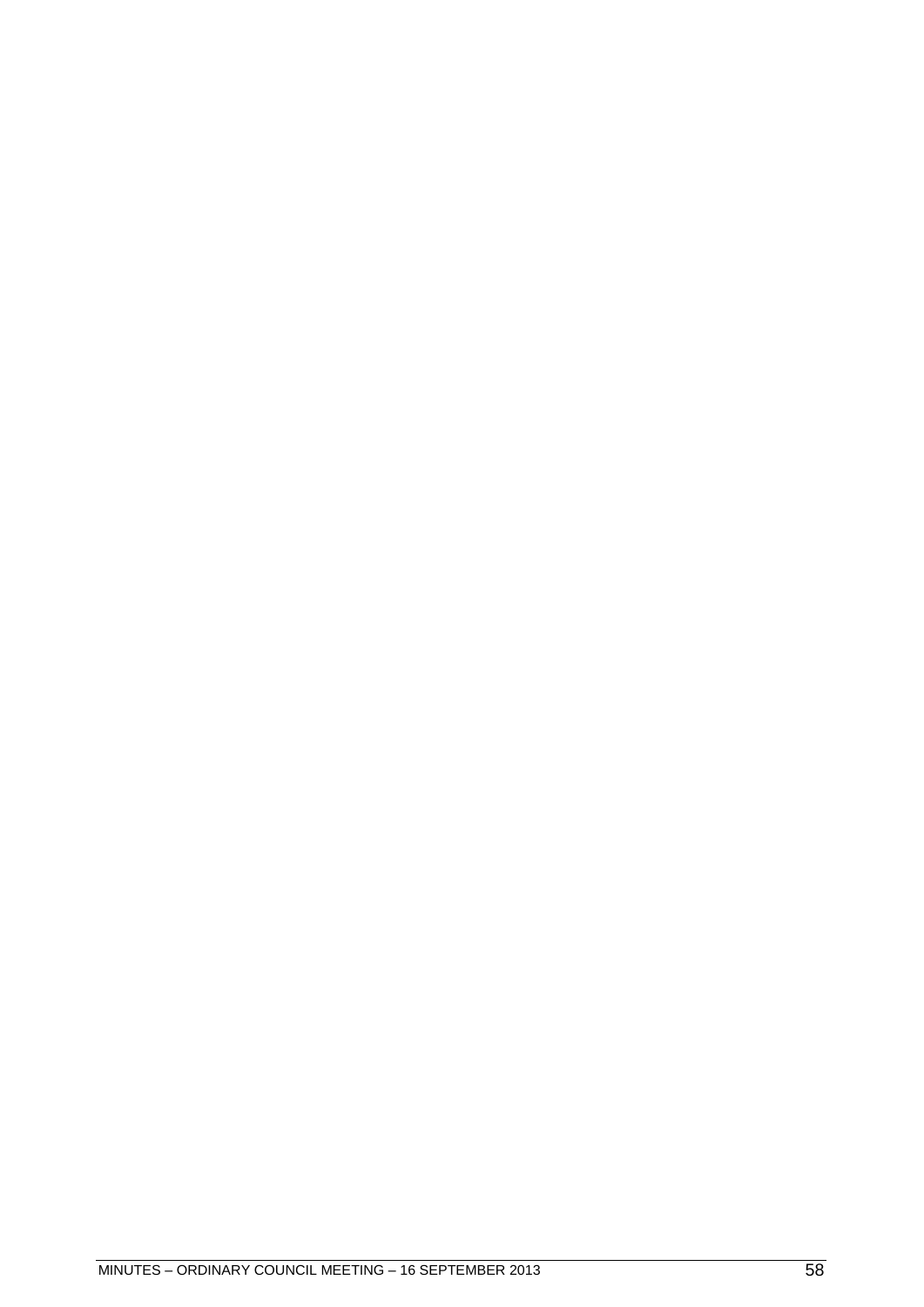#### **9.5 LATE REPORTS**

<span id="page-58-0"></span>**9.5.3 Authority for Named Personnel**

| <b>FILE NO:</b>                | <b>RS: ANC4</b>                 |
|--------------------------------|---------------------------------|
| <b>COUNCIL DATE:</b>           | 16th September 2013             |
| <b>REPORT DATE:</b>            | 11 <sup>th</sup> September 2013 |
| <b>LOCATION/ADDRESS:</b>       | N/A                             |
| <b>APPLICANT:</b>              | <b>Shire of York</b>            |
| <b>SENIOR OFFICER:</b>         | <b>Mr Ray Hooper CEO</b>        |
| <b>REPORTING OFFICER:</b>      | <b>Ranger Services</b>          |
| <b>DISCLOSURE OF INTEREST:</b> | Nil                             |
| <b>APPENDICES:</b>             | Nil                             |
| <b>DOCUMENTS TABLED:</b>       | Nil                             |

#### **Summary:**

The need for the York Shire Rangers (Matthew Sharpe and Daniel Birleson) and two of the Depot Staff (Robert Windsor and Robert Mackenzie) to be appointed as authorised officers under the Cat Act 2011.

#### **Background:**

The final portions of the Cat Act 2011 come into force on the 1<sup>st</sup> of November 2013. The Cat Act 2011 is an act to provide for the control and management of cats and to promote and encourage responsible cat ownership.

#### **Consultation:**

Not applicable

#### **Statutory Environment:**

Cat Act 2011 and Cat Regulations 2012

The Cat Act 2011 states the following:

Division 3 — Authorised persons

Subdivision 1 — Appointment of authorised persons

48. Authorised persons

(1) A local government may, in writing, appoint persons or classes of persons to be authorised for the purposes of performing particular functions under this Act.

(2) A person who is not an employee of a local government cannot be appointed to be an authorised person for the purposes of section 62.

(3) An authorisation under this section may be made on such conditions as the local government determines, in writing given to the authorised person.

(4) The local government may, in writing given to the authorised person, at any time, cancel an authorisation under this section or add, vary or cancel a condition of an authorisation.

(5) The local government is to issue to each authorised person appointed under subsection (1) a certificate stating that the person is an authorised person for the purposes of this Act.

(6) An authorised person appointed under subsection (1) must —

(a) carry the certificate at all times when exercising powers

or performing functions as an authorised person; and

(b) produce for inspection the certificate at the reasonable request of any person; and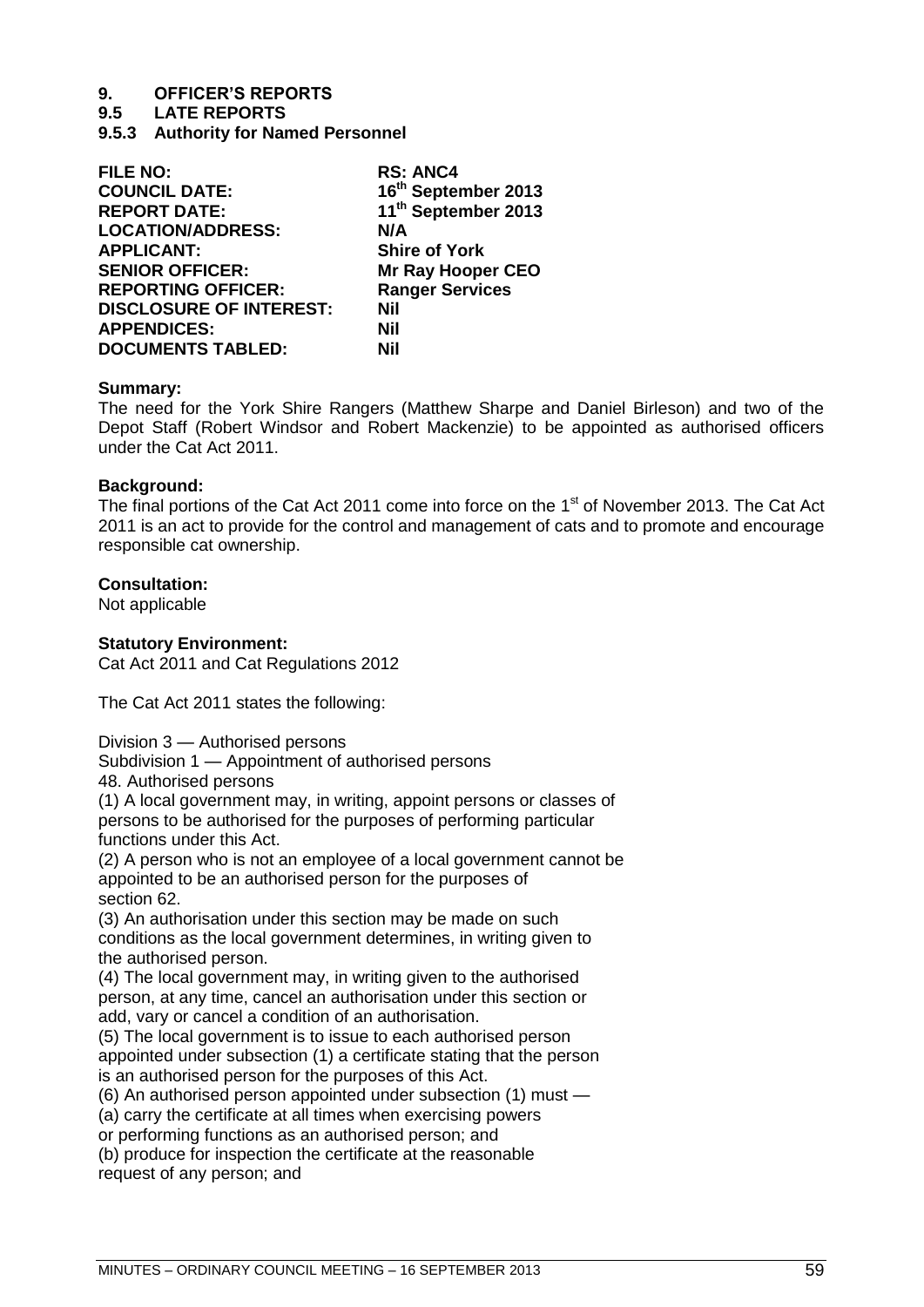(c) if he or she ceases to be an authorised person, return the certificate to the local government as soon as is practicable.

Penalty: a fine of \$5 000.

Subdivision 2 — Particular powers of authorised persons 49. Authorised person may cause a cat to be destroyed (1) An authorised person may cause a cat to be destroyed in a humane manner —

(a) if the person believes on reasonable grounds that the cat —

(i) is feral, diseased or dangerous; and

(ii) has caused or given, or is likely to cause or give,

serious injury, or serious illness, to a person,

another animal or itself; or

(b) at the request of the owner of the cat; or

(c) in the circumstances, if any, prescribed.

(2) The owner of a cat destroyed under this section is liable to pay to

the local government that appointed the authorised person the

reasonable costs associated with the destruction and the disposal of the cat.

(3) The local government may recover the amount of the costs referred to in subsection (2) from the owner of the cat in a court of competent jurisdiction.

#### **Policy Implications:**

Not applicable

#### **Financial Implications:**

There will be a cost associated with advertising the Gazettal notices in the Government Gazette.

#### **Strategic Implications:**

Not applicable

**Voting Requirements: Absolute Majority Required: Yes**

**Site Inspection: Site Inspection Undertaken: Not applicable**

**Triple bottom Line Assessment: Economic Implications:** Not applicable

#### **Social Implications:**

The Cat Act 2011 is an act to provide for the control and management of cats and to promote and encourage responsible cat ownership.

#### **Environmental Implications:**

Not applicable

#### **Comment:**

This is for Authorised Officers to carry out their responsibilities under the Cat Act 2011.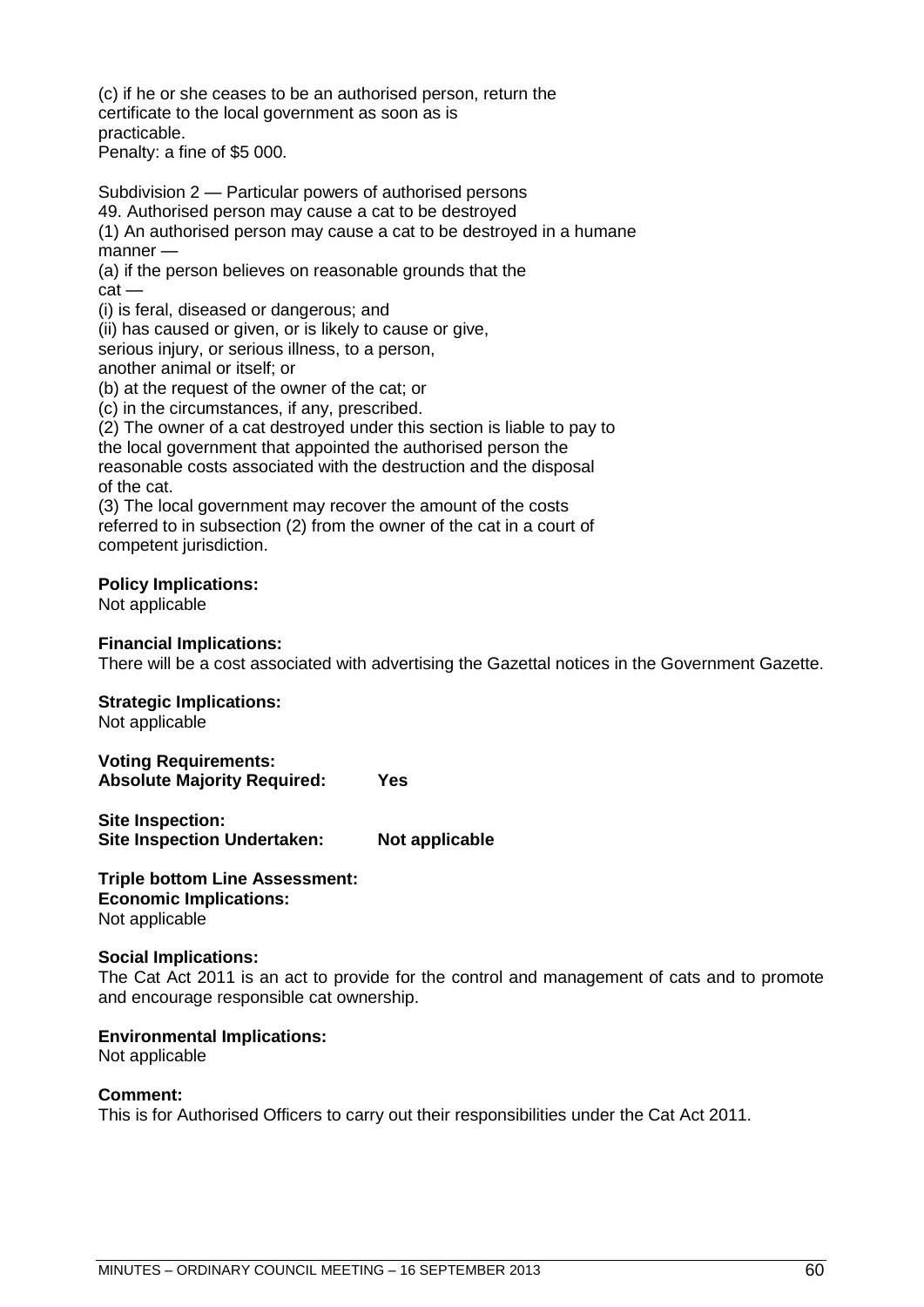#### **RESOLUTION 110913**

**Moved: Cr Smythe Seconded: Cr Duperouzel**

*"That Council:*

*It is recommended that Council approve the appointments of Daniel Birleson, Matthew Sharpe, Robert Mackenzie and Robert Windsor as Authorised Officers under the Cat Act 2011. For the enforcement of both the Cat Act 2011 and the Cat Regulations 2012."*

*CARRIED: 4/0*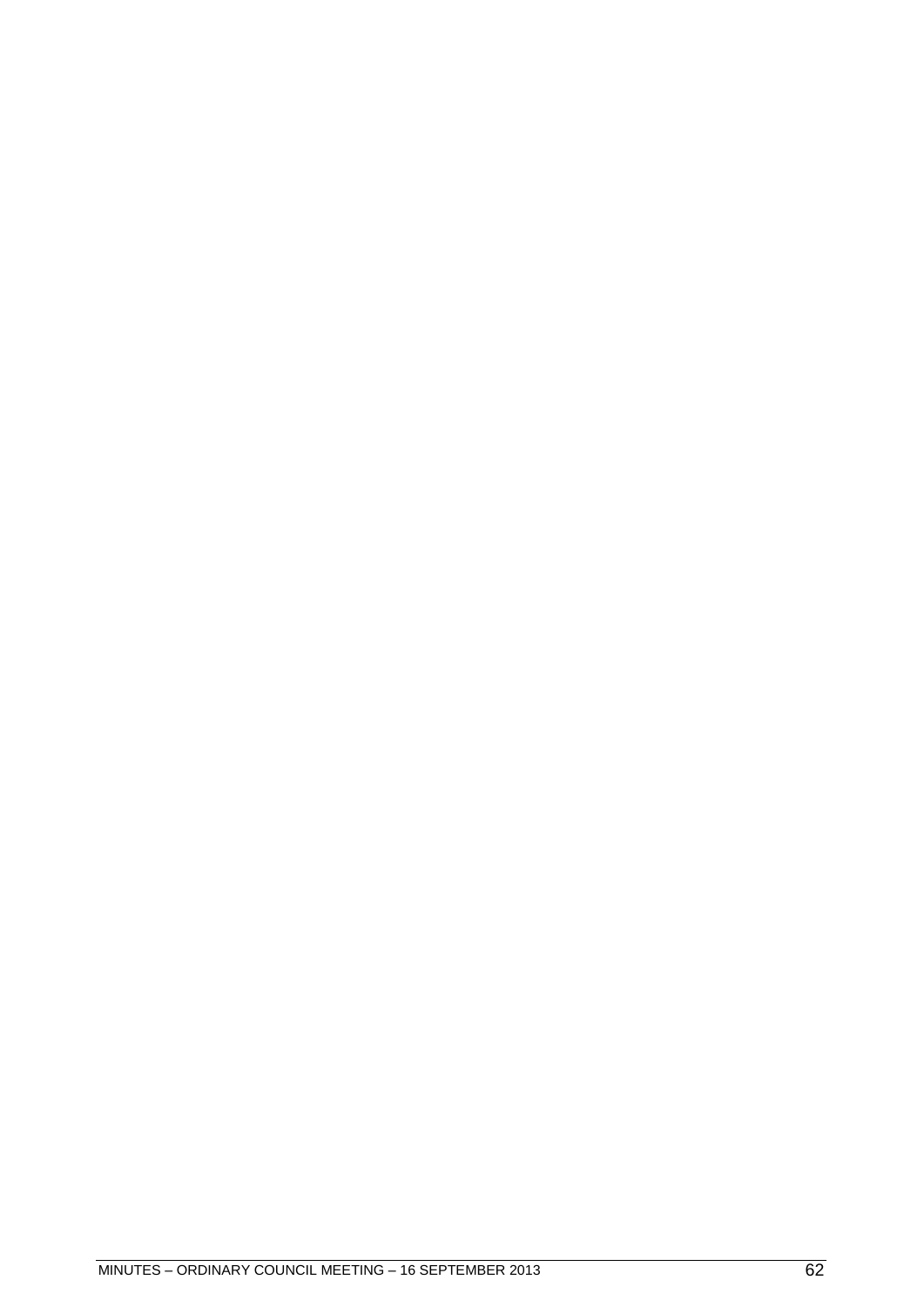#### **9.5 LATE REPORT**

<span id="page-62-0"></span>**9.5.4 Consultation On Risk Assessment And Risk Management Plan Proposed Field Trial - GM Canola**

| <b>FILE NO:</b>                | <b>HS.1TL.4</b>                                        |
|--------------------------------|--------------------------------------------------------|
| <b>COUNCIL DATE:</b>           | 16 September 2013                                      |
| <b>REPORT DATE:</b>            | 12 September 2013                                      |
| <b>LOCATION/ADDRESS:</b>       | <b>Shire of York (Agricultural Area)</b>               |
| <b>APPLICANT:</b>              | <b>Department of Health</b>                            |
|                                | <b>Office of the Gene Technology Regulator</b>         |
| <b>SENIOR OFFICER:</b>         | Ray Hooper, CEO                                        |
| <b>REPORTING OFFICER:</b>      | <b>Gordon Tester, MHB</b>                              |
| <b>DISCLOSURE OF INTEREST:</b> | Nil                                                    |
| <b>APPENDICES:</b>             | <b>Consultation Advice from the Office of the Gene</b> |
|                                | <b>Technology Regulator</b>                            |
| <b>DOCUMENTS TABLED:</b>       | Nil                                                    |

#### **Summary:**

Council's comments are now being sought on the consultation version of the risk assessment and risk management plan that has been prepared by the Office of the Gene Technology Regulator.

This is because the Shire of York has been proposed as a trial site where a limited and controlled release of canola genetically modified for altered oil content is planned.

#### **Background:**

The trial is proposed to take place between March 2014 and March 2019, with trial sites selected from 153 possible local government areas in New South Wales, Victoria and Western Australia. The trial would be conducted at a maximum of four sites up to 2 hectares in 2014, six sites of up to 10 hectares in 2015 and ten sites of up to 20 hectares in the subsequent years.

The GM Canola will not enter the human food or animal feed supply but some GM material may be used for small scale experimental animal feeding studies

#### **Consultation:**

As required by section 52(1) of the Act public notification and an invitatation for written submissions on the risk assessment and management plan are being undertaken by the Australian Government.

#### **Statutory Environment:**

Gene Technology Act 2000

#### **Policy Implications:**

No Shire Policy available on this subject.

#### **Financial Implications:**

May involve shire staff in attending to verge spraying of accidental release of canola beyond trial area.

#### **Strategic Implications:**

Establish land use strategy to ensure rural and farming land is protected.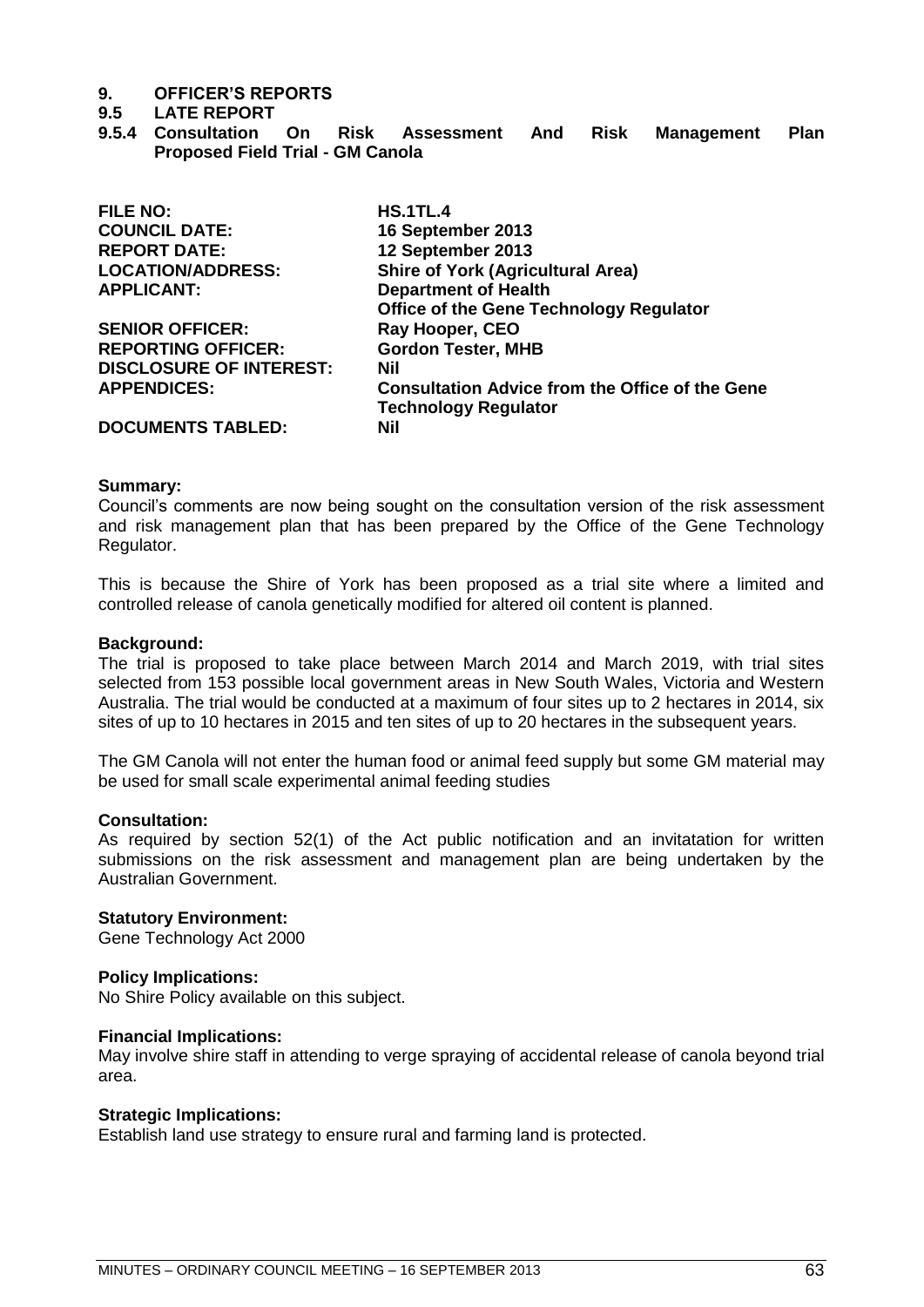**Voting Requirements: Absolute Majority Required: No**

**Site Inspection: Site Inspection Undertaken: No**

**Triple bottom Line Assessment: Economic Implications:** Nil

#### **Social Implications:**

May be controversial in certain areas.

#### **Environmental Implications:**

The precautionary approach is normally adopted when making decisions about GM crops due to the lack of sufficient long term research into the ecological and health effects of GM cropping and consumption.

Long term and laboratory based research into genetic modification continues to examine potential social, health environmental and agronomic impacts.

Trials of GM crops are thoroughly researched from seed to market.

#### **Comment:**

Any inadequacies in containment of GM crops may have weed management implications for the Shire of York.

The Shire of York manages large areas of land which includes road reserves, natural bushland, public open space and other landscaped areas. Existing weed management programs are not designed to cope with GM species, which have a tolerance to common herbicides.

The control of GM volunteer or hybrid species, which are tolerant to glyphosate herbicides, may become a management problem for the Shire of York. The varieties of canola currently permitted in Western Australia are resistant to glyphosate and could therefore populate road verges, bush reserves and Council gardens.

**RESOLUTION 120913**

**Moved: Cr Hooper Seconded: Cr Duperouzel** 

*"That Council:*

*Support the trial of genetically modified canola in the Shire of York and request the Office of the Gene Technology Regulator to advise the Shire of York and all surrounding land holders of the pending trials when a site is chosen and that all reasonable measures be taken to contain the canola on the trial site."*

*CARRIED: 3/1*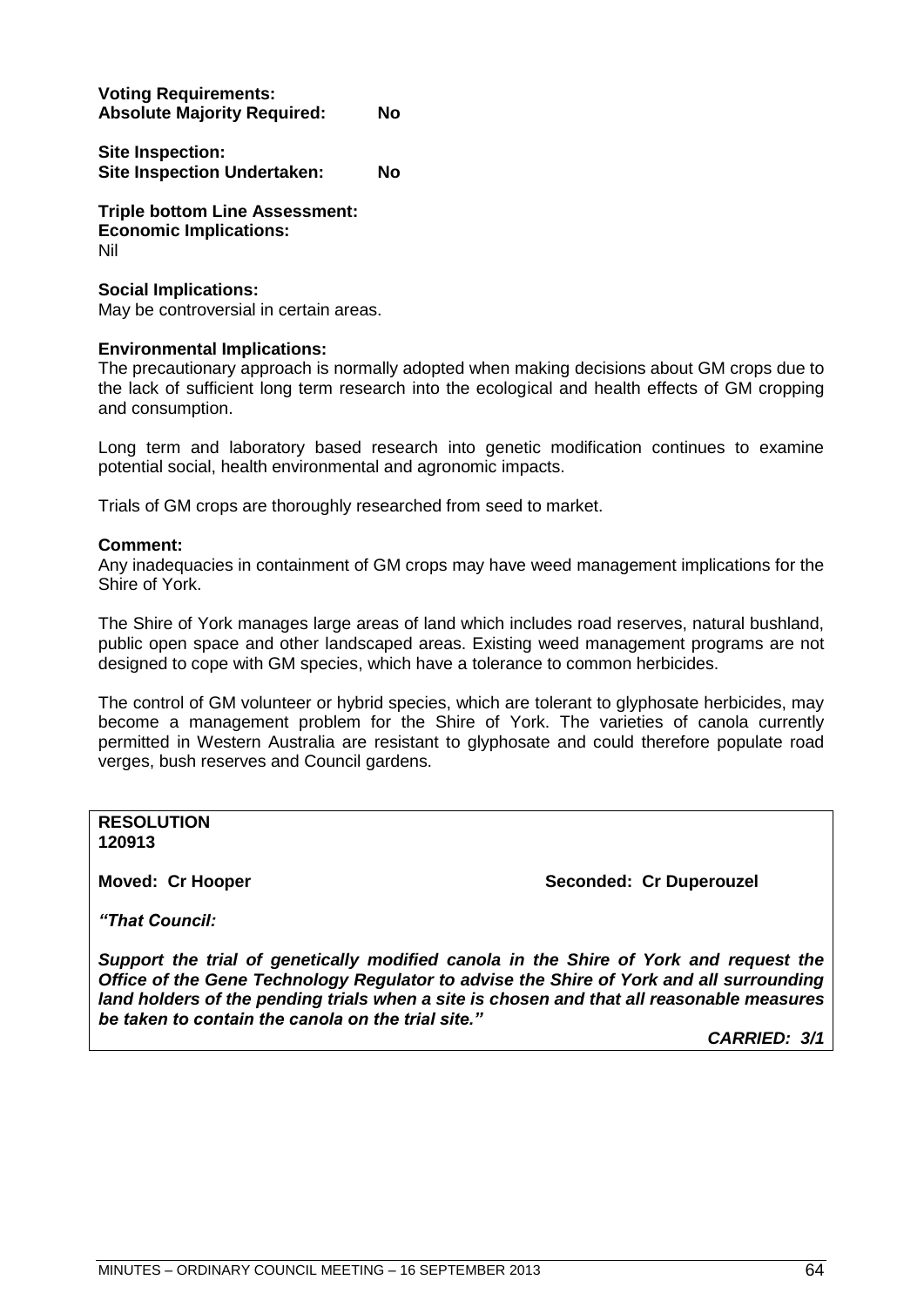#### <span id="page-64-0"></span>**Item 9.5.4 – Appendices**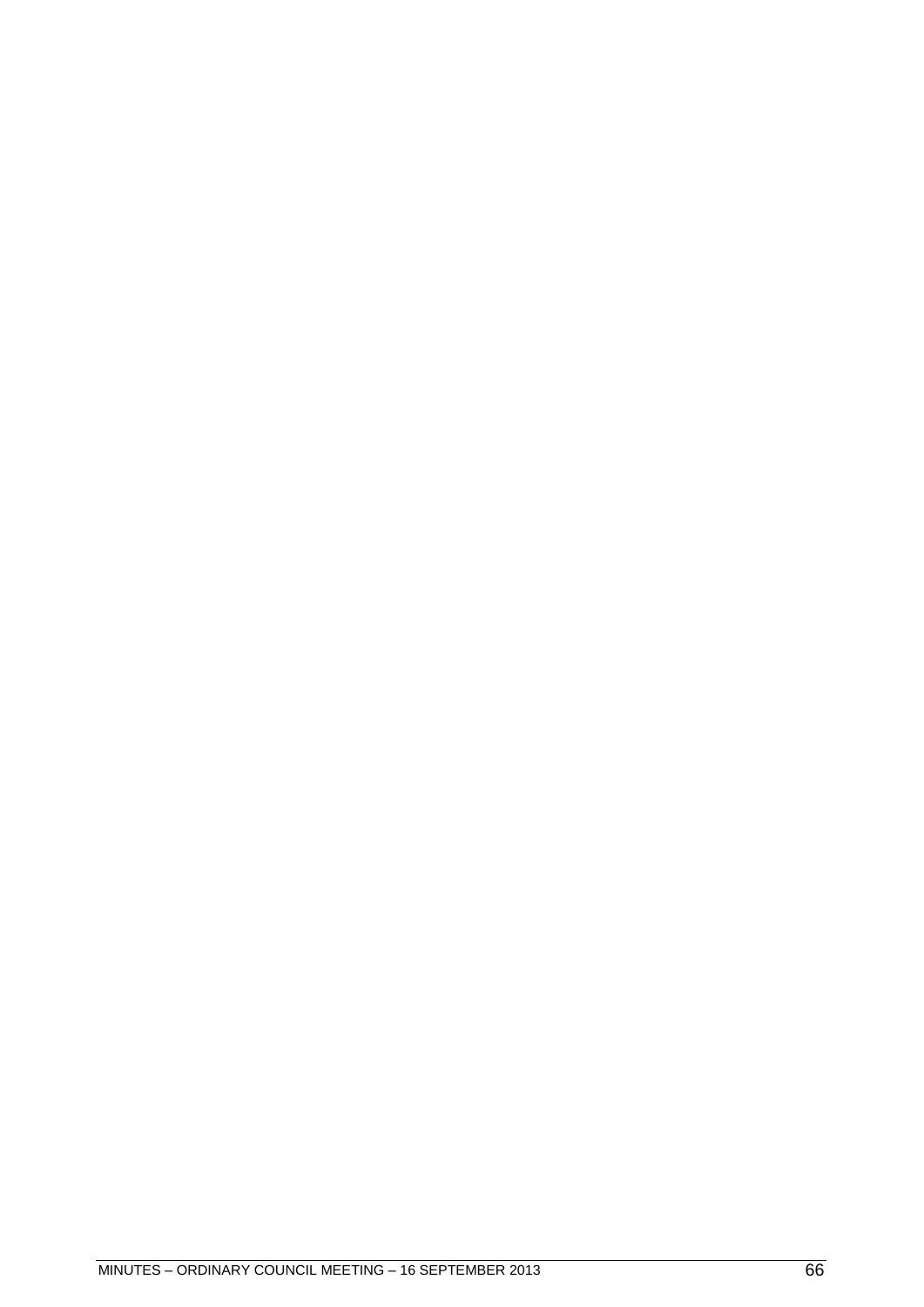**9.5 LATE REPORT**

<span id="page-66-0"></span>**9.5.5 Tender 04 1213 – Cat Management Buildings And Facilities**

| <b>FILE NO:</b>                | <b>AS.TEN.36</b>          |
|--------------------------------|---------------------------|
| <b>COUNCIL DATE:</b>           | 16 September 2013         |
| <b>REPORT DATE:</b>            | 12 September 2013         |
| <b>LOCATION/ADDRESS:</b>       | <b>Shire Depots</b>       |
| <b>APPLICANT:</b>              | N/A                       |
| <b>SENIOR OFFICER:</b>         | Ray Hooper, CEO           |
| <b>REPORTING OFFICER:</b>      | <b>Gordon Tester, MHB</b> |
| <b>DISCLOSURE OF INTEREST:</b> | Nil                       |
| <b>APPENDICES:</b>             | Nil                       |
| <b>DOCUMENTS TABLED:</b>       | Nil                       |
|                                |                           |

#### **Summary:**

All tenders received for Cat Management Facilities in the Shires of York, Cunderdin, Quairading, Tammin and Kellerberrin exceed budget / grant allocation and are requested to be rejected and the tender modified and retendered.

#### **Background:**

In November 2013 the Cat Act 2011 will be enacted that requires Cat owners to register their cats with the Local Government and requiring local governments to provide cat management facilities for stray cats.

Following a successful grant application to the Department of Local Government for the amount of \$132,000.00 a tender was formulated and advertised in the Local Government Tender section of the West Australian Newspaper on 8 July 2013.

Tenders closed on Friday 9 August 2013 at 4.00pm.

Seven tenders were received as indicated below.

- Nordic Homes \$397,283.00
- Instant Transportable Homes \$265,095.60
- Aussie Modular Solutions \$446,116
- Demountable Sales & Hire \$350,336.80
- Ausco Modular Sales \$371,800.00
- Alexander Pacific Group No Tender supplied
- DEC Switch Rooms Option 1, \$403, 308.94 or Option 2, \$372,636.44

#### **Consultation:**

Not Applicable

#### **Statutory Environment:**

Local Government Act 1995

#### **Policy Implications:**

Nil

#### **Financial Implications:**

No tenders can be considered as all tenders exceed the budget allocation for this project.

#### **Strategic Implications:**

It is Councils priority to protect our natural reserves and walks.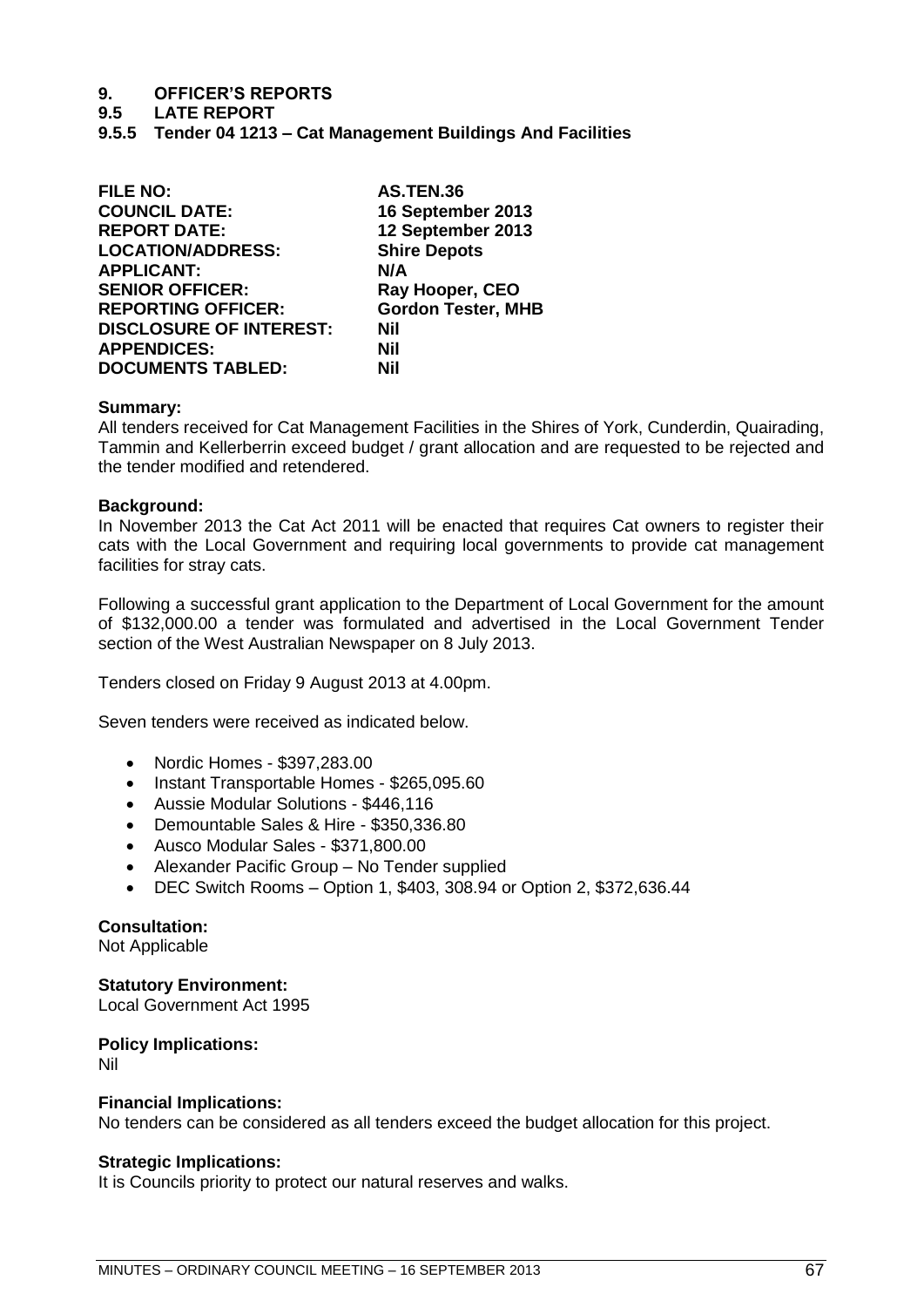#### **Voting Requirements: Absolute Majority Required: Yes**

**Site Inspection: Site Inspection Undertaken: No**

#### **Triple bottom Line Assessment:**

#### **Economic Implications:**

No tenders can be considered as all tenders exceed the budget allocation for this project.

#### **Social Implications:**

It is one of Councils priorities to facilitate community safety, security and well being.

#### **Environmental Implications:**

The Cat Act with its requirements for Cats to be sterilised, Cats impact on native wildlife should be reduced with the reduction in the amount of cats in the community in general.

#### **Comment:**

It is recommended that Council reject all tenders as they exceed the budget allocation for this project and have staff modify the tender requirements and readvertise the project for tender.

#### **RESOLUTION 130913**

**Moved: Cr Hooper Seconded: Cr Duperouzel** 

*"That Council:*

*That Council reject all tenders received for tender number 04 1213, and have staff modify the tender specifications and readvertise the Tender for Cat Management Facilities."*

*CARRIED: 4/0*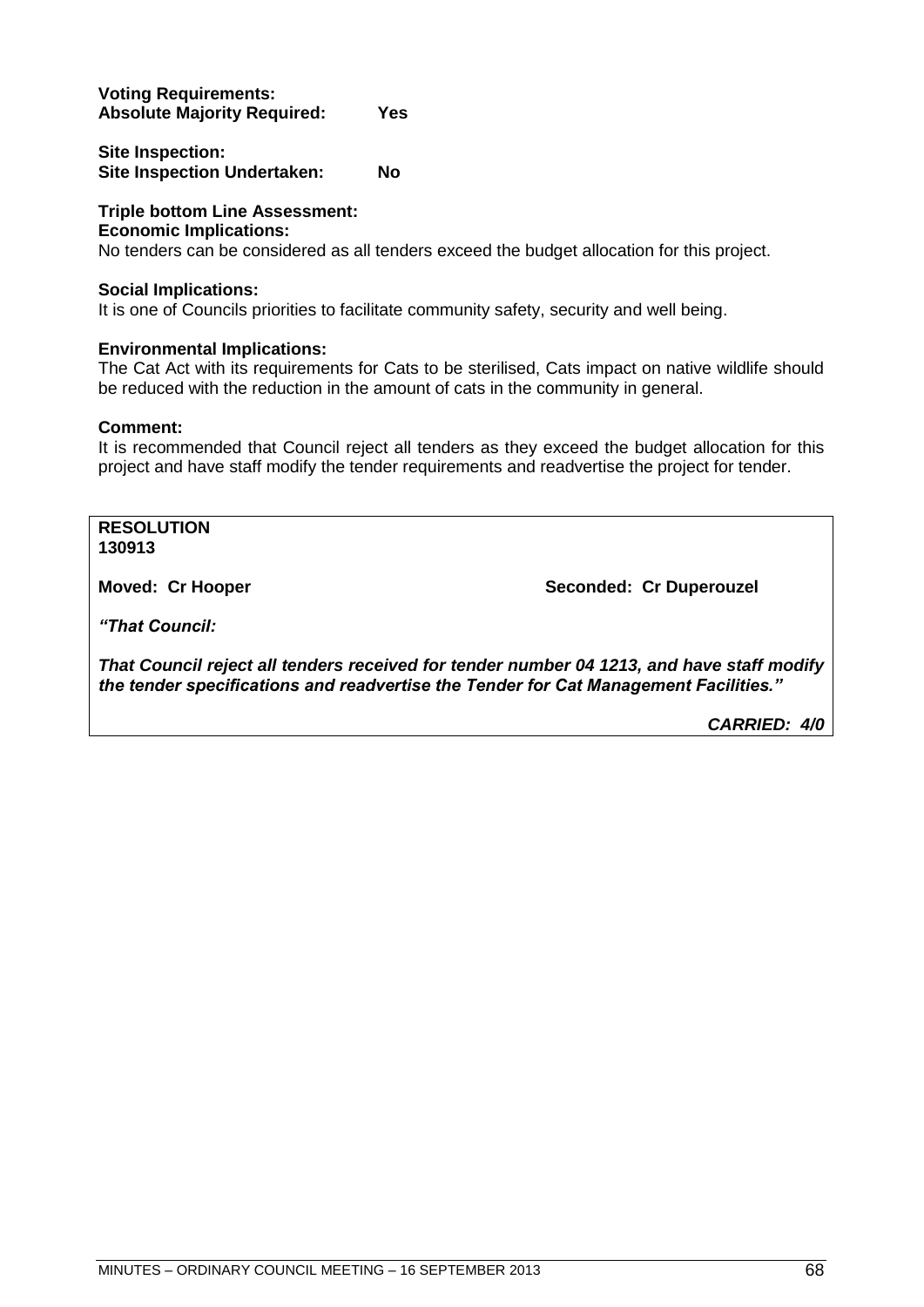### <span id="page-68-0"></span>**9.6 Confidential Reports**